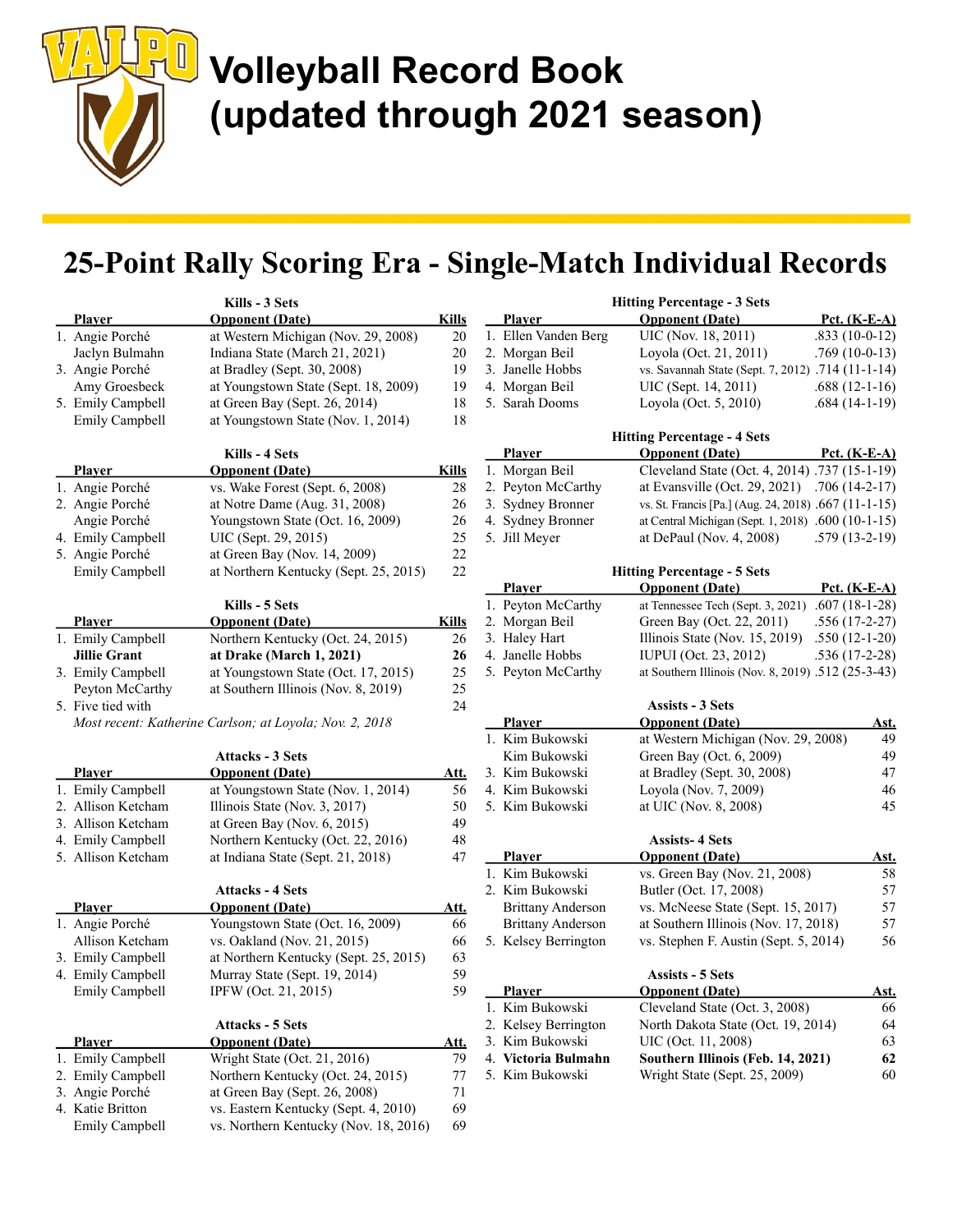

## 25-Point Rally Scoring Era - Single-Match Individual Records

|                                                             | <b>Service Aces - 3 Sets</b>                                                              |             |  |  |
|-------------------------------------------------------------|-------------------------------------------------------------------------------------------|-------------|--|--|
| Plaver                                                      | <b>Opponent</b> (Date)                                                                    | Aces        |  |  |
| 1. Ariel Cudney                                             | at Chicago State (Nov. 19, 2010)                                                          | 5           |  |  |
| Ariel Cudney                                                | vs. Green Bay (Nov. 19, 2010)                                                             | 5           |  |  |
| Ariel Cudney                                                | at Wright State (Oct. 29, 2011)                                                           | 5           |  |  |
| Morganne Longoria                                           | vs. Alabama State (Aug. 31, 2013)                                                         | 5           |  |  |
| Rachel Bruinsma                                             | at Cleveland State (Oct. 31, 2014)                                                        | 5           |  |  |
| Rachel Bruinsma                                             | Savannah State (Sept. 12, 2015)                                                           | 5           |  |  |
|                                                             | <b>Service Aces - 4 Sets</b>                                                              |             |  |  |
| Plaver                                                      | <b>Opponent</b> (Date)                                                                    | <u>Aces</u> |  |  |
| 1. Katherine Carlson                                        | vs. Rider (Sept. 4, 2015)                                                                 | 5           |  |  |
| Kelsey Berrington                                           | vs. Western Illinois (Sept. 19, 2015)                                                     | 5           |  |  |
| 3. 10 tied with                                             |                                                                                           | 4           |  |  |
| Most recent: <b>Bella Ravotto; Evansville; Oct. 2, 2021</b> |                                                                                           |             |  |  |
|                                                             | <b>Service Aces - 5 Sets</b>                                                              |             |  |  |
| Plaver                                                      | <b>Opponent</b> (Date)                                                                    | Aces        |  |  |
| 1. Ariel Cudney                                             | vs. Eastern Kentucky (Sept. 4, 2010)                                                      | 5           |  |  |
| $E_{\rm{max}}(1,1,0)$ . $E_{\rm{max}}(1,1,1)$               | $\sim$ $V_{\text{corr}}$ $\sim$ $t_{\text{corr}}$ $\sim$ $\sim$ $\sim$ $(0, 1, 17, 2015)$ | c           |  |  |

| <b>Player</b>                                       | <b>Opponent</b> (Date)               | Aces |  |
|-----------------------------------------------------|--------------------------------------|------|--|
| 1. Ariel Cudney                                     | vs. Eastern Kentucky (Sept. 4, 2010) | 5.   |  |
| Emily Campbell                                      | at Youngstown State (Oct. 17, 2015)  | 5.   |  |
| 3. Nine tied with                                   |                                      | 4    |  |
| Most recent: Allison Ketcham; Bradley; Nov. 9, 2018 |                                      |      |  |

Digs - 3 Sets Player **Opponent (Date)** Digs 1. Taylor Root at Green Bay (Oct. 12, 2012) 34 2. Taylor Root Green Bay (Oct. 6, 2009) 31 Taylor Root Wright State (Oct. 26, 2012) 31 4. Morganne Longoria at Western Illinois (Oct. 4, 2016) 30 Rylee Cookerly vs. Youngstown State (Sept. 10, 2021) 30

|                      | Digs - 4 Sets                        |             |
|----------------------|--------------------------------------|-------------|
| <b>Player</b>        | <b>Opponent</b> (Date)               | <b>Digs</b> |
| 1. Rylee Cookerly    | at Notre Dame (Aug. $25$ , $2017$ )  | 43          |
| 2. Taylor Root       | at Appalachian State (Sept. 4, 2010) | 35          |
| 3. Rylee Cookerly    | Southern Illinois (Feb. 15, 2021)    | 32          |
| 4. Brittany Malicoat | Butler (Oct. 17, 2008)               | 31          |
| <b>Taylor Root</b>   | at Youngstown State (Nov. 2, 2012)   | 31          |
|                      | Digs - 5 Sets                        |             |
| <b>Player</b>        | <b>Opponent</b> (Date)               | <b>Digs</b> |
| 1. Rylee Cookerly    | at Notre Dame (Feb. 18, 2021)        | 40          |
| 2. Taylor Root       | Cleveland State (Oct. 5, 2012)       | 39          |
| 3. Taylor Root       | Green Bay (Oct. 22, 2011)            | 38          |
| <b>Bella Ravotto</b> | at Drake (March 1, 2021)             | 38          |
| 5. Morganne Longoria | Wright State (Oct. 21, 2016)         | 36          |
| Rylee Cookerly       | Drake (Oct. 28, 2019)                | 36          |

| <b>Player</b>         | <b>Opponent</b> (Date)                                      | <b>Blocks</b> |
|-----------------------|-------------------------------------------------------------|---------------|
| 1. Tara Diebler       | at Cleveland State (Nov. 6, 2010)                           | 9             |
| Ellen Vanden Berg     | at Loyola (Sept. 24, 2011)                                  | 9             |
| 3. Sydney Bronner     | vs. Rhode Island (Aug. $26$ , $2017$ )                      | 8             |
| Peyton McCarthy       | vs. DePaul (Aug. 31, 2018)                                  | 8             |
| Peyton McCarthy       | Missouri State (Oct. 22, 2021)                              | 8             |
|                       | <b>Blocks - 4 Sets</b>                                      |               |
| <b>Player</b>         | <b>Opponent</b> (Date)                                      | <b>Blocks</b> |
| 1. Ellen Vanden Berg  | UIC (Oct. 20, 2012)                                         | 11            |
| 2. Taylor Graboski    | UIC (Oct. 17, 2014)                                         | 10            |
| <b>Sydney Bronner</b> | at Cornell (Sept. 9, 2017)                                  | 10            |
| 4. Morgan Beil        | Texas A&M-Corpus Christi (Sept. 3, 2011)                    | 9             |
| Janelle Hobbs         | at Evansville (Sept. 14, 2013)                              | 9             |
| Rachel Bruinsma       | Milwaukee (Oct. 15, 2016)                                   | 9             |
| <b>Maddy Boyer</b>    | at Drake (Nov. 20, 2021)                                    | 9             |
| Haley Hart            | at Drake (Nov. 20, 2021)                                    | 9             |
|                       | <b>Blocks - 5 Sets</b>                                      |               |
| Plaver                | <b>Opponent</b> (Date)                                      | <b>Blocks</b> |
| 1. Ellen Vanden Berg  | Loyola (Oct. 19, 2012)                                      | 11            |
| 2. Kelsey Victor      | at Wright State (Sept. 28, 2012)                            | 10            |
| Ellen Vanden Berg     | at Cleveland State (Oct. 12, 2013)                          | 10            |
| Peyton McCarthy       | at Evansville (Oct. 4, 2019)                                | 10            |
| 5. Three tied with    |                                                             | 9             |
|                       | Most recent: Brittany Anderson; at Evansville; Oct. 4, 2019 |               |

Blocks - 3 Sets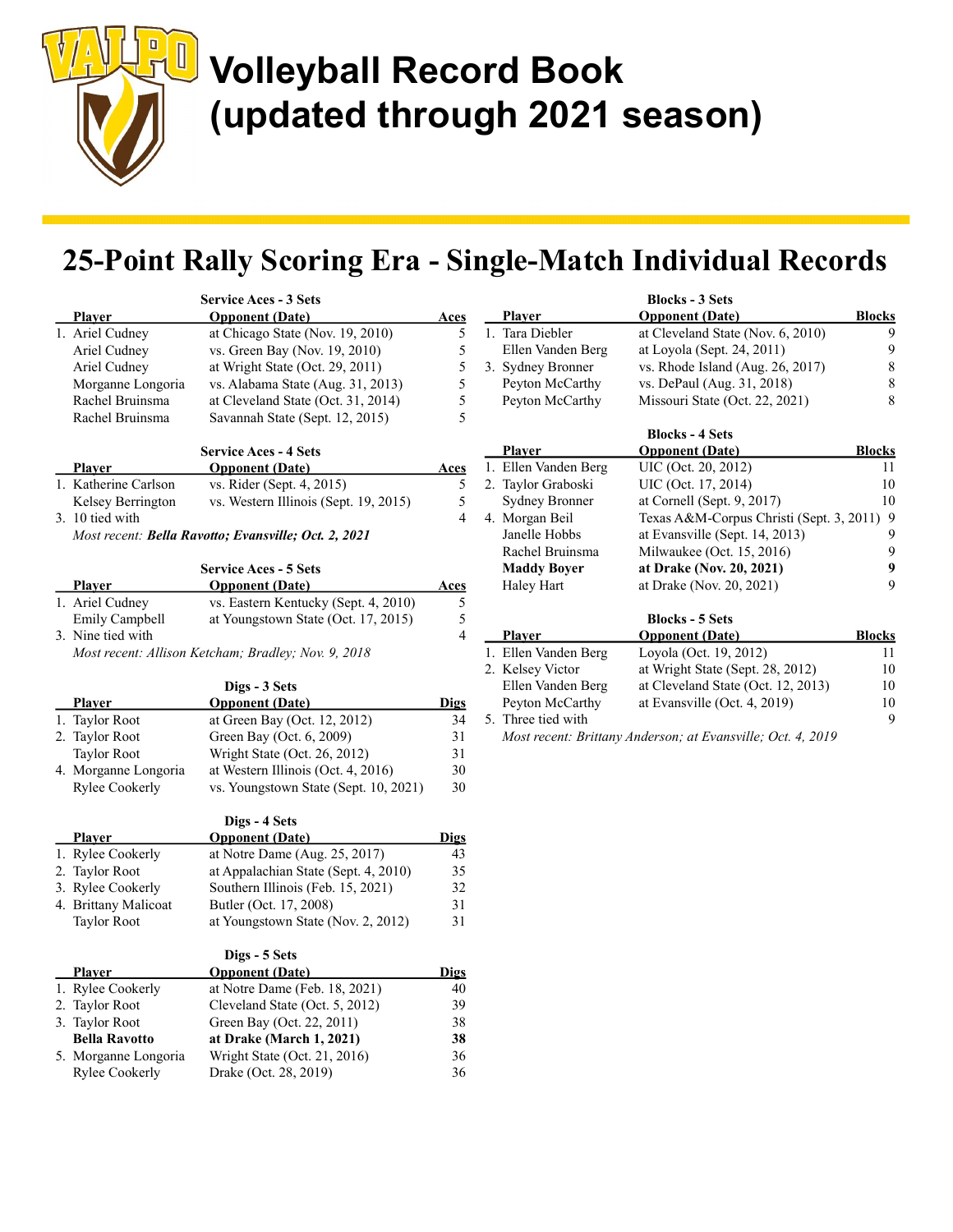$\begin{array}{|c|} \hline \end{array}$ 

## 25-Point Rally Scoring Era - Single-Match Team Records

|    |                       | Kills - 3 Sets          |              |    |                        | <b>Hitting Percentage - 3 Sets</b> |
|----|-----------------------|-------------------------|--------------|----|------------------------|------------------------------------|
|    | <b>Opponent</b>       | <b>Date</b>             | <b>Kills</b> |    | <b>Opponent</b>        | <b>Date</b>                        |
| 1. | Green Bay             | Oct. 6, 2009            | 60           | 1. | at UIC                 | Nov. 15, 2014                      |
| 2. | at Bradley            | Sept. 30, 2008          | 57           | 2. | vs. Chicago State      | Sept. 18, 2015                     |
|    | Loyola                | Nov. 7, 2009            | 57           | 3. | at Loyola              | Nov. 7, 2008                       |
| 4. | at Western Michigan   | Nov. 29, 2008           | 55           | 4. | Loyola                 | Oct. 21, 2011                      |
| 5. | at UIC                | Oct. 27, 2015           | 54           |    | <b>UIC</b>             | Oct. 26, 2013                      |
|    | vs. CSU Bakersfield   | Sept. 8, 2018           | 54           |    |                        |                                    |
|    |                       |                         |              |    |                        | <b>Hitting Percentage - 4 Sets</b> |
|    |                       | Kills - 4 Sets          |              |    | <b>Opponent</b>        | Date                               |
|    | <b>Opponent</b>       | Date                    | <b>Kills</b> | 1. | at Central Michigan    | Sept. 1, 2018                      |
| 1. | vs. Wake Forest       | Sept. 6, 2008           | 76           | 2. | <b>UIC</b>             | Sept. 29, 2015                     |
| 2. | vs. Oakland           | Nov. 21, 2015           | 70           | 3. | vs. Western Illinois   | Sept. 19, 2015                     |
| 3. | Evansville            | Sept. 3, 2011           | 69           | 4. | Cleveland State        | Oct. 4, 2014                       |
|    | at Northern Kentucky  | Sept. 25, 2015          | 69           | 5. | Evansville             | Sept. 3, 2011                      |
| 5. | Youngstown State      | Oct. 6, 2012            | 68           |    |                        |                                    |
|    | vs. SIU Edwardsville  | Sept. 14, 2013          | 68           |    |                        | <b>Hitting Percentage - 5 Sets</b> |
|    |                       |                         |              |    | <b>Opponent</b>        | Date                               |
|    |                       | Kills - 5 Sets          |              | 1. | Oakland                | Oct. 31, 2009                      |
|    | <b>Opponent</b>       | Date                    | <b>Kills</b> | 2. | Cleveland State        | Oct. 3, 2008                       |
| 1. | at Youngstown State   | Oct. 17, 2015           | 81           | 3. | at UIC                 | Sept. 24, 2016                     |
| 2. | Cleveland State       | Oct. 3, 2008            | 80           | 4. | vs. Milwaukee          | Nov. 20, 2015                      |
| 3. | vs. Eastern Kentucky  | Sept. 4, 2010           | 78           | 5. | vs. Tennessee Tech     | Sept. 12, 2008                     |
| 4. | at Milwaukee          | Oct. 13, 2012           | 77           |    |                        |                                    |
|    | <b>IUPUI</b>          | Oct. 23, 2012           | 77           |    |                        | <b>Assists - 3 Sets</b>            |
|    | at Drake              | March 1, 2021           | 77           |    | <b>Opponent</b>        | Date                               |
|    |                       |                         |              | 1. | Green Bay              | Oct. 6, 2009                       |
|    |                       | <b>Attacks - 3 Sets</b> |              | 2. | at Bradley             | Sept. 30, 2008                     |
|    | <b>Opponent</b>       | Date                    | <u>Att.</u>  | 3. | Loyola                 | Nov. 7, 2009                       |
| 1. | Loyola                | Nov. 7, 2009            | 161          | 4. | Butler                 | Oct. 2, 2009                       |
|    | Illinois State        | Nov. 3, 2017            | 161          | 5. | at Western Michigan    | Nov. 29, 2008                      |
| 3. | at Green Bay          | Oct. 12, 2012           | 152          |    |                        |                                    |
| 4. | Green Bay             | Oct. 6, 2009            | 151          |    |                        | <b>Assists - 4 Sets</b>            |
|    | UConn                 | Dec. 10, 2021           | 151          |    | <b>Opponent</b>        | Date                               |
|    |                       |                         |              | 1. | vs. Wake Forest        | Sept. 6, 2008                      |
|    |                       | <b>Attacks - 4 Sets</b> |              | 2. | Evansville             | Sept. 3, 2011                      |
|    | <b>Opponent</b>       | Date                    | Att.         |    | vs. Oakland            | Nov. 21, 2015                      |
| 1. | vs. McNeese State     | Sept. 15, 2017          | 209          | 4. | at Northern Kentucky   | Sept. 25, 2015                     |
| 2. | Milwaukee             | Nov. 11, 2011           | 200          | 5. | at Southern Illinois   | Nov. 17, 2018                      |
| 3. | Youngstown State      | Oct. 16, 2009           | 198          |    |                        |                                    |
| 4. | vs. Oakland           | Nov. 21, 2015           | 196          |    |                        | <b>Assists - 5 Sets</b>            |
| 5. | at IUPUI              | Oct. 25, 2011           | 194          |    | <b>Opponent</b>        | Date                               |
|    |                       |                         |              | 1. | <b>IUPUI</b>           | Oct. 23, 2012                      |
|    |                       | <b>Attacks - 5 Sets</b> |              |    | at Youngstown State    | Oct. 17, 2015                      |
|    | Opponent              | <b>Date</b>             | <u>Att.</u>  | 3. | North Dakota State     | Oct. 19, 2014                      |
| 1. | Wright State          | Oct. 21, 2016           | 270          | 4. | <b>Cleveland State</b> | Oct. 3, 2008                       |
| 2. | at Drake              | March 1, 2021           | 239          |    | vs. Eastern Kentucky   | Sept. 4, 2010                      |
| 3. | vs. Northern Kentucky | Nov. 18, 2016           | 232          |    | at Drake               | March 1, 2021                      |
| 4. | vs. Eastern Kentucky  | Sept. 4, 2010           | 230          |    |                        |                                    |
|    | at Notre Dame         | Feb. 18, 2021           | 230          |    |                        |                                    |

|          | <b>Opponent</b>                    | <u>Date</u>                        | Pct. (K-E-A)        |
|----------|------------------------------------|------------------------------------|---------------------|
| 1.       | at UIC                             | Nov. 15, 2014                      | $.426(47-7-94)$     |
| 2.       | vs. Chicago State                  | Sept. 18, 2015                     | $.419(45-9-86)$     |
| 3.       | at Loyola                          | Nov. 7, 2008                       | $.395(42 - 8 - 86)$ |
| 4.       | Loyola                             | Oct. 21, 2011                      | .394 (46-9-94)      |
|          | <b>UIC</b>                         | Oct. 26, 2013                      | $.394(44-7-94)$     |
|          |                                    | <b>Hitting Percentage - 4 Sets</b> |                     |
|          | <b>Opponent</b>                    | <u>Date</u>                        | <u>Pct. (K-E-A)</u> |
| 1.       | at Central Michigan                | Sept. 1, 2018                      | .396 (64-11-134)    |
| 2.       | UIC                                | Sept. 29, 2015                     | $.338(62-11-151)$   |
| 3.       | vs. Western Illinois               | Sept. 19, 2015                     | $.321(50-14-112)$   |
| 4.       | Cleveland State                    | Oct. 4, 2014                       | $.312(56-13-138)$   |
| 5.       | Evansville                         | Sept. 3, 2011                      | $.311(69-19-161)$   |
|          |                                    | <b>Hitting Percentage - 5 Sets</b> |                     |
|          | <b>Opponent</b>                    | <b>Date</b>                        | <b>Pct. (K-E-A)</b> |
| 1.       | Oakland                            | Oct. 31, 2009                      | $.306(73-20-173)$   |
| 2.       | Cleveland State                    | Oct. 3, 2008                       | $.305(80-23-187)$   |
| 3.       | at UIC                             | Sept. 24, 2016                     | $.290(71-22-169)$   |
| 4.       | vs. Milwaukee                      | Nov. 20, 2015                      | $.283(70-21-173)$   |
| 5.       | vs. Tennessee Tech                 | Sept. 12, 2008                     | $.281(69-22-167)$   |
|          |                                    | <b>Assists - 3 Sets</b>            |                     |
|          |                                    |                                    |                     |
| 1.       | <b>Opponent</b><br>Green Bay       | <u>Date</u><br>Oct. 6, 2009        | <u>Ast.</u><br>58   |
|          |                                    |                                    | 56                  |
| 2.<br>3. | at Bradley<br>Loyola               | Sept. 30, 2008<br>Nov. 7, 2009     | 55                  |
| 4.       | Butler                             | Oct. 2, 2009                       | 53                  |
| 5.       | at Western Michigan                | Nov. 29, 2008                      | 52                  |
|          |                                    |                                    |                     |
|          |                                    | <b>Assists - 4 Sets</b>            |                     |
| 1.       | <b>Opponent</b><br>vs. Wake Forest | Date<br>Sept. 6, 2008              | <u>Ast.</u><br>69   |
|          | Evansville                         |                                    |                     |
| 2.       | vs. Oakland                        | Sept. 3, 2011                      | 67                  |
|          |                                    | Nov. 21, 2015                      | 67                  |
| 4.       | at Northern Kentucky               | Sept. 25, 2015                     | 66                  |
| 5.       | at Southern Illinois               | Nov. 17, 2018                      | 64                  |
|          |                                    | <b>Assists - 5 Sets</b>            |                     |
|          | <b>Opponent</b>                    | <b>Date</b>                        | <u>Ast.</u>         |
| 1.       | <b>IUPUI</b>                       | Oct. 23, 2012                      | 75                  |
|          | at Youngstown State                | Oct. 17, 2015                      | 75                  |
| 3.       | North Dakota State                 | Oct. 19, 2014                      | 74                  |
| 4.       | Cleveland State                    | Oct. 3, 2008                       | 73                  |
|          | vs. Eastern Kentucky               | Sept. 4, 2010                      | 73                  |

March 1, 2021 73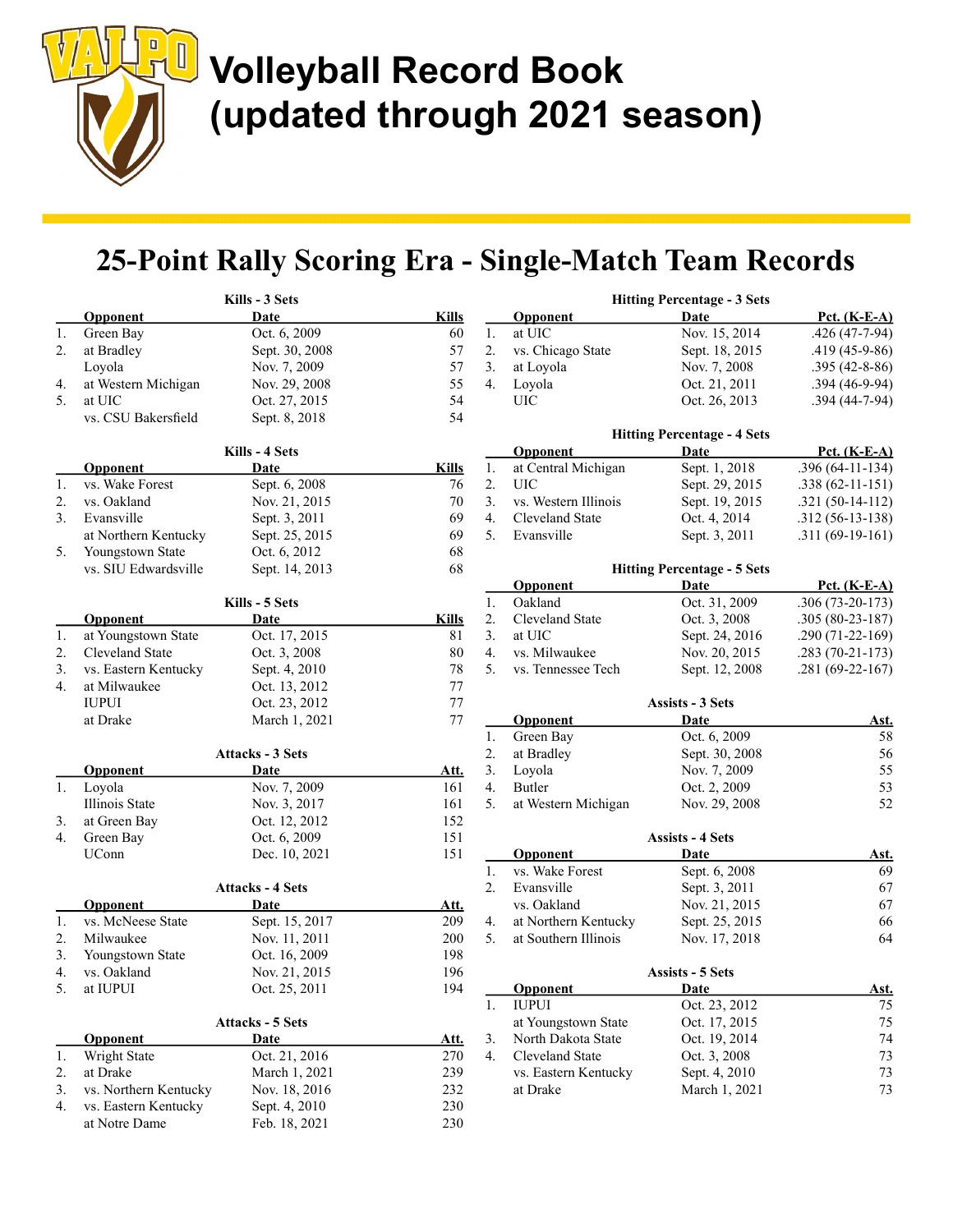$\begin{array}{c} \hline \end{array}$ 

# Volleyball Record Book (updated through 2021 season)

## 25-Point Rally Scoring Era - Single-Match Team Records

|      |                                                | <b>Service Aces - 3 Sets</b> |             |    |                         |
|------|------------------------------------------------|------------------------------|-------------|----|-------------------------|
|      | <b>Opponent</b>                                | Date                         | <u>Aces</u> |    | $\overline{\mathbf{O}}$ |
| $1.$ | UIC                                            | Nov. 6, 2009                 | 12          | 1. | VS.                     |
|      | at Chicago State                               | Nov. 9, 2010                 | 12          | 2. | at l                    |
|      | vs. Alabama State                              | Aug. 31, 2013                | 12          |    | Uŀ                      |
| 4.   | vs. Eastern Kentucky                           | Aug. 29, 2015                | 11          | 4. | Cl <sub>6</sub>         |
| 5.   | Three tied with                                |                              | 10          | 5. | Fo                      |
|      | Most recent: vs. Chicago State; Sept. 18, 2015 |                              |             |    | Мc                      |
|      |                                                | <b>Service Aces - 4 Sets</b> |             |    |                         |
|      | <b>Opponent</b>                                | <u>Date</u>                  | <u>Aces</u> |    | O <sub>p</sub>          |
| 1.   | vs. Western Illinois                           | Sept. 19, 2015               | 15          | 1. | Mi                      |
| 2.   | vs. Rider                                      | Sept. 4, 2015                | 11          | 2. | UI                      |
| 3.   | vs. South Dakota                               | Aug. 31, 2019                | 10          | 3. | at (                    |
| 4.   | Seven tied with                                |                              | 9           | 4. | Mi                      |
|      | Most recent: Cornell; Sept. 14, 2018           |                              |             |    | Tex                     |
|      |                                                |                              |             |    | UI                      |
|      |                                                | <b>Service Aces - 5 Sets</b> |             |    | at l                    |
|      | <b>Opponent</b>                                | <u>Date</u>                  | <u>Aces</u> |    |                         |
| 1.   | at Youngstown State                            | Oct. 17, 2015                | 11          |    |                         |
| 2.   | at UIC                                         | Sept. 24, 2010               | 10          |    | O <sub>p</sub>          |
|      | Youngstown State                               | Nov. 9, 2013                 | 10          | 1. | Lo                      |
| 4.   | at Loyola                                      | Nov. 13, 2010                | 9           | 2. | at l                    |
|      | vs. Campbell                                   | Aug. 30, 2014                | 9           |    | at l                    |
|      |                                                |                              |             | 4. | at l                    |
|      |                                                | Digs - 3 Sets                |             | 5. | Illi                    |
|      | <b>Opponent</b>                                | <u>Date</u>                  | <b>Digs</b> |    |                         |
| 1.   | at Green Bay                                   | Oct. 12, 2012                | 86          |    |                         |
| 2.   | Green Bay                                      | Oct. 6, 2009                 | 85          |    |                         |
| 3.   | at IUPUI                                       | Oct. 20, 2009                | 83          |    |                         |
| 4.   | Illinois State                                 | Nov. 3, 2017                 | $8\sqrt{1}$ |    |                         |
| 5.   | Loyola                                         | Nov. 7, 2009                 | 80          |    |                         |
|      | <b>Bradley</b>                                 | Nov. 16, 2019                | 80          |    |                         |
|      |                                                | Digs - 4 Sets                |             |    |                         |
|      | <b>Opponent</b>                                | <u>Date</u>                  | <b>Digs</b> |    |                         |
| 1.   | Green Bay                                      | Oct. 29, 2010                | $110\,$     |    |                         |
|      | vs. McNeese State                              | Sept. 15, 2017               | 110         |    |                         |
| 3.   | at Notre Dame                                  | Aug. 25, 2017                | 106         |    |                         |
|      | at Drake                                       | Feb. 28, 2021                | 106         |    |                         |
| 5.   | at Green Bay                                   | Nov. 14, 2009                | 100         |    |                         |
|      | vs. Niagara                                    | Aug. 28, 2010                | 100         |    |                         |
|      |                                                |                              |             |    |                         |
|      | <b>Opponent</b>                                | Digs - 5 Sets<br><b>Date</b> | <b>Digs</b> |    |                         |
| 1.   | at Drake                                       | March 1, 2021                | 134         |    |                         |
| 2.   | Wright State                                   | Oct. 21, 2016                | 129         |    |                         |
| 3.   | vs. Northern Kentucky                          | Nov. 18, 2016                | 119         |    |                         |
| 4.   | Loyola                                         | Oct. 19, 2012                | 115         |    |                         |
| 5.   | <b>UIC</b>                                     | Oct. 11, 2008                | 110         |    |                         |
|      |                                                |                              |             |    |                         |

|    | <b>Blocks - 3 Sets</b> |                                                 |               |  |  |
|----|------------------------|-------------------------------------------------|---------------|--|--|
|    | <b>Opponent</b>        | Date                                            | <b>Blocks</b> |  |  |
|    | vs. Rhode Island       | Aug. 26, 2017                                   | 14            |  |  |
| 2. | at Loyola              | Sept. 24, 2011                                  | 13            |  |  |
|    | UIC                    | Oct. 26, 2013                                   | 13            |  |  |
|    | Cleveland State        | Nov. 8, 2013                                    | 12.5          |  |  |
|    | Four tied with         |                                                 | 12            |  |  |
|    |                        | Most recent: South Dakota State; Sept. 10, 2016 |               |  |  |

|    | <b>Blocks - 4 Sets</b>   |                 |               |  |  |
|----|--------------------------|-----------------|---------------|--|--|
|    | Opponent                 | Date            | <b>Blocks</b> |  |  |
| 1. | Milwaukee                | Oct. 15, 2016   | 20.5          |  |  |
| 2. | UIC                      | Oct. 17, 2014   | 18            |  |  |
| 3. | at Cornell               | Sept. 9, 2017   | 16            |  |  |
| 4. | Milwaukee                | Oct. 30, 2010   | 15            |  |  |
|    | Texas A&M-Corpus Christi | Sept. 3, 2011   | 15            |  |  |
|    | UІС                      | Oct. 20, 2012   | 15            |  |  |
|    | at Drake                 | Nov. 20, 2021   | 15            |  |  |
|    |                          | Rlocks - 5 Sets |               |  |  |

|    | <b>Blocks - 5 Sets</b> |                |               |  |
|----|------------------------|----------------|---------------|--|
|    | <b>Opponent</b>        | Date           | <b>Blocks</b> |  |
| 1. | Loyola                 | Oct. 19, 2012  | 20            |  |
| 2. | at Loyola              | Nov. 13, 2010  | 18            |  |
|    | at Evansville          | Oct. 4, 2019   | 18            |  |
| 4. | at Purdue Fort Wayne   | Sept. 18, 2018 | 17            |  |
| 5. | Illinois State         | Nov. 15, 2019  | 16            |  |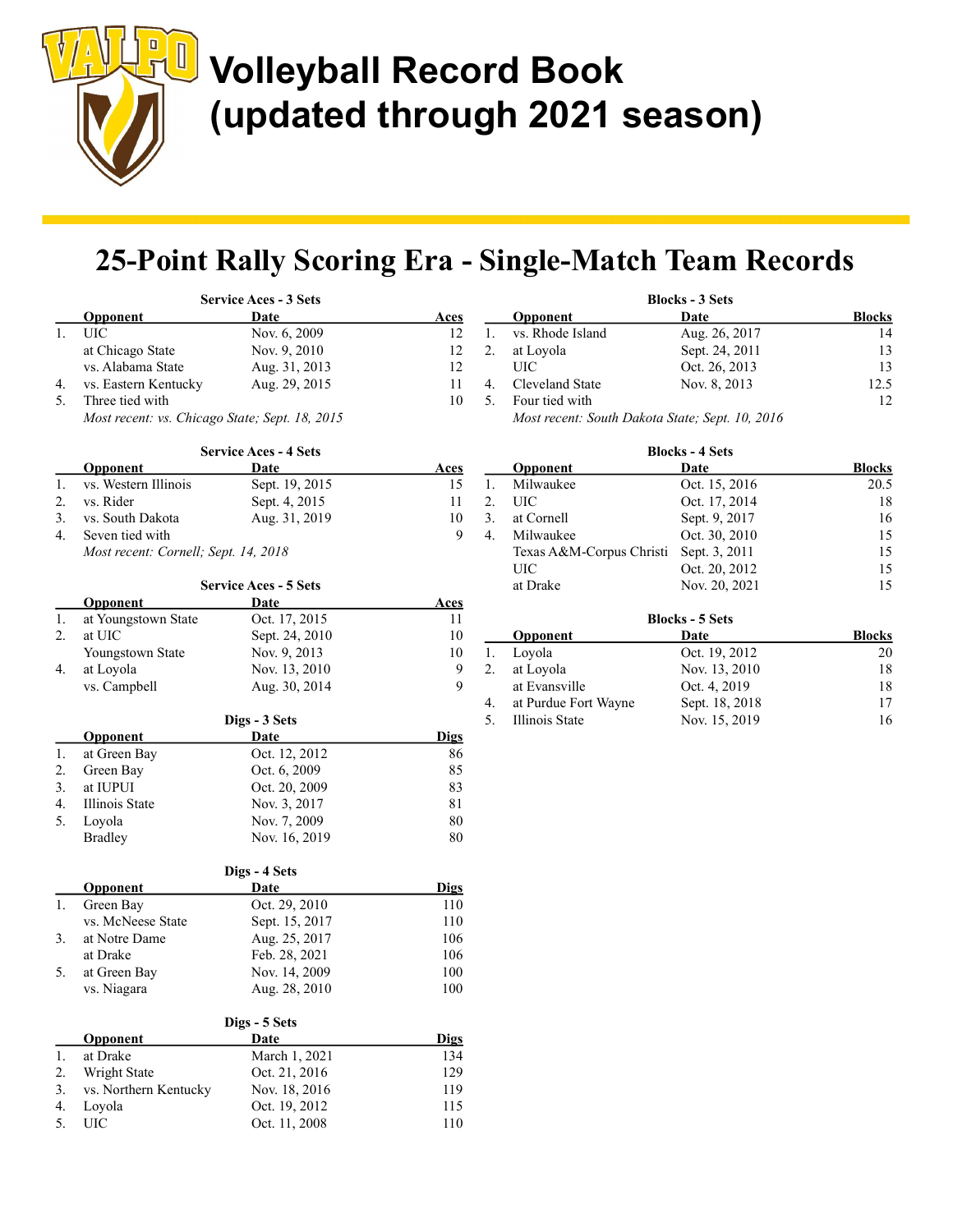# Volleyball Record Book (updated through 2021 season)

## 30-Point Rally Scoring Era - Single-Match Individual Records

|                      | Kills - 3 Sets                       |              |                     | <b>Hitting Percentage - 3 Sets</b>               |                      |
|----------------------|--------------------------------------|--------------|---------------------|--------------------------------------------------|----------------------|
| Player               | <b>Opponent</b> (Date)               | <b>Kills</b> | Player              | <b>Opponent</b> (Date)                           | Pct. $(K-E-A)$       |
| 1. Angie Porché      | Western Michigan (Sept. 8, 2007)     | 22           | 1. Nicole Schulz    | at Chicago State (Nov. 10, 2006)                 | $.867(13-0-15)$      |
| Val Bollenbacher     | Wright State (Oct. 20, 2007)         | 22           | 2. Lauren Moulton   | Oakland (Nov. 14, 2003)                          | $.667(14-0-21)$      |
| 3. Angie Porché      | vs. Butler (Nov. 16, 2007)           | 20           | Liz Mikos           | UIC (Sept. 27, 2005)                             | $.667(13-1-18)$      |
| 4. Michelle Robinson | Western Illinois (Oct. 4, 2003)      | 19           | Jessie Fox          | Chicago State (Oct. 14, 2006) .667 (12-0-18)     |                      |
| Nicole Schulz        | vs. Fairfield (Nov. 25, 2006)        | 19           | 5. Sarah Schmalz    | Centenary (Sept. 25, 2003)                       | .647 (12-1-17)       |
| Angie Porché         | Wright State (Oct. 20, 2007)         | 19           |                     |                                                  |                      |
|                      |                                      |              |                     | <b>Hitting Percentage - 4 Sets</b>               |                      |
|                      | Kills - 4 Sets                       |              | <b>Player</b>       | <b>Opponent</b> (Date)                           | Pct. $(K-E-A)$       |
| <b>Player</b>        | <b>Opponent</b> (Date)               | <b>Kills</b> | 1. Allison Sears    | at Miami [Ohio] (Nov. 25, 2006)                  | $.583(15-1-24)$      |
| 1. Angie Porché      | at IUPUI (Oct. 12, 2007)             | 27           | 2. Jessie Fox       | at IUPUI (Nov. 6, 2004)                          | $.576(20-1-33)$      |
| 2. Angie Porché      | Butler (Oct. 19, 2007)               | 26           | 3. Allison Sears    | Western Illinois (Nov. 4, 2006).522 (14-2-23)    |                      |
| 3. Angie Porché      | at Miami [Ohio] (Nov. 25, 2006)      | 24           | 4. Sarah Schmalz    | at IPFW (Oct. 21, 2003)                          | $.520(14-1-25)$      |
| Angie Porché         | at UIC (Nov. 10, 2007)               | 24           | 5. Elissa Malthaner | Oakland (Oct. 18, 2002)                          | $.515(20-3-33)$      |
| 5. Three tied with   |                                      | 22           |                     |                                                  |                      |
|                      |                                      |              |                     | <b>Hitting Percentage - 5 Sets</b>               |                      |
|                      | Kills - 5 Sets                       |              | <b>Player</b>       | <b>Opponent</b> (Date)                           | <u> Pct. (K-E-A)</u> |
| <b>Player</b>        | <b>Opponent</b> (Date)               | <b>Kills</b> | 1. Nicole Schulz    | UIC (Sept. 21, 2007)                             | $.739(17-0-23)$      |
| 1. Nicole Schulz     | vs. Western Illinois (Nov. 17, 2006) | 32           | 2. Heather Hynds    | at Bowling Green (Sept. 17, 2003) .550 (12-1-20) |                      |
| 2. Nicole Schulz     | at Oral Roberts (Nov. 18, 2006)      | 30           | 3. Sarah Schmalz    | at Bowling Green (Sept. 17, 2003) .500 (13-2-22) |                      |
| 3. Angie Porché      | vs. Western Illinois (Nov. 17, 2006) | 29           | 4. Lauren Moulton   | <b>IUPUI</b> (Nov. 7, 2003)                      | $.474(20-2-38)$      |
| 4. Angie Porché      | at Oral Roberts (Nov. 18, 2006)      | 27           | 5. Nicole Schulz    | Illinois State (Oct. 17, 2006)                   | .471 (19-3-34)       |
| Angie Porché         | at Loyola (Nov. 9, 2007)             | 27           |                     |                                                  |                      |
|                      |                                      |              |                     | <b>Assists - 3 Sets</b>                          |                      |
|                      | <b>Attacks - 3 Sets</b>              |              | <b>Player</b>       | <b>Opponent</b> (Date)                           | <u>Ast.</u>          |
| <b>Player</b>        | <b>Opponent</b> (Date)               | <u>Att.</u>  | 1. Katie Bova       | vs. Fairfield (Nov. 25, 2005)                    | 50                   |
| 1. Val Bollenbacher  | Wright State (Oct. 20, 2007)         | 52           | Sara Hughes         | UMKC (Nov. 3, 2006)                              | 50                   |
| 2. Angie Porché      | Wright State (Oct. 20, 2007)         | 50           | 3. Cyndi Norman     | at Western Illinois (Nov. 9, 2001)               | $48\,$               |
| 3. Michelle Robinson | at Notre Dame (Sept. 9, 2003)        | 49           | Sara Hughes         | Western Michigan (Sept. 8, 2007)                 | $48\,$               |
| 4. Angie Porché      | vs. Butler (Nov. 16, 2007)           | 46           | 5. Three tied with  |                                                  | 46                   |
| 5. Angie Porché      | Loyola (Sept. 22, 2007)              | 42           |                     |                                                  |                      |
|                      |                                      |              |                     | <b>Assists-4 Sets</b>                            |                      |
|                      | <b>Attacks - 4 Sets</b>              |              | <b>Player</b>       | <b>Opponent</b> (Date)                           | <u>Ast.</u>          |
| <b>Player</b>        | <b>Opponent</b> (Date)               | <u>Att.</u>  | 1. Cyndi Norman     | vs. James Madison (Sept. 7, 2001)                | 60                   |
| 1. Michelle Robinson | at UC Riverside (Sept. 1, 2003)      | 64           | Katie Bova          | at Saint Louis (Sept. 18, 2004)                  | 60<br>59             |
| 2. Angie Porché      | at IUPUI (Oct. 12, 2007)             | 63           | 3. Kim Bukowski     | at IUPUI (Oct. 12, 2007)                         | 58                   |
| 3. Angie Nordquist   | vs. James Madison (Sept. 7, 2001)    | 60           | 4. Cyndi Norman     | Purdue (Oct. 23, 2001)                           | 58                   |
| 4. Angie Porché      | at Milwaukee (Oct. 7, 2007)          | 59           | Cyndi Norman        | Indiana State (Sept. 6, 2003)                    |                      |
| Angie Porché         | Butler (Oct. 19, 2007)               | 59           | Katie Bova          | at Western Illinois (Sept. 24, 2005)             | 58                   |
|                      | <b>Attacks - 5 Sets</b>              |              |                     | <b>Assists - 5 Sets</b>                          |                      |
| <b>Player</b>        | <b>Opponent</b> (Date)               | <u>Att.</u>  | <b>Player</b>       | <b>Opponent (Date)</b>                           | <u>Ast.</u>          |
| 1. Nicole Schulz     | at Oral Roberts (Nov. 18, 2006)      | 74           | 1. Sara Hughes      | vs. Western Illinois (Nov. 17, 2006)             | 82                   |
| Angie Porché         | at Wright State (Sept. 27, 2007)     | 74           | 2. Sara Hughes      | at Western Illinois (Oct. 6, 2006)               | 78                   |
| 3. Nicole Schulz     | vs. Western Illinois (Nov. 17, 2006) | 73           | 3. Sara Hughes      | at Oral Roberts (Nov. 18, 2006)                  | 76                   |
| 4. Michelle Robinson | IPFW (Oct. 29, 2002)                 | 70           | 4. Sara Hughes      | Illinois State (Oct. 17, 2006)                   | 70                   |
| 5. Two tied with     |                                      | 67           | 5. Sara Hughes      | vs. Idaho (Sept. 2, 2006)                        | 69                   |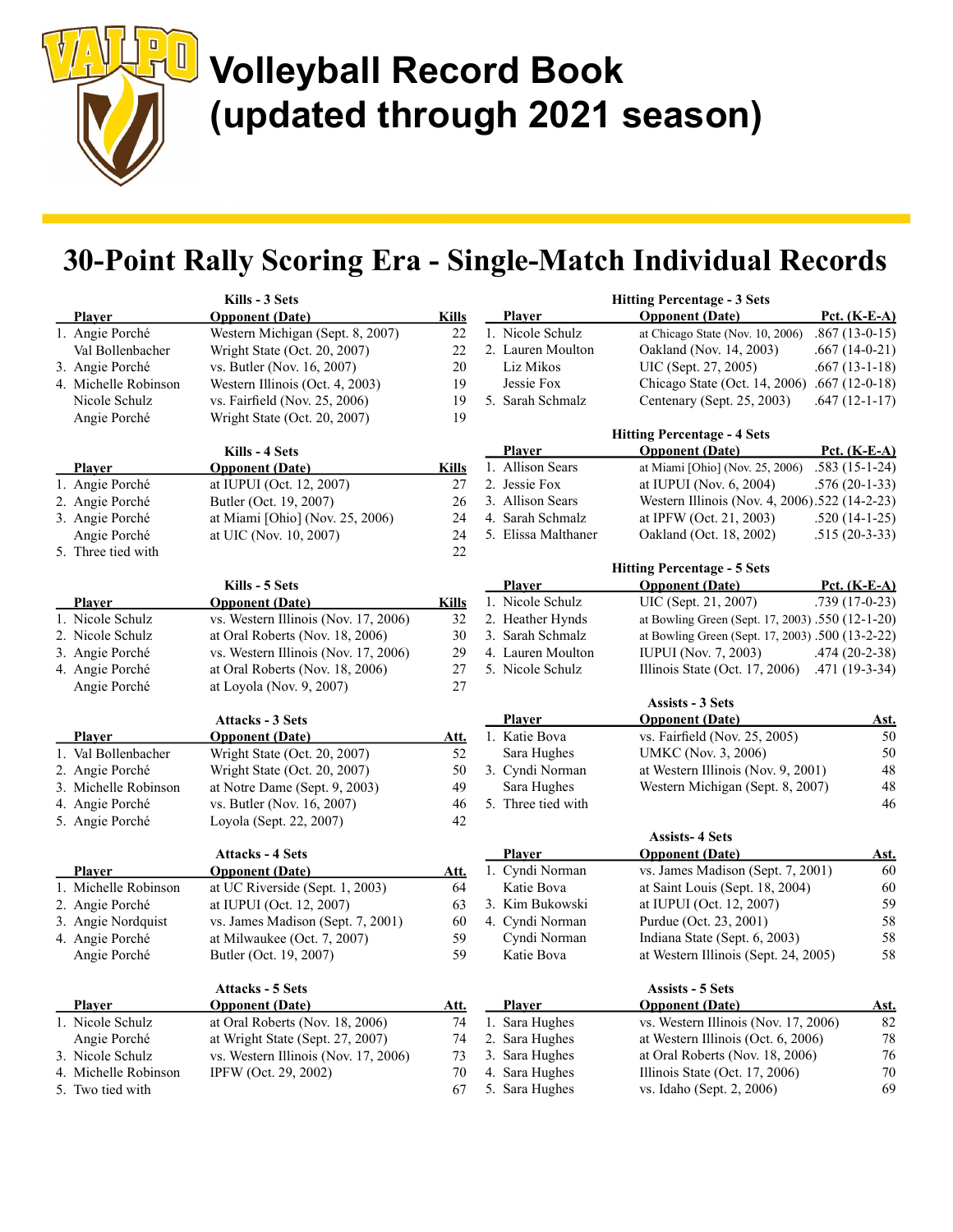

### 30-Point Rally Scoring Era - Single-Match Individual Records

| <b>Service Aces - 3 Sets</b> |                       |                                        |                | <b>Blocks - 3 Sets</b> |                                       |                  |
|------------------------------|-----------------------|----------------------------------------|----------------|------------------------|---------------------------------------|------------------|
|                              | <b>Player</b>         | <b>Opponent</b> (Date)                 | <u>Aces</u>    | <b>Player</b>          | <b>Opponent</b> (Date)                | <b>Blocks</b>    |
|                              | 1. Andrea Balsis      | vs. St. Francis [N.Y.] (Sept. 1, 2007) | 7              | 1. Liz Mikos           | vs. Indiana State (Sept. 11, 2004)    | 11               |
|                              | 2. Brittany Malicoat  | Bradley (Sept. 25, 2007)               | 6              | Jessie Fox             | <b>IUPUI</b> (Nov. 19, 2005)          | 11               |
|                              | 3. Sara Silcox        | Chicago State (Oct. 12, 2001)          | 5              | 3. Liz Mikos           | Chicago State (Nov. 8, 2003)          | 10               |
|                              | Marion Hansen         | at Oakland (Oct. 26, 2001)             | 5              | 4. Liz Mikos           | UMKC (Oct. 22, 2005)                  | $\boldsymbol{9}$ |
|                              | Katie Bova            | Chicago State (Nov. 8, 2003)           | 5              | 5. Eight tied with     |                                       | 8                |
|                              | Angie Porché          | at Buffalo (Aug. 31, 2007)             | 5              |                        |                                       |                  |
|                              |                       |                                        |                |                        | <b>Blocks - 4 Sets</b>                |                  |
|                              |                       | <b>Service Aces - 4 Sets</b>           |                | Player                 | <b>Opponent</b> (Date)                | <b>Blocks</b>    |
|                              | Player                | <b>Opponent</b> (Date)                 | <b>Aces</b>    | 1. Liz Mikos           | at Chicago State (Nov. 15, 2002)      | 14               |
|                              | 1. Tiffany Meikle     | at Green Bay (Oct. 6, 2007)            | 6              | 2. Liz Mikos           | at IPFW (Oct. 21, 2003)               | 13               |
|                              | 2. Sarah Schmalz      | Oakland (Oct. 18, 2002)                | 5              | 3. Jessie Fox          | Oral Roberts (Sept. 24, 2004)         | 12               |
|                              | Tiffany Meikle        | at UIC (Aug. 25, 2006)                 | 5              | Liz Mikos              | at IUPUI (Oct. 28, 2005)              | 12               |
|                              | 4. 10 tied with       |                                        | $\overline{4}$ | 5. Liz Mikos           | vs. IUPUI (Nov. 19, 2004)             | 11               |
|                              |                       |                                        |                |                        |                                       |                  |
|                              |                       | <b>Service Aces - 5 Sets</b>           |                |                        | <b>Blocks - 5 Sets</b>                |                  |
|                              | <b>Player</b>         | <b>Opponent</b> (Date)                 | Aces           | Player                 | <b>Opponent</b> (Date)                | <b>Blocks</b>    |
|                              | 1. Alex Chism         | vs. North Texas (Sept. 18, 2004)       | 4              | 1. Liz Mikos           | at Northern Illinois (Sept. 13, 2003) | 15               |
|                              | Tara Newton           | UIC (Sept. 21, 2007)                   | 4              | 2. Liz Mikos           | Oral Roberts (Oct. 24, 2003)          | 11               |
|                              | Haley Wise            | UIC (Sept. 21, 2007)                   | 4              | Liz Mikos              | <b>IUPUI</b> (Nov. 7, 2003)           | 11               |
|                              | Angie Porché          | at Wright State (Sept. 27, 2007)       | 4              | Lauren Moulton         | Oral Roberts (Nov. 22, 2003)          | 11               |
|                              |                       |                                        | 3              | 5. Four tied with      |                                       | 10               |
|                              | 5. Many tied with     |                                        |                |                        |                                       |                  |
|                              |                       | Digs - 3 Sets                          |                |                        |                                       |                  |
|                              | <b>Player</b>         | <b>Opponent</b> (Date)                 | <b>Digs</b>    |                        |                                       |                  |
|                              | 1. Brittany Marks     | at Drake (Sept. 9, 2006)               | 30             |                        |                                       |                  |
|                              | 2. Sara Silcox        | at Notre Dame (Sept. 9, 2003)          | 26             |                        |                                       |                  |
|                              |                       |                                        | 26             |                        |                                       |                  |
|                              | <b>Brittany Marks</b> | at UMKC (Oct. 7, 2006)                 | 25             |                        |                                       |                  |
|                              | 4. Brittany Malicoat  | Green Bay (Oct. 27, 2007)              |                |                        |                                       |                  |
|                              | 5. Brittany Malicoat  | Wright State (Oct. 20, 2007)           | 24             |                        |                                       |                  |
|                              |                       | Digs - 4 Sets                          |                |                        |                                       |                  |
|                              | <b>Player</b>         | <b>Opponent</b> (Date)                 | <u>Digs</u>    |                        |                                       |                  |
|                              | 1. Brittany Malicoat  | at Green Bay (Oct. 6, 2007)            | 37             |                        |                                       |                  |
|                              | 2. Brittany Malicoat  | Butler (Oct. 19, 2007)                 | 33             |                        |                                       |                  |
|                              | 3. Sara Silcox        | vs. Lehigh (Sept. 7, 2002)             | 30             |                        |                                       |                  |
|                              | Amy Palash            | Oral Roberts (Sept. 24, 2004)          | 30             |                        |                                       |                  |
|                              | 5. Sara Silcox        | vs. Hofstra (Sept. 11, 2004)           | 29             |                        |                                       |                  |
|                              |                       |                                        |                |                        |                                       |                  |
|                              |                       | Digs - 5 Sets                          |                |                        |                                       |                  |
|                              | <b>Player</b>         | <b>Onnonent</b> (Date)                 | <b>Digs</b>    |                        |                                       |                  |
|                              | 1. Brittany Malicoat  | Youngstown State (Oct. 3, 2007)        | 39             |                        |                                       |                  |
|                              | 2. Sara Silcox        | vs. IUPUI (Nov. 22, 2002)              | 38             |                        |                                       |                  |
|                              | 3. Marion Hansen      | IPFW (Sept. 21, 2001)                  | 36             |                        |                                       |                  |
|                              | 4. Brittany Marks     | vs. Western Illinois (Nov. 17, 2006)   | 34             |                        |                                       |                  |
|                              | 5. Brittany Marks     | Oral Roberts (Sept. 28, 2006)          | 33             |                        |                                       |                  |
|                              |                       |                                        |                |                        |                                       |                  |
|                              |                       |                                        |                |                        |                                       |                  |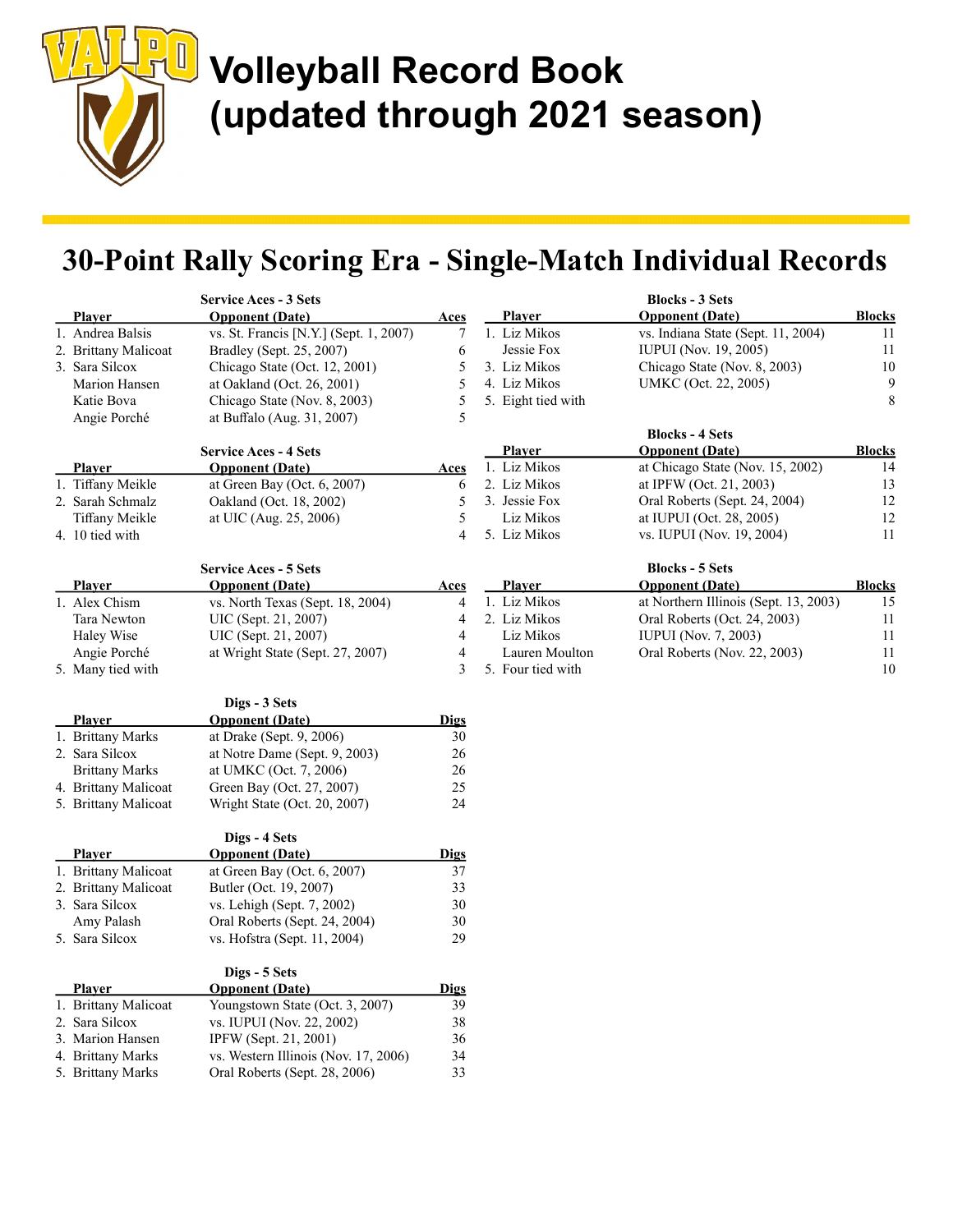$\begin{matrix} \rule{0pt}{2ex} \rule{0pt}{2ex} \rule{0pt}{2ex} \rule{0pt}{2ex} \rule{0pt}{2ex} \rule{0pt}{2ex} \rule{0pt}{2ex} \rule{0pt}{2ex} \rule{0pt}{2ex} \rule{0pt}{2ex} \rule{0pt}{2ex} \rule{0pt}{2ex} \rule{0pt}{2ex} \rule{0pt}{2ex} \rule{0pt}{2ex} \rule{0pt}{2ex} \rule{0pt}{2ex} \rule{0pt}{2ex} \rule{0pt}{2ex} \rule{0pt}{2ex} \rule{0pt}{2ex} \rule{0pt}{2ex} \rule{0pt}{2ex} \rule{0pt}{2ex$ 

### 30-Point Rally Scoring Era - Single-Match Team Records

|    |                      | Kills - 3 Sets          |              |    |                      | <b>Hitting Percentage - 3 Sets</b> |                     |
|----|----------------------|-------------------------|--------------|----|----------------------|------------------------------------|---------------------|
|    | Opponent             | Date                    | <b>Kills</b> |    | <b>Opponent</b>      | Date                               | Pct. (K-E-A)        |
| 1. | vs. Butler           | Nov. 16, 2007           | 66           | 1. | Oakland              | Nov. 14, 2003                      | $.454(50-1-108)$    |
| 2. | vs. Fairfield        | Nov. 25, 2005           | 64           |    | Chicago State        | Oct. 14, 2006                      | $.454(55-11-97)$    |
| 3. | <b>UMKC</b>          | Nov. 3, 2006            | 61           | 3. | Centenary            | Sept. 25, 2004                     | .444 (49-5-99)      |
| 4. | Western Michigan     | Sept. 8, 2007           | 59           | 4. | vs. Duquesne         | Sept. 14, 2007                     | $.426(59-13-108)$   |
|    | vs. Duquesne         | Sept. 14, 2007          | 59           | 5. | vs. DePaul           | Sept. 15, 2007                     | $.425(43-9-80)$     |
|    |                      | Kills - 4 Sets          |              |    |                      | <b>Hitting Percentage - 4 Sets</b> |                     |
|    | <b>Opponent</b>      | Date                    | <b>Kills</b> |    | <b>Opponent</b>      | Date                               | <u>Pct. (K-E-A)</u> |
| 1. | at Miami (Ohio)      | Nov. 25, 2006           | 82           | 1. | at Miami (Ohio)      | Nov. 25, 2006                      | .380 (82-22-158)    |
| 2. | vs. Belmont          | Sept. 3, 2005           | $80\,$       | 2. | at DePaul            | Sept. 23, 2003                     | $.335(66-13-158)$   |
| 3. | at Centenary         | Oct. 27, 2006           | 79           | 3. | at Saint Louis       | Sept. 18, 2004                     | $.327(75-23-159)$   |
| 4. | vs. Hofstra          | Sept. 11, 2004          | $77 \,$      | 4. | Oral Roberts         | Nov. 13, 2005                      | $.325(68-15-163)$   |
|    | at Western Illinois  | Sept. 24, 2005          | 77           | 5. | at Centenary         | Oct. 27, 2006                      | $.305(79-28-167)$   |
|    |                      | Kills - 5 Sets          |              |    |                      | <b>Hitting Percentage - 5 Sets</b> |                     |
|    | <b>Opponent</b>      | Date                    | <b>Kills</b> |    | <b>Opponent</b>      | Date                               | Pct. $(K-E-A)$      |
| 1. | vs. Western Illinois | Nov. 17, 2006           | 93           | 1. | <b>UIC</b>           | Sept. 21, 2007                     | $.295(78-27-173)$   |
| 2. | at Western Illinois  | Oct. 6, 2006            | 86           | 2. | at Bowling Green     | Sept. 15, 2007                     | .277 (80-27-191)    |
| 3. | vs. North Texas      | Sept. 18, 2004          | 85           | 3. | Illinois State       | Oct. 17, 2006                      | .270 (82-27-204)    |
|    | at Oral Roberts      | Nov. 18, 2006           | 85           | 4. | at Western Illinois  | Oct. 6, 2006                       | .263 (86-31-209)    |
| 5. | at Indiana State     | Nov. 10, 2002           | 84           | 5. | vs. Loyola           | Aug. 26, 2006                      | $.256(71-25-180)$   |
|    |                      | <b>Attacks - 3 Sets</b> |              |    |                      | <b>Assists - 3 Sets</b>            |                     |
|    | <b>Opponent</b>      | Date                    | <u>Att.</u>  |    | Opponent             | Date                               | Ast.                |
| 1. | Fairfield            | Sept. 21, 2002          | 168          | 1. | vs. Butler           | Nov. 16, 2007                      | 63                  |
| 2. | at Notre Dame        | Oct. 5, 2005            | 161          | 2. | vs. Fairfield        | Nov. 25, 2005                      | 60                  |
| 3. | vs. Butler           | Nov. 16, 2007           | 160          | 3. | <b>UMKC</b>          | Nov. 3, 2006                       | 59                  |
| 4. | at Centenary         | Sept. 26, 2003          | 158          | 4. | Western Michigan     | Sept. 8, 2007                      | 55                  |
| 5. | at Notre Dame        | Sept. 9, 2003           | 156          | 5. | at UMKC              | Oct. 7, 2006                       | 54                  |
|    |                      |                         |              |    | Loyola               | Sept. 22, 2007                     | 54                  |
|    |                      | <b>Attacks - 4 Sets</b> |              |    |                      |                                    |                     |
|    | Opponent             | Date                    | Att.         |    |                      | <b>Assists - 4 Sets</b>            |                     |
| 1. | at Western Illinois  | Sept. 24, 2005          | 248          |    | <b>Opponent</b>      | Date                               | <u>Ast.</u>         |
| 2. | vs. Hofstra          | Sept. 11, 2004          | 215          | 1. | at Centenary         | Oct. 27, 2006                      | 75                  |
| 3. | vs. James Madison    | Sept. 7, 2001           | 213          |    | at Miami (Ohio)      | Nov. 25, 2006                      | 75                  |
| 4. | Purdue               | Oct. 23, 2001           | 212          | 3. | Indiana State        | Sept. 6, 2003                      | 71                  |
|    | Drake                | Sept. 10, 2005          | 212          | 4. | Purdue               | Oct. 23, 2001                      | 70                  |
|    |                      |                         |              |    | Western Illinois     | Nov. 4, 2006                       | 70                  |
|    |                      | <b>Attacks - 5 Sets</b> |              |    | at Milwaukee         | Nov. 17, 2007                      | 70                  |
|    | <b>Opponent</b>      | <b>Date</b>             | Att.         |    |                      |                                    |                     |
| 1. | vs. Western Illinois | Nov. 17, 2006           | 259          |    |                      | <b>Assists - 5 Sets</b>            |                     |
| 2. | at Oakland           | Oct. 26, 2002           | 241          |    | Opponent             | Date                               | <u>Ast.</u>         |
| 3. | <b>IPFW</b>          | Sept. 21, 2001          | 240          | 1. | vs. Western Illinois | Nov. 17, 2006                      | 88                  |
| 4. | vs. IUPUI            | Nov. 22, 2002           | 239          | 2. | at Western Illinois  | Oct. 6, 2006                       | $8\sqrt{1}$         |
| 5. | at Oral Roberts      | Nov. 18, 2006           | 231          |    | Illinois State       | Oct. 17, 2006                      | 81                  |
|    |                      |                         |              |    | at Oral Roberts      | Nov. 18, 2006                      | 81                  |
|    |                      |                         |              | 5. | Eastern Michigan     | Sept. 10, 2005                     | 80                  |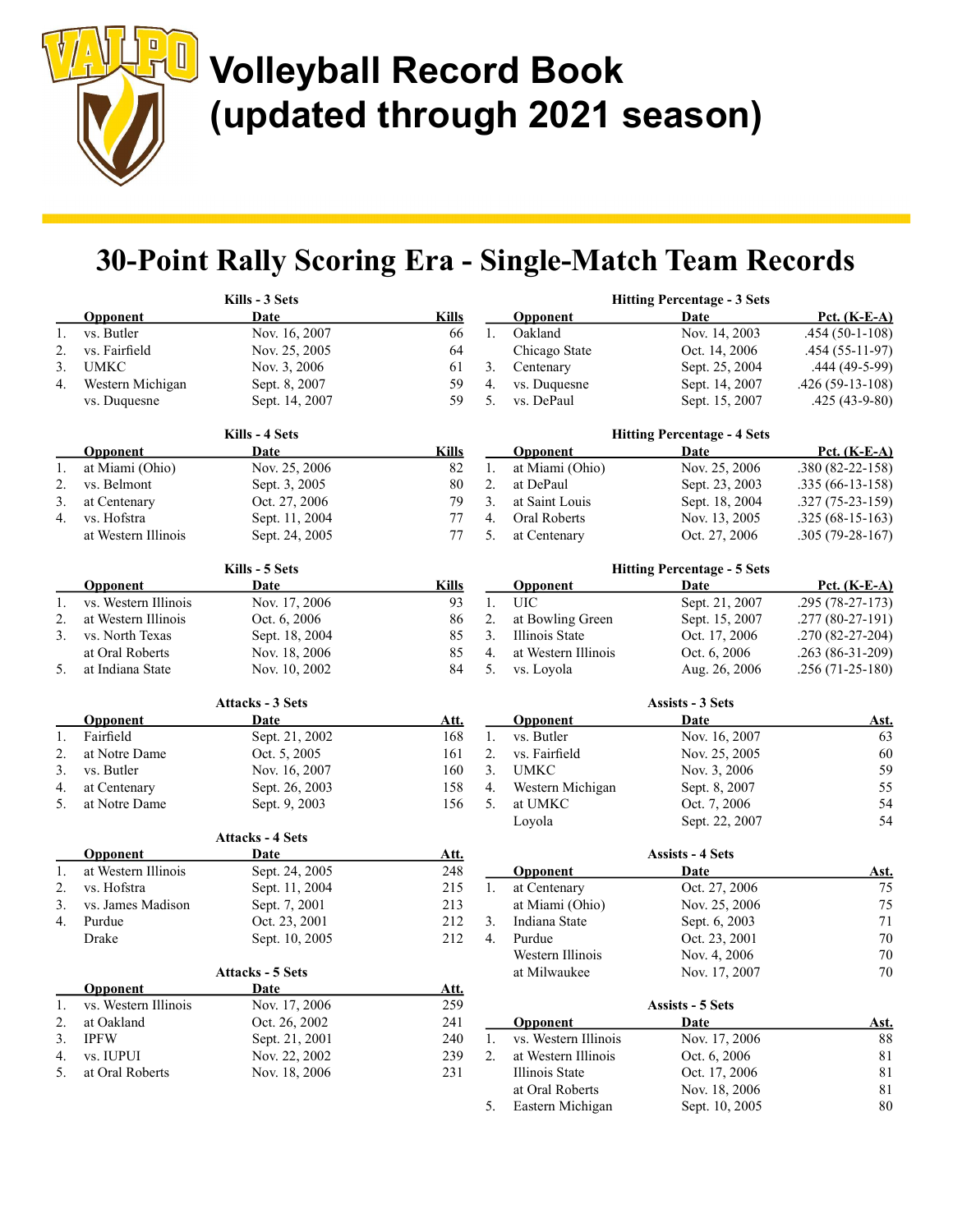$\begin{array}{|c|c|} \hline \rule{0pt}{12pt} \rule{0pt}{2.5pt} \rule{0pt}{2.5pt} \rule{0pt}{2.5pt} \rule{0pt}{2.5pt} \rule{0pt}{2.5pt} \rule{0pt}{2.5pt} \rule{0pt}{2.5pt} \rule{0pt}{2.5pt} \rule{0pt}{2.5pt} \rule{0pt}{2.5pt} \rule{0pt}{2.5pt} \rule{0pt}{2.5pt} \rule{0pt}{2.5pt} \rule{0pt}{2.5pt} \rule{0pt}{2.5pt} \rule{0pt}{2.5pt} \rule{0pt}{2.5pt} \rule{0pt}{2.5$ 

# Volleyball Record Book (updated through 2021 season)

## 30-Point Rally Scoring Era - Single-Match Team Records

|    |                                 | <b>Service Aces - 3 Sets</b> |              |    |                      | <b>Blocks - 3 Sets</b> |               |
|----|---------------------------------|------------------------------|--------------|----|----------------------|------------------------|---------------|
|    | Opponent                        | Date                         | Aces         |    | <b>Opponent</b>      | Date                   | <b>Blocks</b> |
| 1. | vs. St. Francis (N.Y.)          | Sept. 1, 2007                | 16           | 1. | at Chicago State     | Oct. 10, 2003          | 16            |
| 2. | Chicago State                   | Oct. 12, 2001                | 14           |    | vs. Indiana State    | Sept. 11, 2004         | 16            |
| 3. | at Western Illinois             | Nov. 16, 2002                | 13           | 3. | <b>UMKC</b>          | Oct. 3, 2003           | 15            |
| 4. | Oakland                         | Sept. 22, 2001               | 12           |    | <b>UMKC</b>          | Oct. 22, 2005          | 15            |
|    | Chicago State                   | Nov. 8, 2003                 | 12           | 5. | vs. Austin Peay      | Sept. 7, 2002          | 14            |
|    | <b>Bradley</b>                  | Sept. 25, 2007               | 12           |    | <b>IUPUI</b>         | Nov. 19, 2005          | 14            |
|    |                                 | <b>Service Aces - 4 Sets</b> |              |    |                      | <b>Blocks - 4 Sets</b> |               |
|    | <b>Opponent</b>                 | Date                         | <b>Aces</b>  |    | Opponent             | Date                   | <b>Blocks</b> |
| 1. | at Chicago State                | Nov. 15, 2002                | 14           | 1. | at Chicago State     | Nov. 15, 2002          | 21            |
| 2. | at Green Bay                    | Oct. 6, 2007                 | 12           | 2. | Oral Roberts         | Sept. 24, 2004         | $20\,$        |
| 3. | Western Illinois                | Nov. 4, 2006                 | 11           | 3. | <b>UMKC</b>          | Nov. 3, 2001           | 19            |
|    | Marshall                        | Sept. 6, 2007                | 11           |    | vs. IUPUI            | Nov. 19, 2004          | 19            |
| 5. | Eight tied with                 |                              | $10\,$       |    | Oral Roberts         | Nov. 20, 2005          | 19            |
|    |                                 | <b>Service Aces - 5 Sets</b> |              |    |                      | <b>Blocks - 5 Sets</b> |               |
|    | <b>Opponent</b>                 | Date                         | <b>Aces</b>  |    | Opponent             | Date                   | <b>Blocks</b> |
| 1. | <b>UIC</b>                      | Sept. 21, 2007               | 13           | 1. | vs. UCLA             | Sept. 16, 2005         | 21            |
| 2. | vs. North Texas                 | Sept. 18, 2004               | $\mathbf{9}$ | 2. | Oral Roberts         | Nov. 22, 2003          | $20\,$        |
|    | Youngstown State                | Oct. 3, 2007                 | 9            | 3. | Oral Roberts         | Nov. 2, 2001           | 18            |
|    | at Youngstown State             | Nov. 2, 2007                 | 9            |    | at Northern Illinois | Sept. 13, 2003         | 18            |
| 5. | Four tied with                  |                              | 8            | 5. | at Indiana State     | Nov. 10, 2002          | 17            |
|    |                                 |                              |              |    | <b>Oral Roberts</b>  | Sept. 29, 2006         | 17            |
|    |                                 | Digs - 3 Sets                |              |    |                      |                        |               |
|    | <b>Opponent</b>                 | Date                         | <b>Digs</b>  |    |                      |                        |               |
| 1. | Fairfield                       | Sept. 21, 2002               | 81           |    |                      |                        |               |
| 2. | at Notre Dame                   | Sept. 9, 2003                | 75           |    |                      |                        |               |
|    | at Ball State<br>vs. Butler     | Sept. 4, 2004                | 75<br>74     |    |                      |                        |               |
| 4. |                                 | Nov. 16, 2007                |              |    |                      |                        |               |
| 5. | at Notre Dame                   | Oct. 5, 2005                 | 73           |    |                      |                        |               |
|    |                                 | Digs - 4 Sets                |              |    |                      |                        |               |
|    | Opponent<br>at Western Illinois | Date                         | <b>Digs</b>  |    |                      |                        |               |
| 1. | Purdue                          | Sept. 24, 2005               | 119          |    |                      |                        |               |
| 2. |                                 | Oct. 23, 2001                | 107          |    |                      |                        |               |
| 3. | vs. IUPUI                       | Nov. 19, 2004                | 106          |    |                      |                        |               |
| 4. | Oakland                         | Oct. 18, 2002                | 101          |    |                      |                        |               |
| 5. | vs. Penn                        | Sept. 13, 2002               | 98           |    |                      |                        |               |
|    |                                 | Digs - 5 Sets                |              |    |                      |                        |               |
|    | Opponent                        | Date                         | <b>Digs</b>  |    |                      |                        |               |
| 1. | vs. IUPUI                       | Nov. 22, 2002                | 124          |    |                      |                        |               |
| 2. | at Oakland                      | Oct. 26, 2002                | 115          |    |                      |                        |               |
| 3. | <b>IPFW</b>                     | Sept. 21, 2001               | 114          |    |                      |                        |               |
| 4. | vs. Western Illinois            | Nov. 17, 2006                | 112          |    |                      |                        |               |
| 5. | at Indiana State                | Nov. 10, 2002                | 103          |    |                      |                        |               |
|    | Oral Roberts                    | Oct. 24, 2003                | 103          |    |                      |                        |               |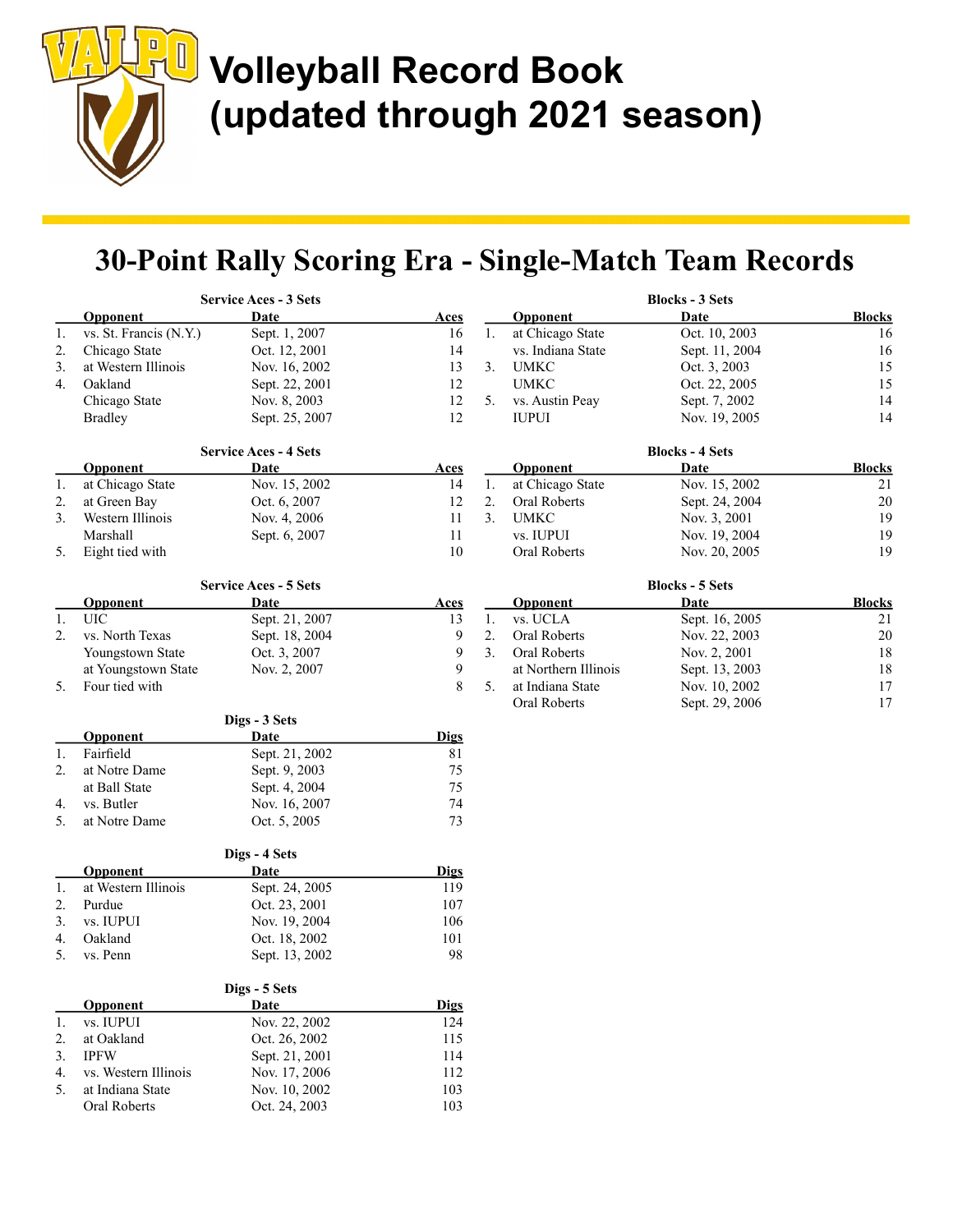### 15-Point Sideout Scoring Era - Single-Match Individual Records

| Kills - 3 Sets |                      |                                                   | <b>Hitting Percentage - 3 Sets</b> |  |                        |                                                     |                 |
|----------------|----------------------|---------------------------------------------------|------------------------------------|--|------------------------|-----------------------------------------------------|-----------------|
|                | <b>Player</b>        | <b>Opponent</b> (Date)                            | <b>Kills</b>                       |  | <b>Player</b>          | <b>Opponent</b> (Date)                              | Pct. $(K-E-A)$  |
|                | 1. Kelly Schoenhoft  | <b>IUPUI</b> (Nov. 14, 1998)                      | 24                                 |  | 1. Cyndi Norman        | at Western Illinois (Nov. 4, 2000)                  | $.917(11-0-12)$ |
|                | 2. Lauren Struss     | Eastern Illinois (Oct. 2, 1992)                   | 21                                 |  | 2. Becky Hyde          | Loyola (Sept. 19, 1984)                             | $.818(10-1-11)$ |
|                | Kathy Harrison       | Western Illinois (Nov. 21, 1992)                  | 21                                 |  | 3. Dion Frazier        | Chicago State (Oct. 17, 1998) .813 (14-1-16)        |                 |
|                | 4. Dion Frazier      | Milwaukee (Oct. 7, 1997)                          | 20                                 |  | 4. Lori Barton         | Northeastern Illinois (Nov. 8, 1991) .692 (10-1-13) |                 |
|                | Dion Frazier         | <b>IUPUI</b> (Nov. 14, 1998)                      | 20                                 |  | 5. Lauren Struss       | Cleveland State (Oct. 31, 1992)                     | $.680(18-1-25)$ |
|                |                      | Kills - 4 Sets                                    |                                    |  |                        | <b>Hitting Percentage - 4 Sets</b>                  |                 |
|                | Player               | <b>Opponent (Date)</b>                            | <b>Kills</b>                       |  | <b>Player</b>          | <b>Opponent</b> (Date)                              | Pct. $(K-E-A)$  |
|                | 1. Kathy Harrison    | Butler (Nov. 4, 1992)                             | 30                                 |  | 1. Renee Kwiatkowski   | at Dayton (Nov. 15, 1985)                           | $.632(14-2-19)$ |
|                | 2. Lauren Struss     | Western Illinois (Nov. 6, 1992)                   | 27                                 |  | 2. Jill Rychecky       | at UIC (Sept. 21, 1996)                             | $.591(13-0-22)$ |
|                | Cheri Hughes         | vs. Green Bay (Sept. 8, 1995)                     | 27                                 |  | 3. Jill Rychecky       | Bucknell (Oct. 15, 1995)                            | $.563(19-1-32)$ |
|                | 4. Lori Barton       | vs. Bradley (Nov. 9, 1990)                        | 26                                 |  | 4. Anna Snider         | Western Illinois (Sept. 17, 1993)                   | $.542(14-1-24)$ |
|                | Dion Frazier         | Youngstown State (Oct. 10, 1998)                  | 26                                 |  | Heather Hynds          | Kent State (Sept. 9, 2000)                          | $.542(13-0-24)$ |
|                |                      | Kills - 5 Sets                                    |                                    |  |                        | <b>Hitting Percentage - 5 Sets</b>                  |                 |
|                | <b>Player</b>        | <b>Opponent</b> (Date)                            | <b>Kills</b>                       |  | <b>Player</b>          | <b>Opponent</b> (Date)                              | Pct. $(K-E-A)$  |
|                | 1. Kelly Schoenhoft  | UMKC (Oct. 31, 1998)                              | 29                                 |  | 1. Beth Hendricks      | vs. Xavier (Sept. 8, 1990)                          | $.500(18-2-32)$ |
|                | 2. Carrie Goodrich   | Western Illinois (Sept. 26, 1999)                 | 28                                 |  | 2. Kelly Schoenhoft    | UMKC (Oct. 31, 1998)                                | $.490(29-5-49)$ |
|                | 3. Dion Frazier      | vs. Western Illinois (Sept. 4, 1999)              | 27                                 |  | 3. Carrie Goodrich     | Western Illinois (Sept. 26, 1999)                   | $.479(28-5-48)$ |
|                | 4. Five tied with    |                                                   | 26                                 |  | 4. Jennifer Walton     | vs. Xavier (Sept. 10, 1994)                         | .469 (19-4-32)  |
|                |                      |                                                   |                                    |  | 5. Kathy Schaak        | Evansville (Oct. 25, 1985)                          | $.462(20-2-39)$ |
|                | <b>Player</b>        | <b>Attacks - 3 Sets</b><br><b>Opponent</b> (Date) | Att.                               |  |                        | <b>Assists - 3 Sets</b>                             |                 |
|                | 1. Cheri Hughes      | UIC (Sept. 12, 1995)                              | 55                                 |  | <b>Player</b>          | <b>Opponent</b> (Date)                              | Ast.            |
|                | 2. Kathy Harrison    | Eastern Illinois (Oct. 2, 1992)                   | 54                                 |  | 1. Jenny Rohren        | <b>IUPUI</b> (Nov. 14, 1998)                        | 63              |
|                | 3. Lori Barton       | vs. UAB (Sept. 6, 1991)                           | 52                                 |  | 2. Kelly Olson         | vs. Virginia Tech (Sept. 14, 1996)                  | 61              |
|                | 4. Lori Barton       | Wright State (Nov. 2, 1990)                       | 51                                 |  | 3. Stephanie Schuricht | at Western Illinois (Oct. 29, 1995)                 | 57              |
|                | 5. Cheri Hughes      | vs. Marshall (Sept. 15, 1995)                     | 49                                 |  | 4. Jenny Rohren        | at Youngstown State (Oct. 23, 1998)                 | 56              |
|                |                      |                                                   |                                    |  | 5. Kelly Olson         | at Delaware (Sept. 28, 1996)                        | 50              |
|                |                      | <b>Attacks - 4 Sets</b>                           |                                    |  |                        |                                                     |                 |
|                | <b>Player</b>        | <b>Opponent</b> (Date)                            | Att.                               |  |                        | <b>Assists-4 Sets</b>                               |                 |
|                | 1. Kathy Harrison    | Butler (Nov. 4, 1992)                             | 77                                 |  | Player                 | <b>Opponent</b> (Date)                              | <u>Ast.</u>     |
|                | 2. Renee Kwiatkowski | vs. Marquette (Sept. 20, 1986)                    | 70                                 |  | 1. Jenny Rohren        | Youngstown State (Oct. 10, 1998)                    | 74              |
|                | 3. Lori Barton       | at Northern Illinois (Oct. 20, 1991)              | 66                                 |  | 2. Kelly Olson         | at Western Illinois (Oct. 26, 1996)                 | 69              |
|                | 4. Lori Barton       | vs. UIC (Nov. 24, 1991)                           | 65                                 |  | 3. Stephanie Schuricht | Northeastern Illinois (Oct. 29, 1993)               | 68              |
|                | 5. Dion Frazier      | Youngstown State (Oct. 10, 1998)                  | 64                                 |  | 4. Stephanie Schuricht | Northeastern Illinois (Oct. 23, 1992)               | 63              |
|                |                      | <b>Attacks - 5 Sets</b>                           |                                    |  | Jenny Rohren           | IUPUI (Oct. 2, 1999)                                | 63              |
|                | <b>Player</b>        | <b>Opponent</b> (Date)                            | <u>Att.</u>                        |  |                        | <b>Assists - 5 Sets</b>                             |                 |
|                | 1. Renee Kwiatkowski | Lewis (Sept. 13, 1986)                            | 71                                 |  | <b>Player</b>          | <b>Opponent</b> (Date)                              | <u>Ast.</u>     |
|                | 2. Dion Frazier      | vs. Western Illinois (Sept. 4, 1999)              | 69                                 |  | 1. Jenny Rohren        | UMKC (Oct. 31, 1998)                                | 81              |
|                | 3. Lori Barton       | Saint Louis (Sept. 6, 1990)                       | 68                                 |  | 2. Jenny Rohren        | Oakland (Oct. 23, 1999)                             | 76              |
|                | Lori Barton          | at Bradley (Sept. 29, 1990)                       | 68                                 |  | 3. Stephanie Schuricht | Eastern Illinois (Sept. 30, 1994)                   | 73              |
|                | 5. Three tied with   |                                                   | 66                                 |  | 4. Jenny Rohren        | Western Illinois (Sept. 26, 1999)                   | 70              |
|                |                      |                                                   |                                    |  | 5. Jenny Rohren        | at Western Illinois (Oct. 30, 1999)                 | 65              |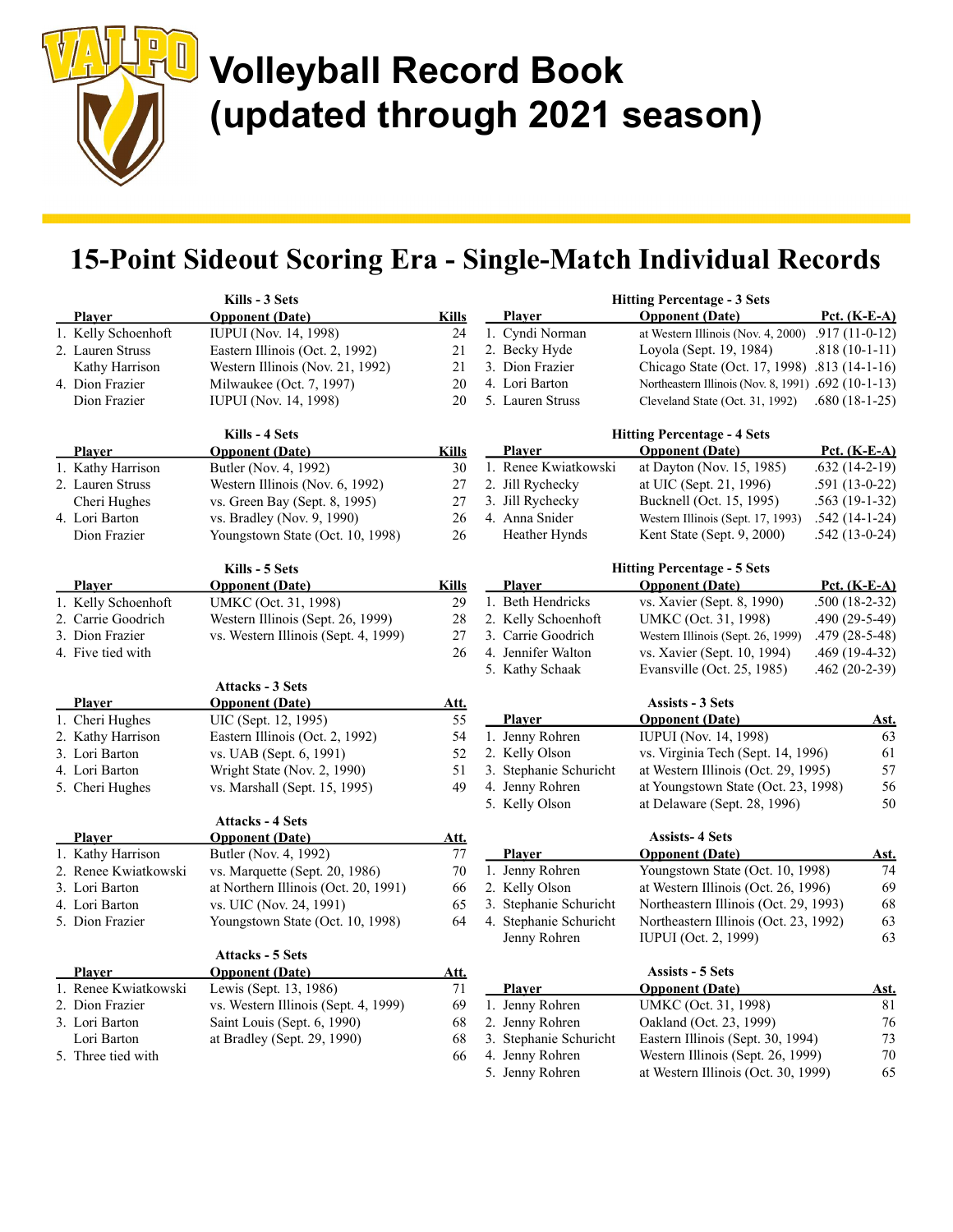$\begin{array}{|c|c|} \hline \rule{0pt}{12pt} \rule{0pt}{2.5pt} \rule{0pt}{2.5pt} \rule{0pt}{2.5pt} \rule{0pt}{2.5pt} \rule{0pt}{2.5pt} \rule{0pt}{2.5pt} \rule{0pt}{2.5pt} \rule{0pt}{2.5pt} \rule{0pt}{2.5pt} \rule{0pt}{2.5pt} \rule{0pt}{2.5pt} \rule{0pt}{2.5pt} \rule{0pt}{2.5pt} \rule{0pt}{2.5pt} \rule{0pt}{2.5pt} \rule{0pt}{2.5pt} \rule{0pt}{2.5pt} \rule{0pt}{2.5$ 

# Volleyball Record Book (updated through 2021 season)

### 15-Point Sideout Scoring Era - Single-Match Individual Records

|                                  | <b>Service Aces - 3 Sets</b><br><b>Opponent</b> (Date) |             | Player              | <b>Blocks - 3 Sets</b><br><b>Opponent</b> (Date) | <b>Blocks</b> |
|----------------------------------|--------------------------------------------------------|-------------|---------------------|--------------------------------------------------|---------------|
| <b>Player</b><br>1. Karen Kulick | at Chicago State (Nov. 5, 1991)                        | Aces<br>8   | 1. Jennifer Walton  | at Northeastern Illinois (Oct. 4, 1994)          | 10            |
| 2. Kathy Schaak                  | Indiana State (Oct. 15, 1985)                          | 6           | 2. Kelly Schoenhoft | <b>IUPUI</b> (Nov. 14, 1998)                     | 9             |
| 3. 11 tied with                  |                                                        | 5           | Heather Hynds       | at Chicago State (Nov. 3, 1990)                  | 9             |
|                                  |                                                        |             | 4. Six tied with    |                                                  | 8             |
|                                  | <b>Service Aces - 4 Sets</b>                           |             |                     |                                                  |               |
| Player                           | <b>Opponent</b> (Date)                                 | <u>Aces</u> |                     | <b>Blocks - 4 Sets</b>                           |               |
| 1. Kathy Harrison                | Dayton (Oct. 13, 1990)                                 | 9           | <b>Player</b>       | <b>Opponent</b> (Date)                           | <b>Blocks</b> |
| 2. Marion Hansen                 | Youngstown State (Oct. 20, 2000)                       | $\tau$      | 1. Kelly Schoenhoft | vs. Eastern Illinois (Nov. 18, 1995)             | 11            |
| 3. Six tied with                 |                                                        | 6           | 2. Lauren Struss    | Loyola (Sept. 29, 1992)                          | 10            |
|                                  |                                                        |             | Jill Rychecky       | Bucknell (Oct. 15, 1995)                         | 10            |
|                                  | <b>Service Aces - 5 Sets</b>                           |             | 4. Four tied with   |                                                  | 9             |
| <b>Player</b>                    | <b>Opponent</b> (Date)                                 | <b>Aces</b> |                     |                                                  |               |
| 1. Renee Kwiatkowski             | Evansville (Oct. 25, 1985)                             | 6           |                     | <b>Blocks - 5 Sets</b>                           |               |
| Karen Kulick                     | vs. Eastern Washington (Sept. 14, 1991)                | 6           | Player              | <b>Opponent</b> (Date)                           | <b>Blocks</b> |
| Jill Rychecky                    | vs. Lamar (Aug. 30, 1996)                              | 6           | 1. Kelly Schoenhoft | UMKC (Oct. 31, 1998)                             | 11            |
| 4. 10 tied with                  |                                                        | 5           | 2. Angie Nordquist  | UMKC (Oct. 31, 1998)                             | 10            |
|                                  |                                                        |             | 3. Five tied with   |                                                  | 8             |
|                                  | Digs - 3 Sets                                          |             |                     |                                                  |               |
| <b>Player</b>                    | <b>Opponent</b> (Date)                                 | <b>Digs</b> |                     |                                                  |               |
| 1. Karen Kulick                  | vs. Evansville (Sept. 29, 1990)                        | 29          |                     |                                                  |               |
| 2. Cheri Hughes                  | vs. Utah (Sept. 1, 1995)                               | 25          |                     |                                                  |               |
| 3. Lori Barton                   | vs. Evansville (Sept. 29, 1990)                        | 23          |                     |                                                  |               |
| Karen Kulick                     | DePaul (Nov. 16, 1991)                                 | 23          |                     |                                                  |               |
| 5. Four tied with                |                                                        | 22          |                     |                                                  |               |
|                                  | Digs - 4 Sets                                          |             |                     |                                                  |               |
| Player                           | <b>Opponent</b> (Date)                                 | <b>Digs</b> |                     |                                                  |               |
| 1. Karen Kulick                  | vs. UIC (Nov. 24, 1991)                                | 40          |                     |                                                  |               |
| 2. Karen Kulick                  | Akron (Oct. 26, 1991)                                  | 32          |                     |                                                  |               |
| 3. Karen Kulick                  | Dayton (Oct. 13, 1990)                                 | 28          |                     |                                                  |               |
| 4. Jill Linton                   | vs. Marquette (Sept. 20, 1986)                         | 26          |                     |                                                  |               |
| <b>Kristy Gates</b>              | Akron (Oct. 26, 1991)                                  | 26          |                     |                                                  |               |
| Laura Kulans                     | UIC (Oct. 26, 1993)                                    | 26          |                     |                                                  |               |
|                                  | Digs - 5 Sets                                          |             |                     |                                                  |               |
| <b>Player</b>                    | <b>Opponent</b> (Date)                                 | <b>Digs</b> |                     |                                                  |               |
| 1. Lori Barton                   | at Bradley (Sept. 29, 1990)                            | 30          |                     |                                                  |               |
| Stephanie Schuricht              | Eastern Illinois (Sept. 30, 1994)                      | 30          |                     |                                                  |               |
| 3. Five tied with                |                                                        | 29          |                     |                                                  |               |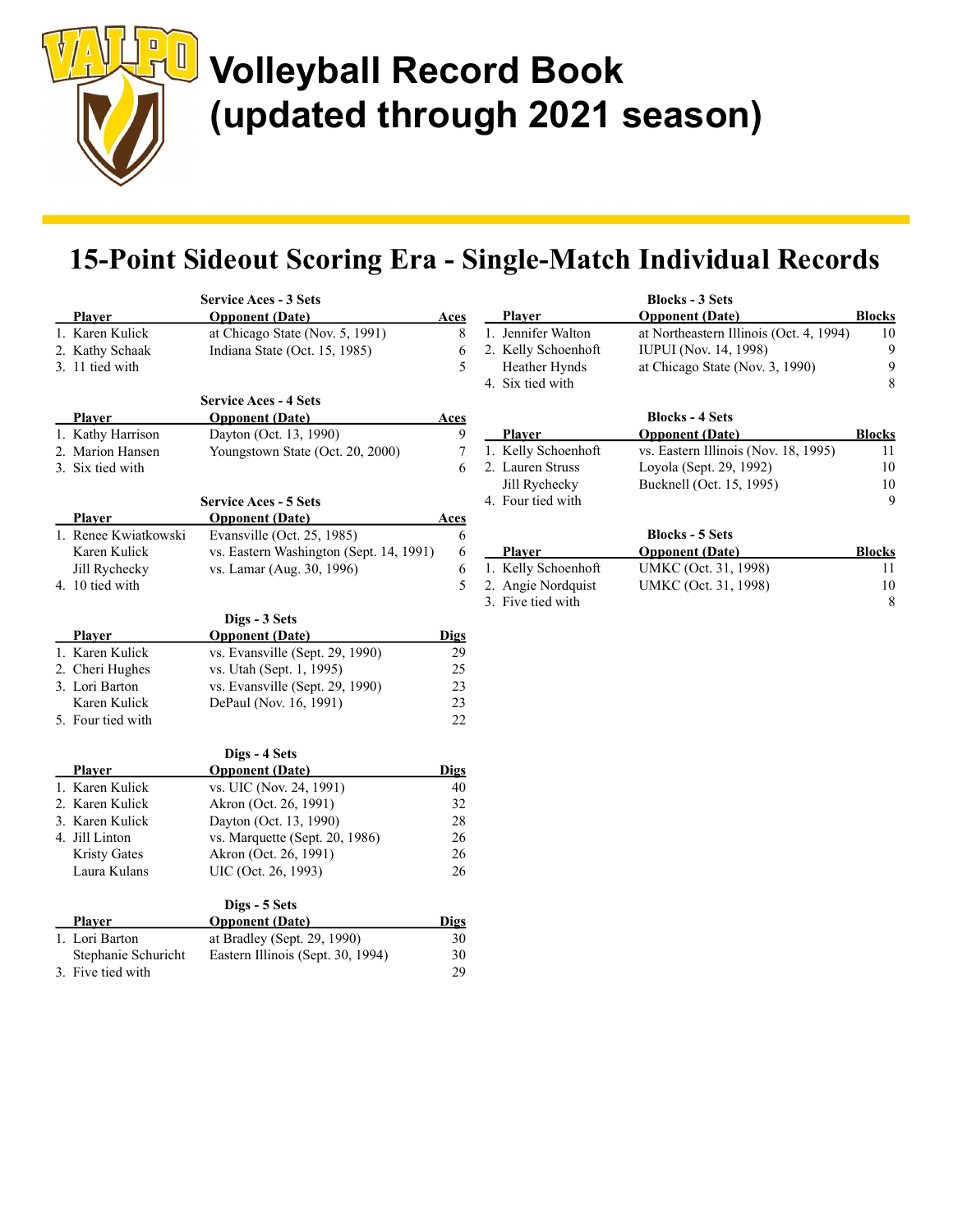$\begin{array}{c} \hline \end{array}$ 

# Volleyball Record Book (updated through 2021 season)

## 15-Point Sideout Scoring Era - Single-Match Team Records

|    |                       | Kills - 3 Sets          |              |    |                       | <b>Hitting Percentage - 3 Sets</b> |                     |
|----|-----------------------|-------------------------|--------------|----|-----------------------|------------------------------------|---------------------|
|    | Opponent              | Date                    | <b>Kills</b> |    | Opponent              | Date                               | Pct. (K-E-A)        |
| 1. | <b>IUPUI</b>          | Nov. 14, 1998           | $72\,$       | 1. | Chicago State         | Oct. 6, 1995                       | $.574(38-3-61)$     |
| 2. | vs. Virginia Tech     | Sept. 14, 1996          | 69           | 2. | at Chicago State      | Sept. 21, 1994                     | $.511(30-6-47)$     |
| 3. | Cleveland State       | Nov. 5, 1993            | 64           | 3. | vs. Chicago State     | Sept. 9, 1994                      | $.500(27-4-46)$     |
|    | at Western Illinois   | Nov. 4, 2000            | 64           | 4. | at Chicago State      | Oct. 29, 1999                      | $.493(46-9-75)$     |
| 5. | vs. Green Bay         | Sept. 7, 1991           | 62           | 5. | <b>Boston College</b> | Sept. 20, 1991                     | $.447(49-7-94)$     |
|    |                       | Kills - 4 Sets          |              |    |                       | <b>Hitting Percentage - 4 Sets</b> |                     |
|    | Opponent              | Date                    | <b>Kills</b> |    | <b>Opponent</b>       | Date                               | <b>Pct.</b> (K-E-A) |
| 1. | Youngstown State      | Oct. 10, 1998           | 84           | 1. | at Dayton             | Nov. 15, 1985                      | $.500(47-8-78)$     |
| 2. | Northeastern Illinois | Oct. 29, 1993           | 82           | 2. | Bucknell              | Oct. 15, 1995                      | $.355(67-12-155)$   |
| 3. | at Western Illinois   | Oct. 26, 1996           | 81           | 3. | at IUPUI              | Oct. 3, 1998                       | $.345(63-14-142)$   |
| 4. | Butler                | Nov. 4, 1992            | 79           | 4. | vs. Green Bay         | Sept. 8, 1995                      | $.341(55-13-123)$   |
| 5. | Akron                 | Oct. 26, 1991           | 74           | 5. | Northeastern Illinois | Oct. 29, 1993                      | $.323(82-22-186)$   |
|    |                       | Kills - 5 Sets          |              |    |                       | <b>Hitting Percentage - 5 Sets</b> |                     |
|    | <b>Opponent</b>       | Date                    | <b>Kills</b> |    | <b>Opponent</b>       | Date                               | Pct. (K-E-A)        |
| 1. | <b>UMKC</b>           | Oct. 31, 1998           | 95           | 1. | <b>UMKC</b>           | Oct. 31, 1998                      | $.311(95-27-219)$   |
| 2. | Oakland               | Oct. 23, 1999           | 91           | 2. | at Wright State       | Nov. 20, 1993                      | $.296(70-22-162)$   |
| 3. | <b>UIC</b>            | Nov. 6, 1990            | $88\,$       | 3. | <b>IUPUI</b>          | Sept. 30, 2000                     | .263 (77-26-194)    |
| 4. | Eastern Illinois      | Sept. 30, 1994          | 87           | 4. | Evansville            | Oct. 25, 1985                      | $.260(81-29-200)$   |
| 5. | Evansville            | Oct. 25, 1985           | 81           | 5. | vs. Bradley           | Oct. 7, 1994                       | $.251(74-30-175)$   |
|    |                       | <b>Attacks - 3 Sets</b> |              |    |                       | Assists - 3 Sets                   |                     |
|    | <b>Opponent</b>       | Date                    | <u>Att.</u>  |    | <b>Opponent</b>       | Date                               | <u>Ast.</u>         |
| 1. | <b>UIC</b>            | Sept. 12, 1995          | 202          | 1. | <b>IUPUI</b>          | Nov. 14, 1998                      | 64                  |
| 2. | vs. Emporia           | Sept. 19, 1987          | 195          | 2. | vs. Virginia Tech     | Sept. 14, 1996                     | 62                  |
| 3. | vs. UAB               | Sept. 6, 1991           | 193          | 3. | at Western Illinois   | Oct. 29, 1995                      | 59                  |
| 4. | Wright State          | Nov. 2, 1990            | 185          | 4. | Western Illinois      | Nov. 21, 1992                      | 58                  |
| 5. | Toledo                | Sept. 12, 1991          | 180          |    | at Youngstown State   | Oct. 23, 1999                      | 58                  |
|    |                       | <b>Attacks - 4 Sets</b> |              |    |                       | <b>Assists - 4 Sets</b>            |                     |
|    | <b>Opponent</b>       | Date                    | Att.         |    | Opponent              | Date                               | <u>Ast.</u>         |
| 1. | vs. Marquette         | Sept. 20, 1986          | 246          | 1. | Youngstown State      | Oct. 10, 1998                      | 77                  |
| 2. | Eastern Illinois      | Nov. 14, 1987           | 245          | 2. | at Western Illinois   | Oct. 26, 1996                      | 76                  |
| 3. | DePaul                | Oct. 30, 1987           | 237          | 3. | Northeastern Illinois | Oct. 29, 1993                      | $72\,$              |
| 4. | vs. UIC               | Nov. 24, 1991           | 236          | 4. | Butler                | Nov. 4, 1992                       | 70                  |
| 5. | Dayton                | Oct. 13, 1990           | 235          |    | vs. Eastern Illinois  | Nov. 18, 1995                      | $70\,$              |
|    | Akron                 | Oct. 26, 1991           | 235          |    |                       |                                    |                     |
|    |                       |                         |              |    |                       | <b>Assists - 5 Sets</b>            |                     |
|    |                       | <b>Attacks - 5 Sets</b> |              |    | <b>Opponent</b>       | Date                               | <u>Ast.</u>         |
|    | <b>Opponent</b>       | Date                    | <u>Att.</u>  | 1. | <b>UMKC</b>           | Oct. 31, 1998                      | 86                  |
| 1. | <b>UIC</b>            | Nov. 6, 1990            | 289          | 2. | Eastern Illinois      | Sept. 30, 1994                     | 78                  |
| 2. | at Bradley            | Sept. 29, 1990          | 260          |    | Oakland               | Oct. 23, 1999                      | 78                  |
| 3. | Marquette             | Oct. 25, 1986           | 258          | 4. | Dartmouth             | Sept. 9, 2000                      | 74                  |
| 4. | Lewis                 | Sept. 13, 1986          | 255          | 5. | <b>IUPUI</b>          | Sept. 30, 2000                     | 73                  |
| 5. | St. Francis (Ill.)    | Nov. 2, 1987            | 250          |    |                       |                                    |                     |
|    | Eastern Illinois      | Sept. 30, 1994          | 250          |    |                       |                                    |                     |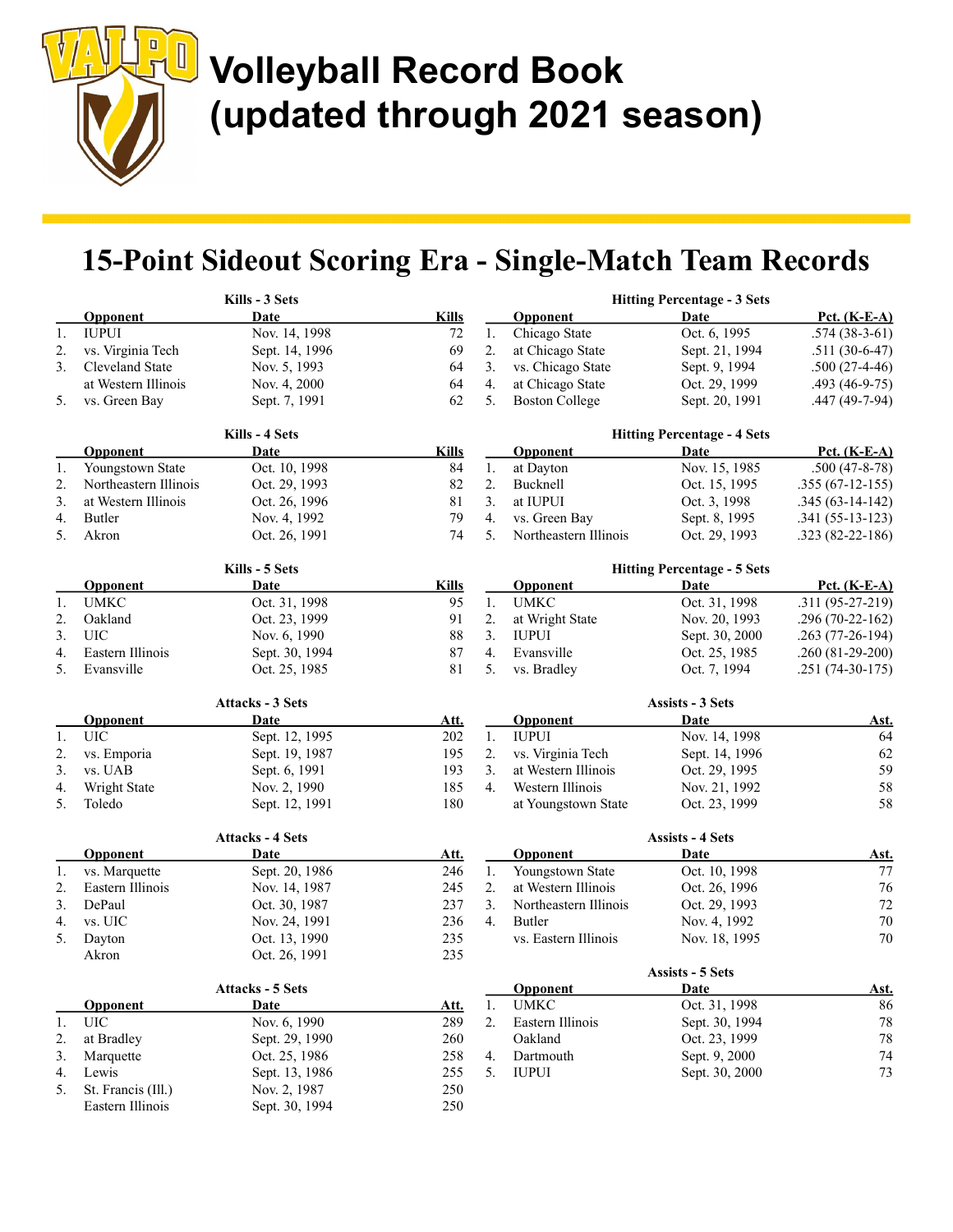

## 15-Point Sideout Scoring Era - Single-Match Team Records

|          |                                     | <b>Service Aces - 3 Sets</b>         |                   |
|----------|-------------------------------------|--------------------------------------|-------------------|
|          | <b>Opponent</b>                     | Date                                 | Aces              |
| 1.       | at Chicago State                    | Nov. 5, 1991                         | 16                |
| 2.       | vs. Evansville                      | Sept. 3, 1993                        | 14                |
| 3.       | Green Bay                           | Sept. 15, 1998                       | 13                |
| 4.       | vs. Cleveland State                 | Sept. 4, 1987                        | 12                |
|          | <b>Charleston Southern</b>          | Sept. 23, 1994                       | 12                |
|          |                                     |                                      |                   |
|          |                                     | <b>Service Aces - 4 Sets</b><br>Date |                   |
| 1.       | <b>Opponent</b><br>at Illinois Tech | Oct. 16, 1991                        | <u>Aces</u><br>18 |
| 2.       | vs. Indiana State                   | Oct. 8, 1994                         | 17                |
|          |                                     | Oct. 20, 2000                        | 17                |
| 4.       | Youngstown State                    | Oct. 13, 1990                        | 15                |
| 5.       | Dayton<br>at Western Illinois       | Nov. 13, 1993                        | 14                |
|          |                                     |                                      |                   |
|          |                                     | <b>Service Aces - 5 Sets</b>         |                   |
|          | <b>Opponent</b>                     | Date                                 | <u>Aces</u>       |
| 1.       | vs. Morehead State                  | Sept. 11, 1993                       | 19                |
| 2.       | Dayton                              | Nov. 16, 1984                        | 18                |
| 3.       | at Wright State                     | Sept. 14, 1996                       | 17                |
|          | Southeast Missouri State            | Sept. 3, 1994                        | 17                |
| 5.       | Evansville                          | Oct. 25, 1985                        | 14                |
|          | vs. Eastern Washington              | Sept. 14, 1991                       | 14                |
|          |                                     | Digs - 3 Sets                        |                   |
|          | Opponent                            | <u>Date</u>                          | <b>Digs</b>       |
| 1.       | vs. Evansville                      | Sept. 29, 1990                       | 123               |
| 2.       | at Iowa State                       | Sept. 2, 1995                        | 97                |
|          | UIC                                 | Sept. 12, 1995                       | 97                |
| 4.       | at Northeastern Illinois            | Nov. 4, 1995                         | 95                |
| 5.       | Toledo                              | Sept. 11, 1991                       | 90                |
|          | vs. Marshall                        | Sept. 15, 1995                       | 90                |
|          |                                     |                                      |                   |
|          | Opponent                            | Digs - 4 Sets<br><u>Date</u>         | <b>Digs</b>       |
| 1.       | Akron                               | Oct. 26, 1991                        | 141               |
| 2.       | vs. UIC                             | Nov. 24, 1991                        | 124               |
| 3.       | vs. Marquette                       | Sept. 20, 1986                       | 121               |
| 4.       | at Saint Francis (Ill.)             | Nov. 4, 1986                         | 115               |
| 5.       | vs. Evansville                      | Nov. 15, 1985                        | 114               |
|          |                                     |                                      |                   |
|          | <b>Opponent</b>                     | Digs - 5 Sets<br>Date                | <b>Digs</b>       |
| 1.       | UIC                                 | Nov. 6, 1990                         | 139               |
| 2.       | Eastern Illinois                    | Sept. 30, 1994                       | 135               |
|          |                                     |                                      |                   |
|          |                                     |                                      |                   |
| 3.<br>4. | at Bradley<br>Dartmouth             | Sept. 29, 1990<br>Sept. 9, 2000      | 131<br>121        |

|    | Opponent                 | Date                   | <b>Blocks</b> |
|----|--------------------------|------------------------|---------------|
| 1. | at Northeastern Illinois | Oct. 4, 1994           | 17            |
| 2. | at Northeastern Illinois | Sept. 4, 1991          | 16            |
| 3. | at Chicago State         | Nov. 5, 1991           | 15            |
| 4. | at Cincinnati            | Nov. 2, 1991           | 14            |
|    | at Northeastern Illinois | Nov. 4, 1995           | 14            |
|    |                          | <b>Blocks - 4 Sets</b> |               |
|    | Opponent                 | Date                   | <b>Blocks</b> |
| 1. | vs. Wright State         | Sept. 5, 1998          | 21            |
| 2. | vs. Eastern Illinois     | Nov. 18, 1995          | 15            |
| 3. | Nine tied with           |                        | 13            |
|    |                          | <b>DII</b> POL         |               |

Blocks - 3 Sets

|    | <b>Blocks - 5 Sets</b> |                |               |  |  |
|----|------------------------|----------------|---------------|--|--|
|    | <b>Opponent</b>        | Date           | <b>Blocks</b> |  |  |
| 1. | vs. Bradley            | Oct. 7, 1994   | 18            |  |  |
| 2. | <b>UMKC</b>            | Oct. 31, 1998  | 17            |  |  |
| 3. | Eastern Illinois       | Sept. 30, 1994 | 15            |  |  |
|    | at Cleveland State     | Oct. 9, 1992   | 15            |  |  |
| 5. | Three tied with        |                | 13            |  |  |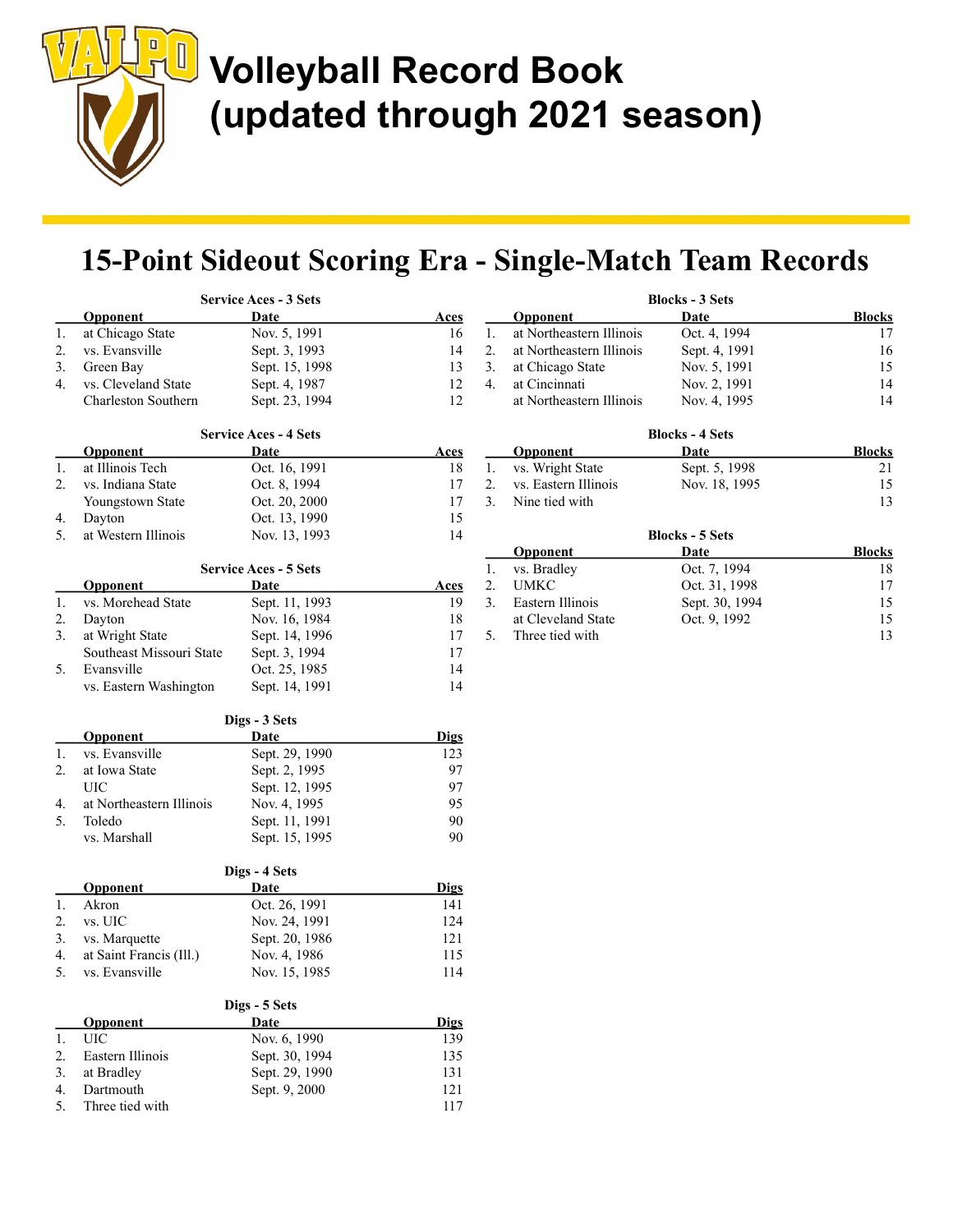

## Single-Season Individual Records

**Attacks** 

|                | <u>Kills</u><br>Overall |      |       |
|----------------|-------------------------|------|-------|
|                | Plaver                  | Year | Kills |
| 1.             | Angie Porché            | 2007 | 584   |
| 2.             | Cheri Hughes            | 1996 | 536   |
| 3.             | Angie Porché            | 2008 | 535   |
| $\mathbf{4}$ . | Lori Barton             | 1991 | 500   |
| 5.             | Angie Porché            | 2006 | 480   |
|                | <b>Emily Campbell</b>   | 2014 | 480   |
| 7.             | Lauren Struss           | 1992 | 476   |
| 8.             | Cheri Hughes            | 1995 | 469   |
| 9.             | Lori Barton             | 1990 | 460   |
| 10.            | Angie Porché            | 2009 | 447   |

|    | 25-Point Era          |      |       |  |  |  |
|----|-----------------------|------|-------|--|--|--|
|    | Plaver                | Year | Kills |  |  |  |
| 1. | Angie Porché          | 2008 | 535   |  |  |  |
| 2. | <b>Emily Campbell</b> | 2014 | 480   |  |  |  |
| 3. | Angie Porché          | 2009 | 447   |  |  |  |
| 4. | <b>Emily Campbell</b> | 2015 | 429   |  |  |  |
| 5. | Katherine Carlson     | 2018 | 413   |  |  |  |
| 6. | Allison Ketcham       | 2018 | 386   |  |  |  |
| 7. | <b>Allison Sears</b>  | 2008 | 382   |  |  |  |
| 8. | Taylor Graboski       | 2016 | 367   |  |  |  |
| 9. | Peyton McCarthy       | 2019 | 362   |  |  |  |
|    | 10. Peyton McCarthy   | 2021 | 350   |  |  |  |

| 30-Point Era |                   |      |       |  |  |
|--------------|-------------------|------|-------|--|--|
|              | Plaver            | Year | Kills |  |  |
|              | Angie Porché      | 2007 | 584   |  |  |
|              | 2. Angie Porché   | 2006 | 480   |  |  |
|              | 3. Nicole Schulz  | 2006 | 443   |  |  |
| 4.           | Michelle Robinson | 2003 | 402   |  |  |
|              | 5. Lauren Moulton | 2004 | 400   |  |  |

|               | 15-Point Era     |      |       |  |
|---------------|------------------|------|-------|--|
|               | Plaver           | Year | Kills |  |
|               | Cheri Hughes     | 1996 | 536   |  |
| $\mathcal{D}$ | Lori Barton      | 1991 | 500   |  |
|               | 3. Lauren Struss | 1992 | 476   |  |
| 4.            | Cheri Hughes     | 1995 | 469   |  |
|               | 5. Lori Barton   | 1990 | 460   |  |

|    | <b>Overall</b>        |      |                |
|----|-----------------------|------|----------------|
|    | Plaver                | Year | <b>Attacks</b> |
| 1. | Angie Porché          | 2007 | 1,480          |
| 2. | Lori Barton           | 1991 | 1,395          |
| 3. | Allison Ketcham       | 2018 | 1,376          |
| 4. | Angie Porché          | 2008 | 1,347          |
| 5. | Cheri Hughes          | 1996 | 1,329          |
| 6. | <b>Emily Campbell</b> | 2014 | 1,315          |
| 7. | Katherine Carlson     | 2018 | 1,253          |
| 8. | Michelle Robinson     | 2003 | 1,230          |
| 9. | Kathy Harrison        | 1992 | 1,207          |
|    | 10. Angie Porché      | 2009 | 1,195          |

#### 25-Point Era

|    | Plaver                | Year | Attacks |
|----|-----------------------|------|---------|
| 1. | Allison Ketcham       | 2018 | 1,376   |
| 2. | Angie Porché          | 2008 | 1,347   |
| 3. | <b>Emily Campbell</b> | 2014 | 1,315   |
| 4. | Katherine Carlson     | 2018 | 1,253   |
| 5. | Angie Porché          | 2009 | 1,195   |
| 6. | <b>Emily Campbell</b> | 2015 | 1,169   |
| 7. | Katherine Carlson     | 2016 | 1,168   |
| 8. | <b>Jillie Grant</b>   | 2019 | 1,131   |
| 9. | Sarah Dooms           | 2013 | 1,100   |
|    | 10. Bella Ravotto     | 2021 | 1,085   |

#### 30-Point Era

|    | <b>Player</b>        | Year | <b>Attacks</b> |
|----|----------------------|------|----------------|
| 1. | Angie Porché         | 2007 | 1,480          |
| 2. | Michelle Robinson    | 2003 | 1,230          |
|    | 3. Michelle Robinson | 2002 | 1.154          |
| 4. | Angie Porché         | 2006 | 1,149          |
|    | 5. Marion Hansen     | 2002 | 1,038          |
|    |                      |      |                |

### 15-Point Era

|    | <b>Player</b>     | Year | <b>Attacks</b> |
|----|-------------------|------|----------------|
| 1. | Lori Barton       | 1991 | 1,395          |
| 2. | Cheri Hughes      | 1996 | 1,329          |
|    | 3. Kathy Harrison | 1992 | 1,207          |
| 4. | Kathy Harrison    | 1991 | 1,161          |
|    | 4. Cheri Hughes   | 1995 | 1,143          |
|    |                   |      |                |

### Hitting Percentage **Overall**

|                | <b>Player</b>     | Year | Pct. |
|----------------|-------------------|------|------|
| $\mathbf{1}$ . | Nicole Schulz     | 2006 | .334 |
| 2.             | Kelly Schoenhoft  | 1998 | .311 |
| 3.             | Kelsey Victor     | 2014 | .307 |
| 4.             | Jennifer Walton   | 1993 | .303 |
| 5.             | Morgan Beil       | 2013 | .296 |
| 6.             | Lauren Struss     | 1992 | .291 |
| 7.             | Lauren Moulton    | 2003 | .290 |
| 8.             | Lauren Moulton    | 2004 | .286 |
| 9.             | Cheri Hughes      | 1994 | .285 |
|                | Ellen Vanden Berg | 2012 | .285 |

|    | 25-Point Era      |      |      |
|----|-------------------|------|------|
|    | <b>Player</b>     | Year | Pct. |
| 1. | Kelsey Victor     | 2014 | .307 |
| 2. | Morgan Beil       | 2013 | .296 |
| 3. | Ellen Vanden Berg | 2012 | .285 |
| 4. | Morgan Beil       | 2011 | .280 |
|    | Peyton McCarthy   | 2021 | .280 |
| 6. | Jenny Pokorny     | 2010 | .278 |
| 7. | Haley Hart        | 2021 | .274 |
| 8. | Morgan Beil       | 2014 | .273 |
| 9. | Tara Diebler      | 2010 | .269 |
|    | 10. Allison Sears | 2008 | .265 |
|    | Ellen Vanden Berg | 2013 | .265 |

| 30-Point Era |                   |      |      |
|--------------|-------------------|------|------|
|              | <b>Player</b>     | Year | Pct. |
|              | Nicole Schulz     | 2006 | .334 |
|              | 2. Lauren Moulton | 2003 | .290 |
|              | 3. Lauren Moulton | 2004 | .286 |
|              | Liz Mikos         | 2003 | .284 |
|              | 5. Lauren Moulton | 2005 | 283  |

#### 15-Point Era

|                                             | <b>Player</b>       | Year | Pct. |
|---------------------------------------------|---------------------|------|------|
|                                             | 1. Kelly Schoenhoft | 1998 | .311 |
| 2.                                          | Jennifer Walton     | 1993 | .303 |
| 3.                                          | Lauren Struss       | 1992 | .291 |
|                                             | 4. Cheri Hughes     | 1994 | .285 |
| 5.                                          | Lori Barton         | 1991 | .281 |
| Qualifying players only - minimum 3 attacks |                     |      |      |
| per team set                                |                     |      |      |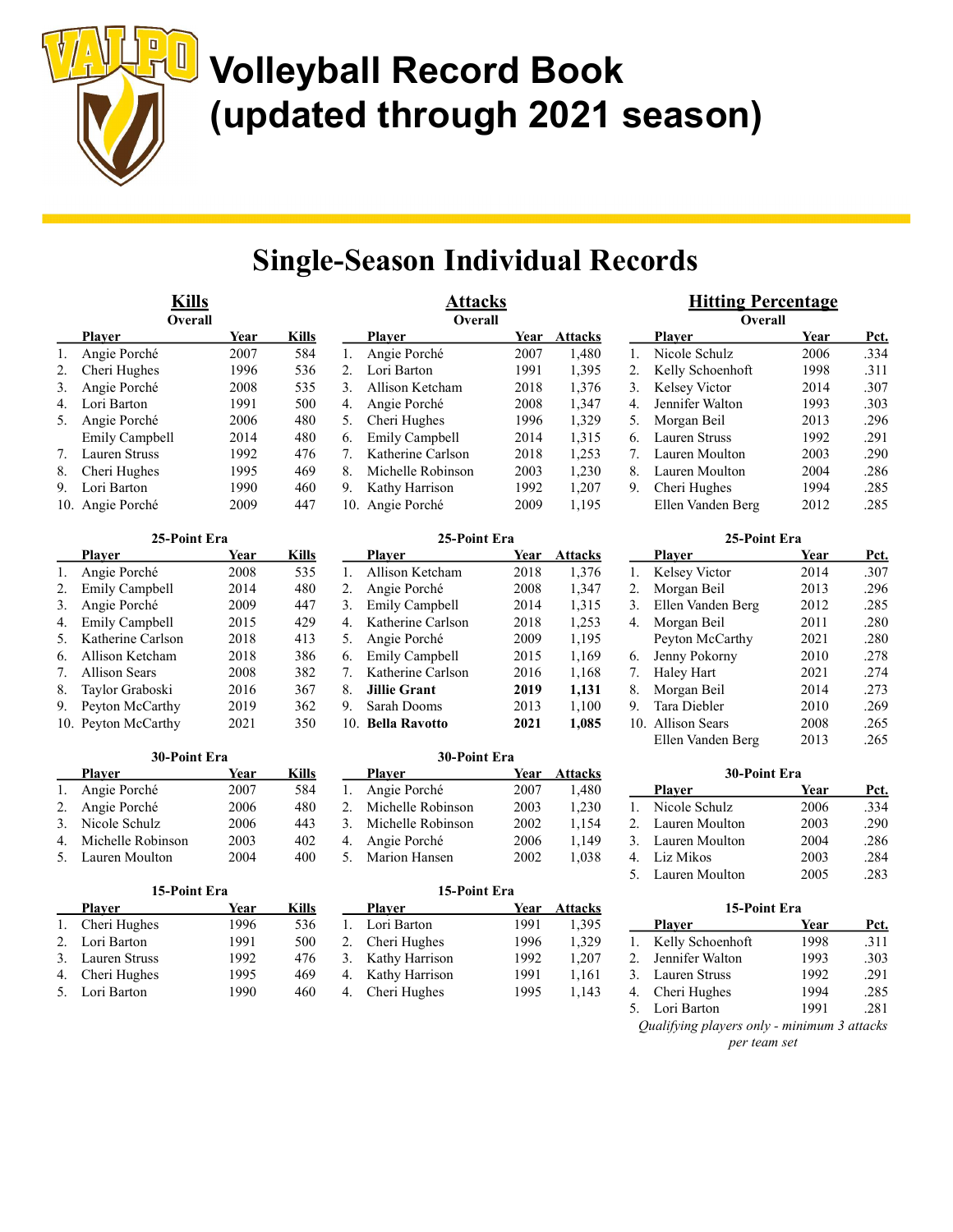

## Single-Season Individual Records

| <u>Assists</u> |                          |      |         |  |
|----------------|--------------------------|------|---------|--|
|                | Overall                  |      |         |  |
|                | Plaver                   | Year | Assists |  |
| 1.             | Kelly Olson              | 1996 | 1,607   |  |
| 2.             | <b>Brittany Anderson</b> | 2018 | 1,539   |  |
| 3.             | Katie Bova               | 2004 | 1,429   |  |
| 4.             | Katie Bova               | 2005 | 1,406   |  |
| 5.             | Cyndi Norman             | 2003 | 1,399   |  |
| 6.             | Sara Hughes              | 2006 | 1,388   |  |
| 7.             | Jenny Pokorny            | 2010 | 1,363   |  |
| 8.             | Kim Bukowski             | 2008 | 1,355   |  |
| 9.             | Stephanie Schuricht      | 1995 | 1,336   |  |
|                | 10. Kelsey Berrington    | 2014 | 1,281   |  |

| 25-Point Era |                          |         |         |
|--------------|--------------------------|---------|---------|
|              | Plaver                   | Year    | Assists |
| 1.           | <b>Brittany Anderson</b> | 2018    | 1,539   |
| 2.           | Jenny Pokorny            | 2010    | 1,363   |
| 3.           | Kim Bukowski             | 2008    | 1,355   |
| 4.           | Kelsey Berrington        | 2014    | 1,281   |
| 5.           | <b>Brittany Anderson</b> | 2017    | 1,235   |
| 6.           | Jenny Pokorny            | 2011    | 1,202   |
| 7.           | Kim Bukowski             | 2009    | 1,181   |
| 8.           | Kelsey Berrington        | 2015    | 1,150   |
| 9.           | <b>Brittany Anderson</b> | 2019    | 1,076   |
| 10.          | Victoria Bulmahn         | 2020-21 | 835     |

| 30-Point Era |               |      |                |
|--------------|---------------|------|----------------|
|              | <b>Player</b> | Year | <b>Assists</b> |
|              | Katie Bova    | 2004 | 1,429          |
| 2.           | Katie Bova    | 2005 | 1,406          |
| 3.           | Cyndi Norman  | 2003 | 1,399          |
| 4.           | Sara Hughes   | 2006 | 1,388          |
| 5.           | Cyndi Norman  | 2002 | 1.244          |
|              |               |      |                |

| 15-Point Era        |      |                |  |
|---------------------|------|----------------|--|
| <b>Player</b>       | Year | <b>Assists</b> |  |
| Kelly Olson         | 1996 | 1,607          |  |
| Stephanie Schuricht | 1995 | 1,336          |  |
| Stephanie Schuricht | 1994 | 1,272          |  |
| Stephanie Schuricht | 1992 | 1,233          |  |
| Kelly Olson         | 1996 | 1,174          |  |
|                     |      |                |  |

 $15-2$ 

| <u>Service Aces</u><br><b>Overall</b> |                                |      |             |
|---------------------------------------|--------------------------------|------|-------------|
|                                       | Plaver                         | Year | <b>Aces</b> |
| 1.                                    | Karen Kulick                   | 1991 | 64          |
| 2.                                    | Kathy Harrison                 | 1990 | 58          |
| 3.                                    | Kathy Harrison                 | 1991 | 56          |
|                                       | Chris Sulzman                  | 1991 | 56          |
| 5.                                    | Ariel Cudney                   | 2010 | 54          |
| 6.                                    | Laura Kulans                   | 1996 | 52          |
|                                       | Jill Rychecky                  | 1996 | 52          |
| 8.                                    | Stephanie Schuricht            | 1993 | 49          |
| 9.                                    | Jennifer Walton                | 1994 | 48          |
|                                       | 10. Cheri Hughes               | 1994 | 47          |
|                                       | Brittany (Marks) Malicoat 2006 |      | 47          |

#### 25-Point Era

|    | <b>Player</b>        | Year | Aces |
|----|----------------------|------|------|
| 1. | Ariel Cudney         | 2010 | 54   |
| 2. | Katherine Carlson    | 2017 | 41   |
| 3. | Katherine Carlson    | 2016 | 39   |
| 4. | Ariel Cudney         | 2011 | 33   |
|    | Kelsey Berrington    | 2014 | 33   |
| 6. | Kelsey Berrington    | 2012 | 32   |
|    | Kelsey Berrington    | 2015 | 32   |
|    | <b>Bella Ravotto</b> | 2021 | 32   |
| 9. | Tara Diebler         | 2009 | 30   |
|    | 10. Ariel Cudney     | 2013 | 29   |
|    | Katherine Carlson    | 2018 | 29   |
|    | Rylee Cookerly       | 2019 | 29   |
|    | Rylee Cookerly       | 2021 | 29   |

| 30-Point Era |                                |      |      |
|--------------|--------------------------------|------|------|
|              | Plaver                         | Year | Aces |
| 1.           | Brittany (Marks) Malicoat 2006 |      | 47   |
| 2.           | <b>Brittany Malicoat</b>       | 2007 | 44   |
|              | 3. Marion Hansen               | 2001 | 42   |
| 4.           | Angie Porché                   | 2007 | 41   |
|              | 5. Katie Bova                  | 2003 | 40   |
|              |                                |      |      |

### 15-Point Era Player Year Aces 1. Karen Kulick 1991 64

|    | 2. Kathy Harrison | 1990 | 58  |
|----|-------------------|------|-----|
| 3. | Kathy Harrison    | 1991 | 56  |
|    | Chris Sulzman     | 1991 | 56  |
| 5. | Laura Kulans      | 1996 | 52. |
|    | Jill Rychecky     | 1996 | 52. |
|    |                   |      |     |

#### Digs **Overall** Player Year Digs 1. Taylor Root 2010 754 2. Brittany Malicoat 2007 740<br>3. Rylee Cookerly 2018 739 3. Rylee Cookerly 2018 739 4. Taylor Root 2012 735 5. Rylee Cookerly 2017 686 6. Morganne Longoria 2016 680 7. Taylor Root 2011 677 8. Brittany (Marks) Malicoat 2006 675

9. Rylee Cookerly 2019 667 10. Rylee Cookerly 2021 661

| 25-Point Era |                          |      |             |
|--------------|--------------------------|------|-------------|
|              | <b>Player</b>            | Year | <b>Digs</b> |
| 1.           | <b>Taylor Root</b>       | 2010 | 754         |
| 2.           | Rylee Cookerly           | 2018 | 739         |
| 3.           | <b>Taylor Root</b>       | 2012 | 735         |
| 4.           | Rylee Cookerly           | 2017 | 686         |
| 5.           | Morganne Longoria        | 2016 | 680         |
| 6.           | <b>Taylor Root</b>       | 2011 | 677         |
| 7.           | Rylee Cookerly           | 2019 | 667         |
| 8.           | Rylee Cookerly           | 2021 | 661         |
| 9.           | <b>Brittany Malicoat</b> | 2008 | 621         |
| 10.          | <b>Taylor Root</b>       | 2009 | 586         |
|              |                          |      |             |

| 30-Point Era |                                |      |             |
|--------------|--------------------------------|------|-------------|
|              | Plaver                         | Year | <b>Digs</b> |
|              | 1. Brittany Malicoat           | 2007 | 740         |
| 2.           | Brittany (Marks) Malicoat 2006 |      | 675         |
|              | 3. Sara Silcox                 | 2004 | 602         |
|              | 4. Sara Silcox                 | 2003 | 543         |
|              | 5. Amy Palash                  | 2004 | 496         |

| 15-Point Era |                 |      |             |
|--------------|-----------------|------|-------------|
|              | Plaver          | Year | <b>Digs</b> |
|              | Karen Kulick    | 1991 | 529         |
| 2.           | Cheri Hughes    | 1996 | 464         |
| 3.           | Lori Barton     | 1990 | 460         |
| 4.           | Angie Nordquist | 2000 | 452         |
|              | Lori Barton     | 1991 | 445         |
|              | Cheri Hughes    | 1995 | 445         |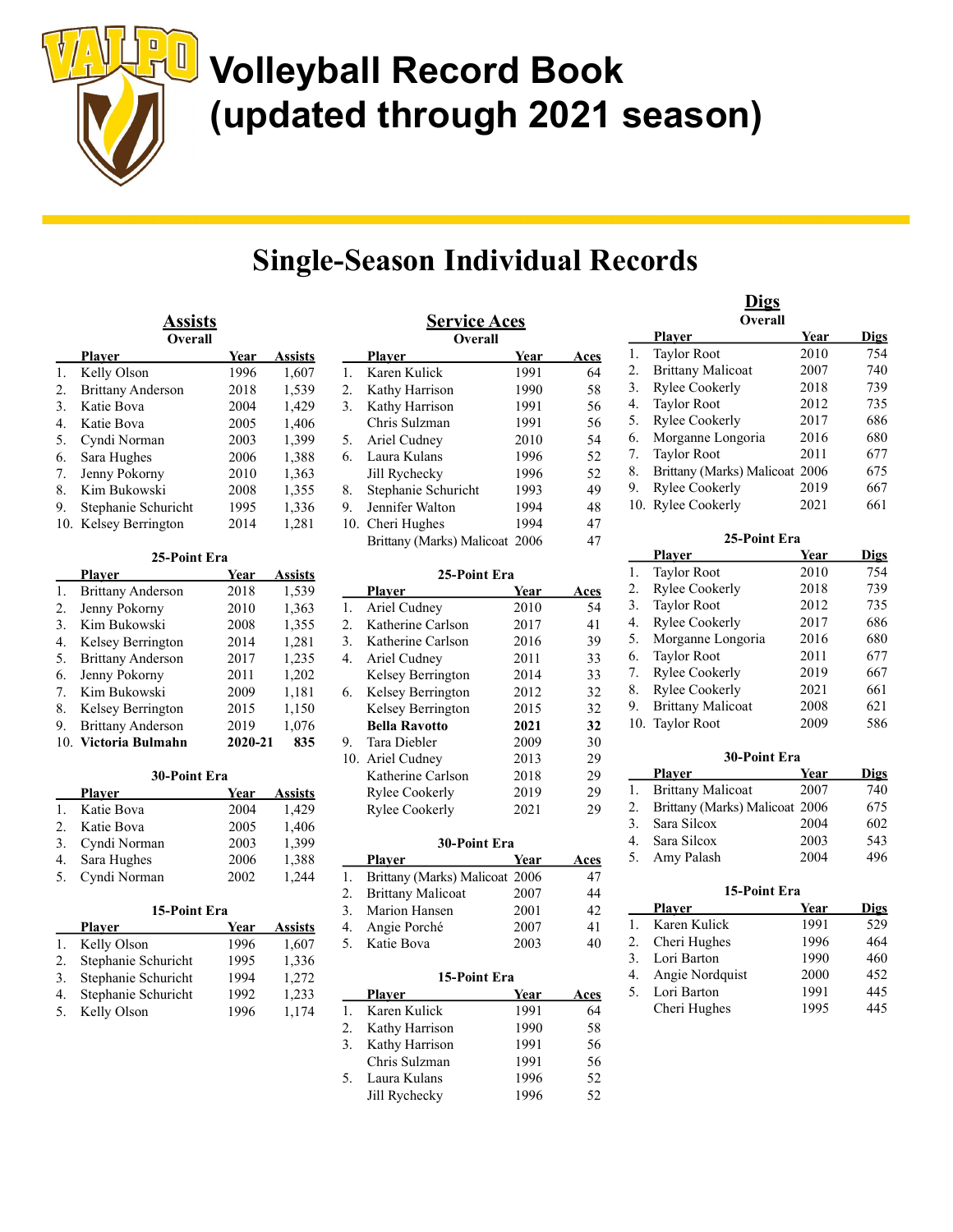

## Single-Season Individual Records

| <u>Blocks</u><br>Overall |                    |      |               |
|--------------------------|--------------------|------|---------------|
|                          | Plaver             | Year | <b>Blocks</b> |
| 1.                       | Liz Mikos          | 2003 | 194           |
| 2.                       | Liz Mikos          | 2004 | 184           |
| 3.                       | Liz Mikos          | 2005 | 162           |
| 4.                       | Ellen Vanden Berg  | 2013 | 152           |
| 5.                       | Jessie Fox         | 2005 | 150           |
| 6.                       | Ellen Vanden Berg  | 2012 | 144           |
| 7.                       | Jessie Fox         | 2004 | 140           |
| 8.                       | Lauren Moulton     | 2004 | 133           |
| 9.                       | Haley Hart         | 2021 | 132           |
|                          | 10. Lauren Moulton | 2003 | 130           |
|                          | Peyton McCarthy    | 2018 | 130           |

| 25-Point Era |                   |      |               |
|--------------|-------------------|------|---------------|
|              | Plaver            | Year | <b>Blocks</b> |
| 1.           | Ellen Vanden Berg | 2013 | 152           |
| 2.           | Ellen Vanden Berg | 2012 | 144           |
| 3.           | Haley Hart        | 2021 | 132           |
| 4.           | Peyton McCarthy   | 2018 | 130           |
| 5.           | Kelsey Victor     | 2014 | 128           |
| 6.           | Peyton McCarthy   | 2021 | 127           |
| 7.           | Kelsey Victor     | 2012 | 116           |
| 8.           | Peyton McCarthy   | 2019 | 114           |
| 9.           | Tara Diebler      | 2010 | 111           |
|              | Kelsey Victor     | 2013 | 111           |

| 30-Point Era  |               |      |               |
|---------------|---------------|------|---------------|
|               | Plaver        | Year | <b>Blocks</b> |
|               | Liz Mikos     | 2003 | 194           |
| $\mathcal{D}$ | Liz Mikos     | 2004 | 184           |
| $\mathcal{E}$ | Liz Mikos     | 2005 | 162           |
|               | Jessie Fox    | 2005 | 150           |
|               | 5. Jessie Fox | 2004 | 140           |

### 15-Point Era $\frac{15}{10}$

|             | <b>Player</b>    | Year | <b>Blocks</b> |
|-------------|------------------|------|---------------|
| 1.          | Jennifer Walton  | 1991 | 126           |
| $2_{\cdot}$ | Jennifer Walton  | 1994 | 124           |
| 3.          | Heather Hynds    | 2000 | 122.          |
| 4.          | Jill Rychecky    | 1996 | 121           |
| 5.          | Kelly Schoenhoft | 1998 | 113           |

| Points<br>25-Point Era |                       |      |               |
|------------------------|-----------------------|------|---------------|
|                        | Plaver                | Year | <b>Points</b> |
| 1.                     | Angie Porché          | 2008 | 581           |
| 2.                     | <b>Emily Campbell</b> | 2014 | 529           |
| 3.                     | Angie Porché          | 2009 | 490.5         |
| $\mathbf{4}$ .         | <b>Emily Campbell</b> | 2015 | 466           |
| 5.                     | Katherine Carlson     | 2018 | 461           |
| 6.                     | Allison Sears         | 2008 | 458           |
| 7.                     | Peyton McCarthy       | 2019 | 449.5         |
| 8.                     | Allison Ketcham       | 2018 | 443.5         |
|                        | Peyton McCarthy       | 2021 | 443.5         |
| 10.                    | Tara Diebler          | 2010 | 430           |

#### 30-Point Era

| <b>Player</b>     | Year | <b>Points</b> |
|-------------------|------|---------------|
| 1. Angie Porché   | 2007 | 652.5         |
| 2. Angie Porché   | 2006 | 544           |
| 3. Nicole Schulz  | 2006 | 513           |
| 4. Lauren Moulton | 2004 | 470           |
| 5. Lauren Moulton | 2003 | 447           |

#### Points/Set 25-Point Era

|    | 49-1 они ега          |      |            |
|----|-----------------------|------|------------|
|    | <b>Player</b>         | Year | <b>PPS</b> |
| 1. | Angie Porché          | 2008 | 5.01       |
| 2. | <b>Emily Campbell</b> | 2014 | 4.77       |
| 3. | <b>Emily Campbell</b> | 2015 | 4.61       |
| 4. | Angie Porché          | 2009 | 4.16       |
| 5. | <b>Allison Sears</b>  | 2008 | 3.98       |
| 6. | Tara Diebler          | 2010 | 3.58       |
| 7. | Taylor Graboski       | 2017 | 3.56       |
| 8. | Peyton McCarthy       | 2019 | 3.54       |
| 9. | Tara Diebler          | 2009 | 3.46       |
|    | 10. Emily Campbell    | 2016 | 3.36       |

| 30-Point Era |                   |      |      |
|--------------|-------------------|------|------|
|              | Plaver            | Year | PPS  |
| 1.           | Angie Porché      | 2007 | 5.22 |
| 2.           | Angie Porché      | 2006 | 4.46 |
| 3.           | Nicole Schulz     | 2006 | 4.31 |
| 4.           | Lauren Moulton    | 2004 | 3.95 |
| 5.           | Michelle Robinson | 2003 | 3.89 |

### Kills/Set 25-Point Era Player Year KPS

| 4.32 |
|------|
|      |
| 4.25 |
| 3.79 |
| 3.32 |
| 3.05 |
| 3.05 |
| 2.94 |
| 2.92 |
| 2.89 |
|      |

| 30-Point Era |                      |      |      |
|--------------|----------------------|------|------|
|              | <b>Player</b>        | Year | KPS  |
| 1.           | Angie Porché         | 2007 | 4.67 |
|              | 2. Angie Porché      | 2006 | 3.93 |
|              | 3. Nicole Schulz     | 2006 | 3.72 |
|              | 4. Michelle Robinson | 2003 | 3.62 |
|              | 5. Amy Palash        | 2005 | 3.44 |

#### Assists/Set 25-Point Era

|    | Plaver                   | Year    | <b>APS</b> |
|----|--------------------------|---------|------------|
| 1. | Kim Bukowski             | 2008    | 11.68      |
| 2. | Victoria Bulmahn         | 2020-21 | 10.84      |
| 3. | Kelsey Berrington        | 2014    | 10.68      |
| 4. | <b>Brittany Anderson</b> | 2017    | 10.56      |
| 5. | <b>Brittany Anderson</b> | 2018    | 10.54      |
| 6. | Jenny Pokorny            | 2010    | 10.48      |
| 7. | Kim Bukowski             | 2009    | 10.01      |
| 8. | Jenny Pokorny            | 2011    | 9.69       |
| 9. | Kelsey Berrington        | 2015    | 9.20       |
|    | 10. Brittany Anderson    | 2019    | 8.47       |

| 30-Point Era |              |      |            |
|--------------|--------------|------|------------|
|              | Plaver       | Year | <b>APS</b> |
| $1_{-}$      | Katie Bova   | 2004 | 12.21      |
| 2.           | Sara Hughes  | 2006 | 11.97      |
| 3.           | Katie Bova   | 2005 | 11.82      |
| 4.           | Cyndi Norman | 2003 | 11.76      |
| 5.           | Cyndi Norman | 2001 | 11.41      |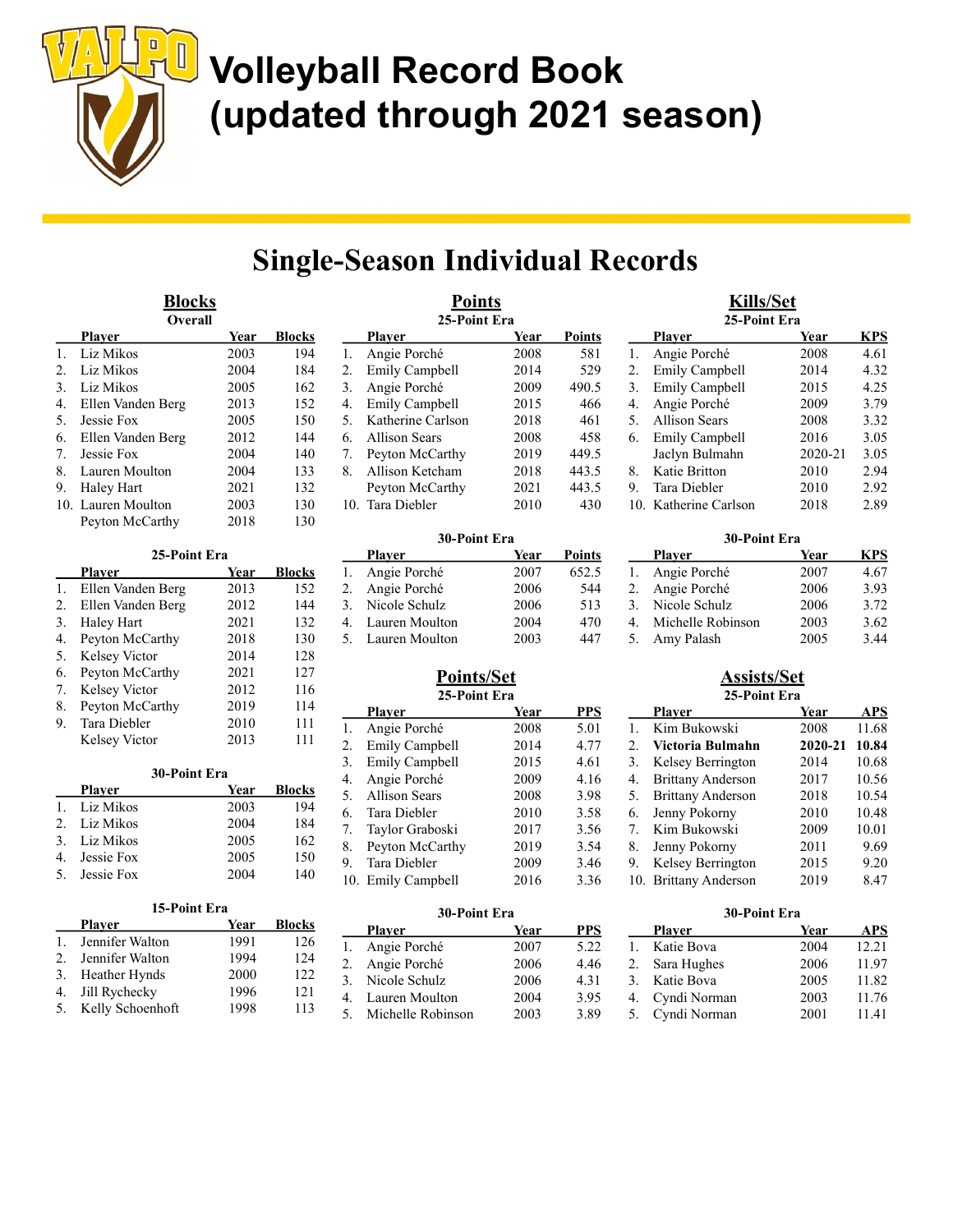

## Single-Season Individual Records

| <b>Service Aces/Set</b> |                               |      |      |
|-------------------------|-------------------------------|------|------|
|                         | 25-Point Era<br><b>Player</b> | Year | APS  |
| 1.                      | Ariel Cudney                  | 2010 | 0.54 |
| $\mathfrak{D}$          | Katherine Carlson             | 2017 | 0.35 |
| 3.                      | Katherine Carlson             | 2015 | 0.32 |
| 4.                      | Katherine Carlson             | 2016 | 0.30 |
| 5.                      | Rachel Bruinsma               | 2014 | 0.29 |
| 6.                      | Ariel Cudney                  | 2011 | 0.28 |
|                         | Kelsey Berrington             | 2014 | 0.28 |
| 8.                      | Tara Diebler                  | 2009 | 0.26 |
|                         | Kelsey Berrington             | 2015 | 0.26 |
|                         | 10. Haley Wise                | 2009 | 0.25 |

| 30-Point Era |                                |      |      |
|--------------|--------------------------------|------|------|
|              | Player                         | Year | APS  |
| 1.           | Marion Hansen                  | 2001 | 0.42 |
| 2.           | Sara Silcox                    | 2001 | 0.39 |
| 3.           | Brittany (Marks) Malicoat 2006 |      | 0.37 |
| 4.           | <b>Brittany Malicoat</b>       | 2007 | 0.34 |
| 5.           | Angie Porché                   | 2007 | 0.33 |

| Digs/Set |                          |         |            |
|----------|--------------------------|---------|------------|
|          | 25-Point Era             |         |            |
|          | Plaver                   | Year    | <b>DPS</b> |
| 1.       | <b>Taylor Root</b>       | 2010    | 5.94       |
| 2.       | <b>Rylee Cookerly</b>    | 2017    | 5.86       |
| 3.       | <b>Rylee Cookerly</b>    | 2020-21 | 5.78       |
| 4.       | <b>Taylor Root</b>       | 2012    | 5.70       |
| 5.       | <b>Taylor Root</b>       | 2011    | 5.46       |
| 6.       | Morganne Longoria        | 2016    | 5.27       |
| 7.       | <b>Rylee Cookerly</b>    | 2019    | 5.25       |
| 8.       | <b>Brittany Malicoat</b> | 2008    | 5.22       |
| 9.       | <b>Rylee Cookerly</b>    | 2018    | 5.06       |
| 10.      | <b>Taylor Root</b>       | 2009    | 5.05       |

| 30-Point Era |                                |      |            |
|--------------|--------------------------------|------|------------|
|              | <b>Player</b>                  | Year | <b>DPS</b> |
|              | <b>Brittany Malicoat</b>       | 2007 | 5.78       |
| 2.           | Brittany (Marks) Malicoat 2006 |      | 5.36       |
| 3.           | Sara Silcox                    | 2004 | 4.98       |
| 4.           | Sara Silcox                    | 2003 | 4.56       |
|              | Sara Silcox                    | 2002 | 4.50       |

|     | <b>Blocks/Set</b><br>25-Point Era |         |      |
|-----|-----------------------------------|---------|------|
|     | Player                            | Year    | BPS  |
| 1.  | Ellen Vanden Berg                 | 2013    | 1.26 |
| 2.  | Ellen Vanden Berg                 | 2012    | 1.13 |
| 3.  | Kelsey Victor                     | 2014    | 1.12 |
| 4.  | Peyton McCarthy                   | 2018    | 1.11 |
| 5.  | Haley Hart                        | 2019    | 1.03 |
| 6.  | Haley Hart                        | 2021    | 1.01 |
| 7.  | <b>Sydney Bronner</b>             | 2017    | 0.99 |
| 8.  | Ellen Vanden Berg                 | 2011    | 0.96 |
| 9.  | Peyton McCarthy                   | 2021    | 0.95 |
| 10. | Haley Hart                        | 2020-21 | 0.94 |

#### 30-Point Era

|                | <b>Player</b>    | Year | BPS  |
|----------------|------------------|------|------|
|                | Liz Mikos        | 2003 | 1.77 |
|                | 2. Liz Mikos     | 2004 | 1.55 |
|                | 3. Liz Mikos     | 2005 | 1.40 |
| 4 <sup>1</sup> | Jessie Fox       | 2005 | 1.28 |
|                | 5. Heather Hynds | 2001 | 1.19 |

#### Sets Played 25-Point Era

|    | <b>Player</b>            | Year | <b>Sets</b> |
|----|--------------------------|------|-------------|
| 1. | <b>Brittany Anderson</b> | 2018 | 146         |
|    | Rylee Cookerly           | 2018 | 146         |
| 3. | Allison Ketcham          | 2018 | 145         |
| 4. | Katherine Carlson        | 2018 | 143         |
| 5. | <b>Brittany Anderson</b> | 2021 | 136         |
|    | Victoria Bulmahn         | 2021 | 136         |
|    | Rylee Cookerly           | 2021 | 136         |
| 8. | Peyton McCarthy          | 2021 | 134         |
|    | <b>Bella Ravotto</b>     | 2021 | 134         |
|    | 10. Kelsey Berrington    | 2012 | 131         |
|    | Taylor Graboski          | 2016 | 131         |
|    | Haley Hart               | 2021 | 131         |
|    |                          |      |             |

#### 30-Point Era Player Year Sets 1. Brittany Malicoat 2007 128 Tara (Newton) Diebler 2007 128 3. Katie Bova 2003 127 4. Lindsey Moore 2003 126 Lauren Moulton 2003 126 Jessie Fox 2006 126 Brittany (Marks) Malicoat 2006 126 8. Angie Porché 2007 125 9. Heidi Hammond 2006 124 10. Allison Sears 2006 123

| <b>Played Every Set in a Season</b> |             |           |
|-------------------------------------|-------------|-----------|
| <u>Plaver</u>                       | <u>Year</u> | <u>SP</u> |
| Jenny Rohren                        | 1998        | 99        |
| Kelly Schoenhoft                    | 1998        | 99        |
| Carrie Goodrich                     | 1999        | 101       |
| Angie Nordquist                     | 1999        | 101       |
| Carrie Goodrich                     | 2001        | 101       |
| Marion Hansen                       | 2001        | 101       |
| Cyndi Norman                        | 2001        | 101       |
| Sara Silcox                         | 2001        | 101       |
| Katie Bova                          | 2003        | 127       |
| Jessie Fox                          | 2006        | 126       |
| Brittany (Marks) Malicoat           | 2006        | 126       |
| <b>Brittany Malicoat</b>            | 2007        | 128       |
| Tara (Newton) Diebler               | 2007        | 128       |
| Val Bollenbacher                    | 2008        | 119       |
| <b>Brittany Malicoat</b>            | 2008        | 119       |
| Kim Bukowski                        | 2009        | 118       |
| Angie Porché                        | 2009        | 118       |
| Jenny Pokorny                       | 2010        | 130       |
| Jenny Pokorny                       | 2011        | 124       |
| <b>Taylor Root</b>                  | 2011        | 124       |
| Kelsey Berrington                   | 2012        | 131       |
| Kelsey Berrington                   | 2013        | 126       |
| Ariel Cudney                        | 2013        | 126       |
| Kelsey Berrington                   | 2014        | 120       |
| Taylor Graboski                     | 2016        | 131       |
| <b>Brittany Anderson</b>            | 2017        | 117       |
| Katherine Carlson                   | 2017        | 117       |
| <b>Rylee Cookerly</b>               | 2017        | 117       |
| Taylor Graboski                     | 2017        | 117       |
| Allison Ketcham                     | 2017        | 117       |
| <b>Brittany Anderson</b>            | 2018        | 146       |
| <b>Rylee Cookerly</b>               | 2018        | 146       |
| <b>Brittany Anderson</b>            | 2019        | 127       |
| Jaclyn Bulmahn                      | 2019        | 127       |
| <b>Rylee Cookerly</b>               | 2019        | 127       |
| Jillie Grant                        | 2019        | 127       |
| Peyton McCarthy                     | 2019        | 127       |
| Melissa Flynders                    | 2020-21     | 82        |
| Jillie Grant                        | 2020-21     | 82        |
| Peyton McCarthy                     | 2020-21     | 82        |
| <b>Bella Ravotto</b>                | 2020-21     | 82        |
| <b>Brittany Anderson</b>            | 2021        | 136       |
| Victoria Bulmahn                    | 2021        | 136       |
| <b>Rylee Cookerly</b>               | 2021        | 136       |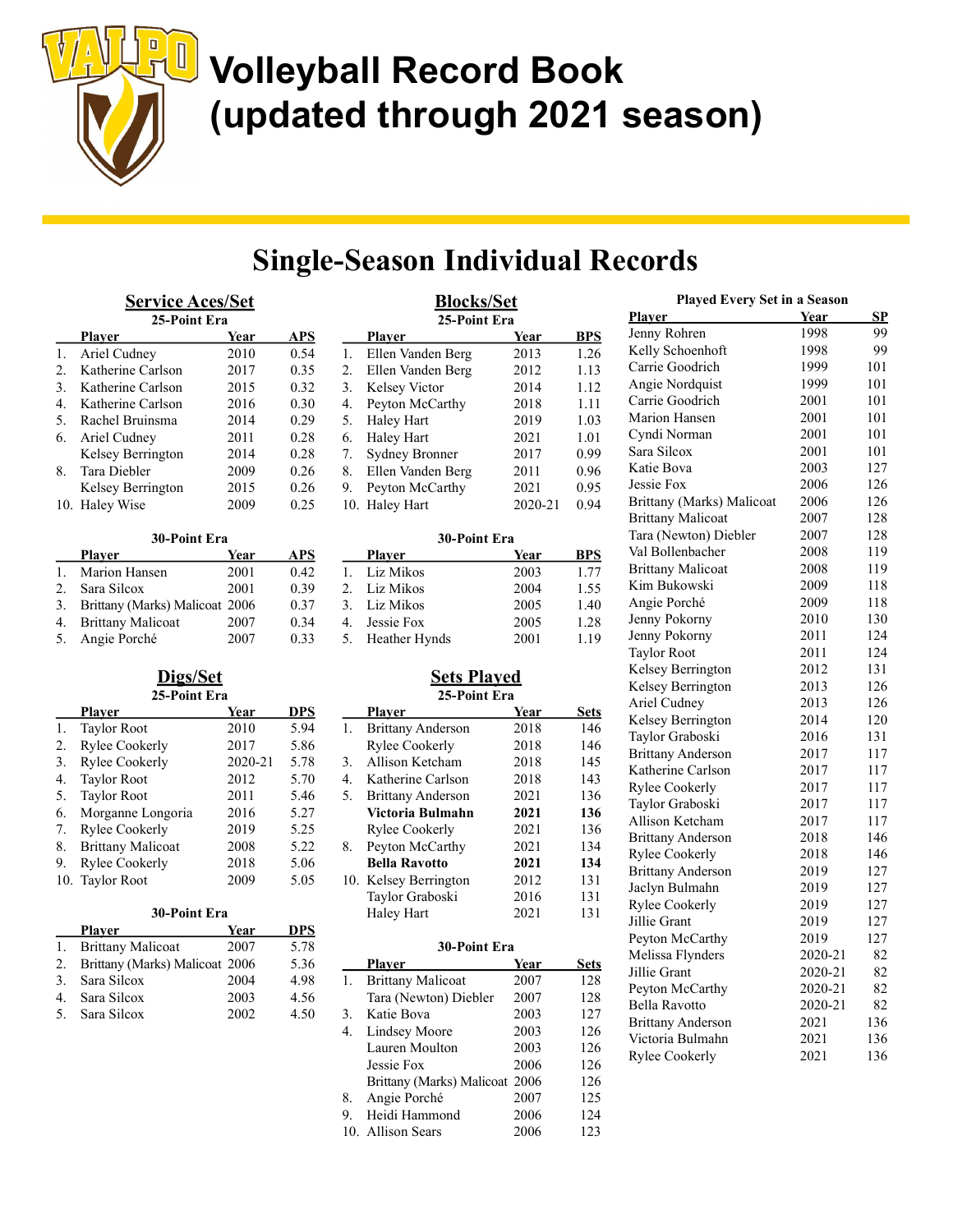| <b>Kills</b><br>Overall |               |                  |              | <b>Attacks</b><br>Overall |               |                  |                | <b>Hitting Percentage</b><br>Overall |               |                  |      |
|-------------------------|---------------|------------------|--------------|---------------------------|---------------|------------------|----------------|--------------------------------------|---------------|------------------|------|
|                         | Season        | Coach            | <b>Kills</b> |                           | <b>Season</b> | Coach            | <b>Attacks</b> |                                      | <b>Season</b> | Coach            | Pct. |
| 1.                      | 2006          | Avery            | 2,070        | 1.                        | 2018          | Avery            | 5,697          | 1.                                   | 2014          | Avery            | .250 |
| 2.                      | 2007          | Avery            | 2,066        | 2.                        | 1990          | Harris           | 5,428          | 2.                                   | 2006          | Avery            | .239 |
| 3.                      | 2004          | Avery            | 1,990        | 3.                        | 2007          | Avery            | 5,347          | 3.                                   | 2008          | Avery            | .237 |
| 4.                      | 2005          | Avery            | 1,947        | 4.                        | 2004          | Avery            | 5,309          | $\overline{4}$ .                     | 2015          | Avery            | .236 |
| 5.                      | 1996          | Richardson       | 1,938        | 5.                        | 1991          | Harris           | 5,275          | 5.                                   | 1995          | Pemberton/Wilson | .235 |
|                         | 2018          | Avery            | 1,938        | 6.                        | 2021          | Avery            | 5,265          |                                      | 2004          | Avery            | .235 |
| 7.                      | 2003          | Avery            | 1,898        | 7.                        | 2000          | Madden           | 5,246          | 7.                                   | 2003          | Avery            | .234 |
| 8.                      | 2010          | Avery            | 1,828        |                           | 2003          | Avery            | 5,246          | 8.                                   | 1991          | Harris           | .226 |
| 9.                      | 2008          | Avery            | 1,823        | 9.                        | 2010          | Avery            | 5,239          | 9.                                   | 1994          | Harris           | .224 |
|                         | 10. 2015      | Avery            | 1,805        |                           | 10. 2005      | Avery            | 5,221          |                                      | 10. 1996      | Richardson       | .222 |
|                         |               |                  |              |                           |               |                  |                |                                      | 2009          | Avery            | .222 |
|                         |               | 25-Point Era     |              |                           |               | 25-Point Era     |                |                                      |               |                  |      |
|                         | <b>Season</b> | Coach            | <b>Kills</b> |                           | <b>Season</b> | Coach            | <b>Attacks</b> |                                      |               | 25-Point Era     |      |
| 1.                      | 2018          | Avery            | 1,938        | 1.                        | 2018          | Avery            | 5,697          |                                      | Season        | Coach            | Pct. |
| $\mathbf{2}$ .          | 2010          | Avery            | 1,828        | 2.                        | 2021          | Avery            | 5,265          | 1.                                   | 2014          | Avery            | .250 |
| 3.                      | 2008          | Avery            | 1,823        | 3.                        | 2010          | Avery            | 5,239          | 2.                                   | 2008          | Avery            | .237 |
| 4.                      | 2015          | Avery            | 1,805        | $\overline{4}$ .          | 2012          | Avery            | 5,116          | 3.                                   | 2015          | Avery            | .236 |
| 5.                      | 2021          | Avert            | 1,743        | 5.                        | 2016          | Avery            | 5,044          | $\overline{4}$ .                     | 2009          | Avery            | .222 |
|                         |               |                  |              |                           |               |                  |                | 5.                                   | 2010          | Avery            | .214 |
|                         |               | 30-Point Era     |              |                           |               | 30-Point Era     |                |                                      |               |                  |      |
|                         | Season        | Coach            | <b>Kills</b> |                           | <b>Season</b> | Coach            | <b>Attacks</b> |                                      |               | 30-Point Era     |      |
| 1.                      | 2006          | Avery            | 2,070        | 1.                        | 2007          | Avery            | 5,347          |                                      | Season        | Coach            | Pct. |
| 2.                      | 2007          | Avery            | 2,066        | 2.                        | 2004          | Avery            | 5,309          | 1.                                   | 2006          | Avery            | .239 |
| 3.                      | 2004          | Avery            | 1,990        | 3.                        | 2003          | Avery            | 5,246          | 2.                                   | 2004          | Avery            | .235 |
| 4.                      | 2005          | Avery            | 1,947        | $\overline{4}$ .          | 2005          | Avery            | 5,221          | 3.                                   | 2003          | Avery            | .234 |
| 5.                      | 2003          | Avery            | 1,898        | 5.                        | 2006          | Avery            | 5,179          | $\overline{4}$ .                     | 2005          | Avery            | .219 |
|                         |               |                  |              |                           |               |                  |                | 5.                                   | 2007          | Avery            | .209 |
|                         |               | 15-Point Era     |              |                           |               | 15-Point Era     |                |                                      |               |                  |      |
|                         | <b>Season</b> | Coach            | <b>Kills</b> |                           | <b>Season</b> | Coach            | <b>Attacks</b> |                                      |               | 15-Point Era     |      |
| 1.                      | 1996          | Richardson       | 1,938        | 1.                        | 1990          | Harris           | 5,428          |                                      | <b>Season</b> | Coach            | Pct. |
| 2.                      | 1991          | Harris           | 1,788        | 2.                        | 1991          | Harris           | 5,275          | 1.                                   | 1995          | Pemberton/Wilson | .235 |
| 3.                      | 1995          | Pemberton/Wilson | 1,738        | 3.                        | 2000          | Madden           | 5,246          | 2.                                   | 1991          | Harris           | .226 |
| 4.                      | 2000          | Madden           | 1,736        | 4.                        | 1996          | Richardson       | 5,129          | 3.                                   | 1994          | Harris           | .224 |
| 5.                      | 1994          | Harris           | 1,730        | 5.                        | 1995          | Pemberton/Wilson | 4,750          | 4.                                   | 1996          | Richardson       | .222 |
|                         |               |                  |              |                           |               |                  |                | $\overline{5}$ .                     | 1998          | Richardson       | .205 |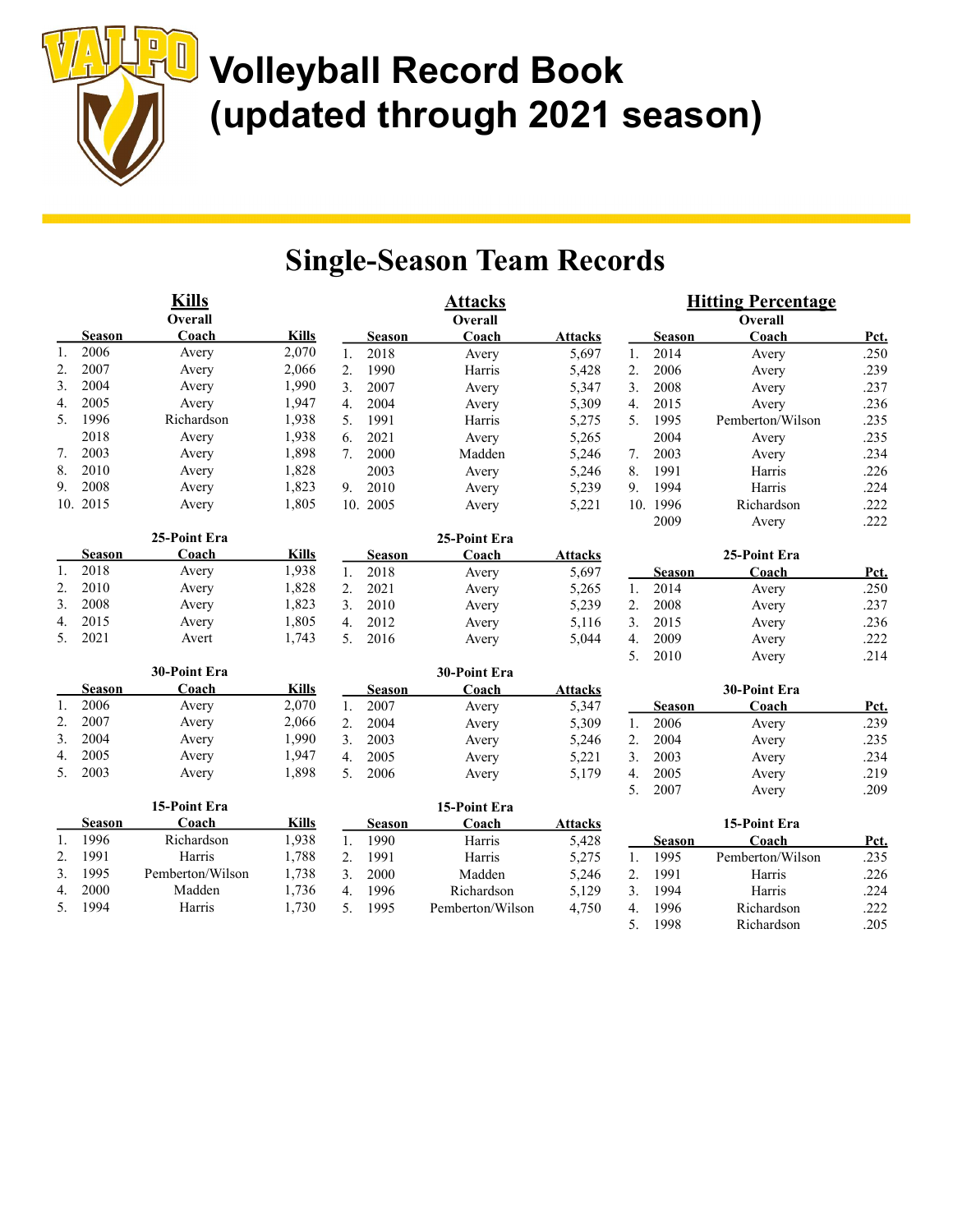|    |               | <b>Assists</b><br>Overall |                |                  |               | <b>Service Aces</b><br>Overall |      |                  |               | <b>Digs</b><br>Overall |             |
|----|---------------|---------------------------|----------------|------------------|---------------|--------------------------------|------|------------------|---------------|------------------------|-------------|
|    | <b>Season</b> | Coach                     | <b>Assists</b> |                  | <b>Season</b> | Coach                          | Aces |                  | <b>Season</b> | Coach                  | <b>Digs</b> |
| 1. | 2007          | Avery                     | 1,945          | 1.               | 1991          | Harris                         | 296  | 1.               | 2018          | Avery                  | 2,613       |
| 2. | 2006          | Avery                     | 1,928          | 2.               | 1994          | Harris                         | 295  | 2.               | 1991          | Harris                 | 2,479       |
| 3. | 2018          | Avery                     | 1,805          | 3.               | 1996          | Richardson                     | 270  | 3.               | 2010          | Avery                  | 2,447       |
| 4. | 2004          | Avery                     | 1,803          | 4.               | 1990          | Harris                         | 246  | $\overline{4}$ . | 2003          | Avery                  | 2,396       |
| 5. | 2005          | Avery                     | 1,755          | 5.               | 1993          | Harris                         | 241  | 5.               | 1990          | Harris                 | 2,361       |
| 6. | 2003          | Avery                     | 1,730          | 6.               | 2007          | Avery                          | 239  | 6.               | 2004          | Avery                  | 2,350       |
| 7. | 1996          | Richardson                | 1,719          | 7.               | 1997          | Richardson                     | 200  | 7.               | 2017          | Avery                  | 2,343       |
| 8. | 2010          | Avery                     | 1,708          |                  | 2003          | Avery                          | 200  | 8.               | 2012          | Avery                  | 2,341       |
| 9. | 2008          | Avery                     | 1,697          | 9.               | 2000          | Madden                         | 189  | 9.               | 2021          | Avery                  | 2,330       |
|    | 10. 2015      | Avery                     | 1,664          |                  | 10. 2006      | Avery                          | 186  | 10.              | 2002          | Avery                  | 2,295       |
|    |               | 25-Point Era              |                |                  |               | 25-Point Era                   |      |                  |               | 25-Point Era           |             |
|    | <b>Season</b> | Coach                     | <b>Assists</b> |                  | <b>Season</b> | Coach                          | Aces |                  | <b>Season</b> | Coach                  | <b>Digs</b> |
| 1. | 2018          | Avery                     | 1,805          | 1.               | 2015          | Avery                          | 185  | 1.               | 2018          | Avery                  | 2,613       |
| 2. | 2010          | Avery                     | 1,708          | 2.               | 2010          | Avery                          | 174  | 2.               | 2010          | Avery                  | 2,447       |
| 3. | 2008          | Avery                     | 1,697          | 3.               | 2021          | Avery                          | 155  | 3.               | 2017          | Avery                  | 2,343       |
| 4. | 2015          | Avery                     | 1,664          | 4.               | 2011          | Avery                          | 147  | $\overline{4}$ . | 2012          | Avery                  | 2,341       |
| 5. | 2021          | Avery                     | 1,628          | 5.               | 2013          | Avery                          | 146  | 5.               | 2021          | Avery                  | 2,330       |
|    |               | 30-Point Era              |                |                  |               | 30-Point Era                   |      |                  |               | 30-Point Era           |             |
|    | <b>Season</b> | Coach                     | <b>Assists</b> |                  | <b>Season</b> | Coach                          | Aces |                  | <b>Season</b> | Coach                  | <b>Digs</b> |
| 1. | 2007          | Avery                     | 1,945          | 1.               | 2007          | Avery                          | 239  | 1.               | 2003          | Avery                  | 2,396       |
| 2. | 2006          | Avery                     | 1,928          | 2.               | 2003          | Avery                          | 200  | 2.               | 2004          | Avery                  | 2,350       |
| 3. | 2004          | Avery                     | 1,803          | 3.               | 2006          | Avery                          | 186  | 3.               | 2002          | Avery                  | 2,295       |
| 4. | 2005          | Avery                     | 1,755          | $\overline{4}$ . | 2001          | Madden                         | 179  | $\overline{4}$ . | 2005          | Avery                  | 2,257       |
| 5. | 2003          | Avery                     | 1,730          |                  | 2002          | Avery                          | 179  | 5.               | 2007          | Avery                  | 2,214       |
|    |               | 15-Point Era              |                |                  |               | 15-Point Era                   |      |                  |               | 15-Point Era           |             |
|    | <b>Season</b> | Coach                     | <b>Assists</b> |                  | <b>Season</b> | Coach                          | Aces |                  | <b>Season</b> | Coach                  | <b>Digs</b> |
| 1. | 1996          | Richardson                | 1,719          | 1.               | 1991          | Harris                         | 296  | 1.               | 1991          | Harris                 | 2,479       |
| 2. | 1991          | Harris                    | 1,590          | 2.               | 1994          | Harris                         | 295  | 2.               | 1990          | Harris                 | 2,361       |
| 3. | 2000          | Madden                    | 1,575          | 3.               | 1996          | Richardson                     | 270  | 3.               | 1995          | Pemberton/Wilson       | 2,205       |
| 4. | 1995          | Pemberton/Wilson          | 1,549          | 4.               | 1990          | Harris                         | 246  | 4.               | 2000          | Madden                 | 2,200       |
| 5. | 1994          | Harris                    | 1,467          | 5.               | 1993          | Harris                         | 241  | 5.               | 1996          | Richardson             | 2,136       |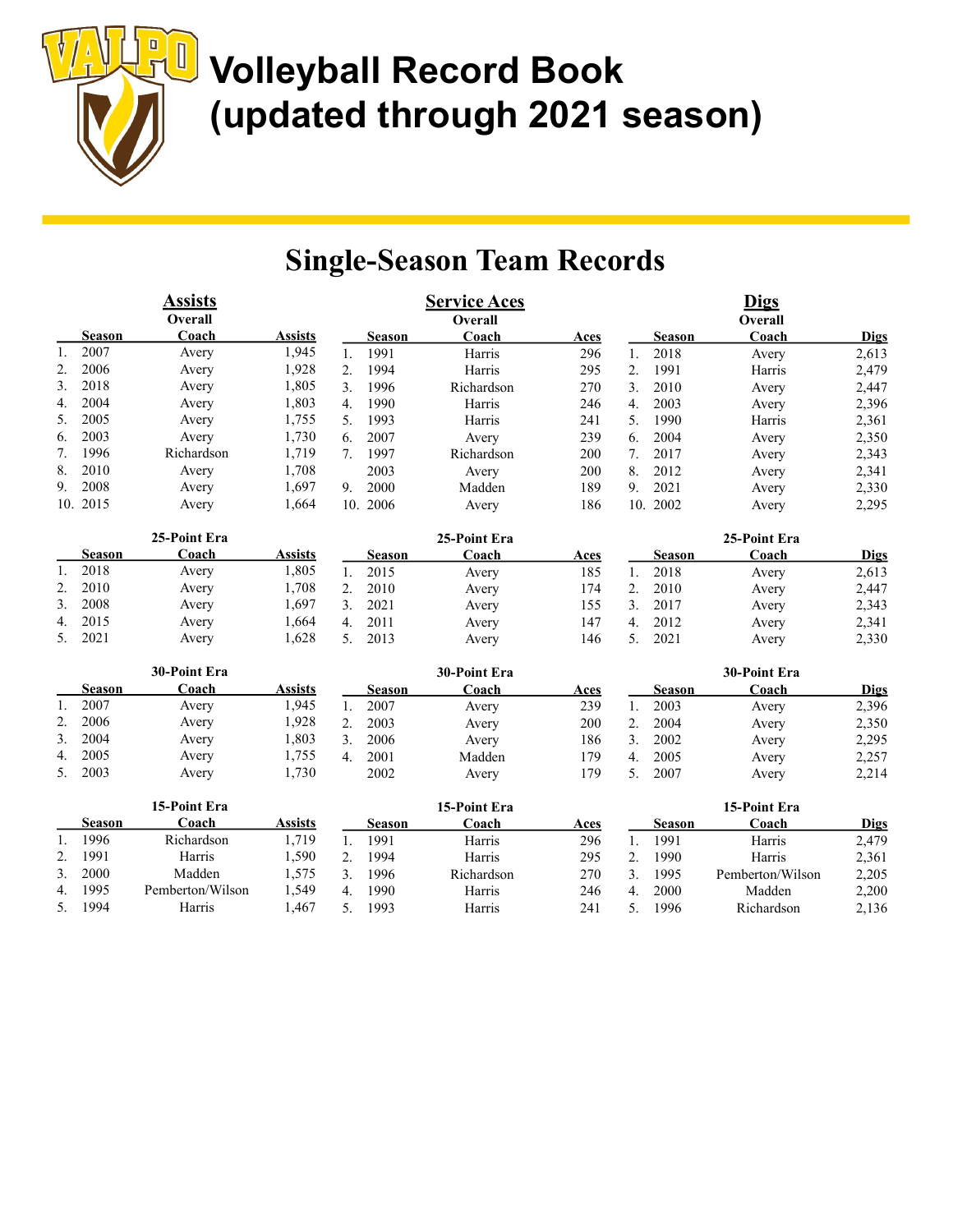|    |               | <b>Blocks</b>    |               |                |               | <b>Points</b> |               |    |               | <b>Kills/Set</b>   |            |
|----|---------------|------------------|---------------|----------------|---------------|---------------|---------------|----|---------------|--------------------|------------|
|    |               | Overall          |               |                |               | 25-Point Era  |               |    |               | 25-Point Era       |            |
|    | <b>Season</b> | Coach            | <b>Blocks</b> |                | <b>Season</b> | Coach         | <b>Points</b> |    | <b>Season</b> | Coach              | <b>KPS</b> |
| 1. | 2003          | Avery            | 377.5         | 1.             | 2018          | Avery         | 2393.5        | 1. | 2008          | Avery              | 15.32      |
| 2. | 2004          | Avery            | 355.5         | 2.             | 2010          | Avery         | 2266.5        | 2. | 2009          | Avery              | 14.32      |
| 3. | 2005          | Avery            | 352           | 3.             | 2015          | Avery         | 2228          | 3. | 2015          | Avery              | 14.21      |
| 4. | 2018          | Avery            | 310.5         | 4.             | 2021          | Avery         | 2191          | 4. | 2010          | Avery              | 14.06      |
| 5. | 2013          | Avery            | 304.5         | 5.             | 2012          | Avery         | 2150          | 5. | 2014          | Avery              | 13.66      |
| 6. | 1991          | Harris           | 299           |                |               |               |               |    |               |                    |            |
| 7. | 2016          | Avery            | 293           |                |               | 30-Point Era  |               |    |               | 30-Point Era       |            |
|    | 2021          | Avery            | 293           |                | <b>Season</b> | Coach         | <b>Points</b> |    | <b>Season</b> | Coach              | <b>KPS</b> |
| 9. | 2012          | Avery            | 284           | 1.             | 2007          | Avery         | 2541.5        | 1. | 2006          | Avery              | 16.43      |
|    | 10. 2002      | Avery            | 279           | 2.             | 2006          | Avery         | 2533          | 2. | 2004          | Avery              | 16.31      |
|    |               |                  |               | 3.             | 2004          | Avery         | 2500.5        | 3. | 2005          | Avery              | 16.23      |
|    |               | 25-Point Era     |               | 4.             | 2003          | Avery         | 2475.5        | 4. | 2007          | Avery              | 16.14      |
|    | <b>Season</b> | Coach            | <b>Blocks</b> | 5 <sub>1</sub> | 2005          | Avery         | 2459          | 5. | 2003          | Avery              | 14.94      |
| 1. | 2018          | Avery            | 310.5         |                |               |               |               |    |               |                    |            |
| 2. | 2013          | Avery            | 304.5         |                |               | Points/Set    |               |    |               | <b>Attacks/Set</b> |            |
| 3. | 2016          | Avery            | 293           |                |               | 25-Point Era  |               |    |               | 25-Point Era       |            |
|    | 2021          | Avery            | 293           |                | <b>Season</b> | Coach         | <b>PPS</b>    |    | <b>Season</b> | Coach              | <b>APS</b> |
| 5. | 2012          | Avery            | 284           | 1.             | 2008          | Avery         | 17.94         | 1. | 2017          | Avery              | 41.62      |
|    |               |                  |               | 2.             | 2015          | Avery         | 17.54         | 2. | 2020-21       | Avery              | 40.32      |
|    |               | 30-Point Era     |               | 3.             | 2010          | Avery         | 17.43         | 3. | 2010          | Avery              | 40.30      |
|    | <b>Season</b> | Coach            | <b>Blocks</b> | 4.             | 2009          | Avery         | 16.99         | 4. | 2019          | Avery              | 39.39      |
| 1. | 2003          | Avery            | 377.5         | 5.             | 2014          | Avery         | 16.81         | 5. | 2012          | Avery              | 39.05      |
| 2. | 2004          | Avery            | 355.5         |                |               |               |               |    |               |                    |            |
| 3. | 2005          | Avery            | 352           |                |               | 30-Point Era  |               |    |               | 30-Point Era       |            |
| 4. | 2002          | Avery            | 279           |                | <b>Season</b> | Coach         | <b>PPS</b>    |    | <b>Season</b> | Coach              | <b>APS</b> |
| 5. | 2006          | Avery            | 277           | 1.             | 2004          | Avery         | 20.50         | 1. | 2001          | Madden             | 44.50      |
|    |               |                  |               | 2.             | 2005          | Avery         | 20.49         | 2. | 2004          | Avery              | 43.52      |
|    |               | 15-Point Era     |               | 3.             | 2006          | Avery         | 20.10         | 3. | 2005          | Avery              | 43.51      |
|    | <b>Season</b> | Coach            | <b>Blocks</b> | 4.             | 2007          | Avery         | 19.86         | 4. | 2002          | Avery              | 43.43      |
| 1. | 1991          | Harris           | 299           | 5.             | 2003          | Avery         | 19.49         | 5. | 2007          | Avery              | 41.77      |
| 2. | 1995          | Pemberton/Wilson | 273           |                |               |               |               |    |               |                    |            |
| 3. | 1994          | Harris           | 270           |                |               |               |               |    |               |                    |            |
| 4. | 1996          | Richardson       | 266           |                |               |               |               |    |               |                    |            |
| 5. | 1998          | Richardson       | 248           |                |               |               |               |    |               |                    |            |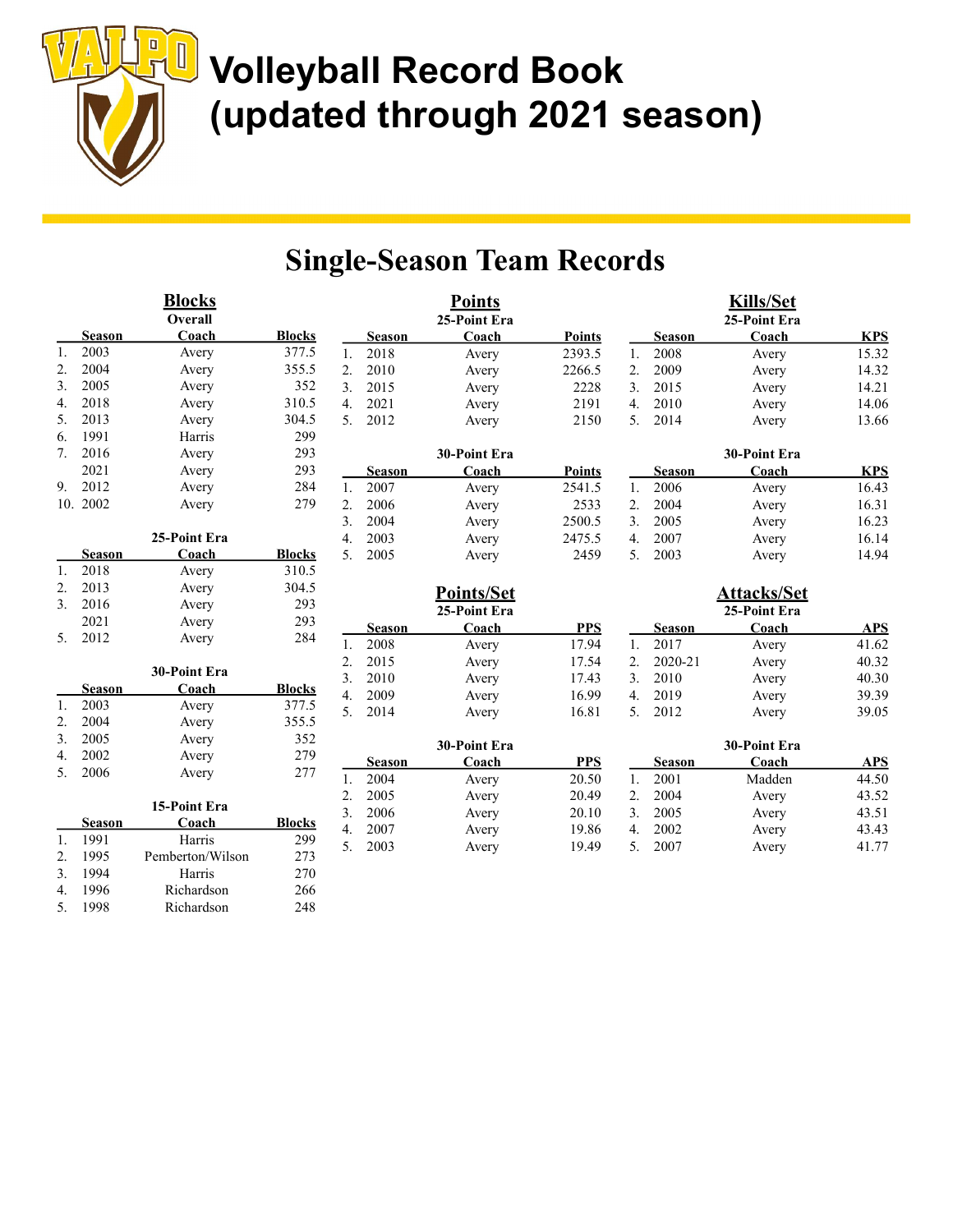

| <u>Assists/Set</u> |               |              |            |    | Digs/Set      |              |            |    | <b>Wins</b>   |            |               |  |
|--------------------|---------------|--------------|------------|----|---------------|--------------|------------|----|---------------|------------|---------------|--|
|                    |               | 25-Point Era |            |    |               | 25-Point Era |            |    | <b>Season</b> | Coach      | <b>Record</b> |  |
|                    | <b>Season</b> | Coach        | <b>APS</b> |    | <b>Season</b> | Coach        | <b>DPS</b> |    | 2004          | Avery      | $29-5$        |  |
|                    | 2008          | Avery        | 14.26      |    | 2020-21       | Avery        | 20.37      | 2. | 2003          | Avery      | $27 - 8$      |  |
|                    | 2009          | Avery        | 13.47      | 2. | 2017          | Avery        | 20.03      |    | 2005          | Avery      | $27 - 8$      |  |
| 3.                 | 2010          | Avery        | 13.14      | 3. | 2010          | Avery        | 18.82      |    | 2010          | Avery      | $27 - 8$      |  |
| 4.                 | 2015          | Avery        | 13.10      | 4. | 2011          | Avery        | 18.37      |    | 2015          | Avery      | $27 - 8$      |  |
|                    | 5. 2014       | Avery        | 12.76      | 5. | 2018          | Avery        | 17.90      |    | 2018          | Avery      | $27 - 11$     |  |
|                    |               |              |            |    |               |              |            |    | 1996          | Richardson | $26-9$        |  |
|                    |               | 30-Point Era |            |    |               | 30-Point Era |            |    | 2021          | Avery      | $26-10$       |  |
|                    | <b>Season</b> | Coach        | <b>APS</b> |    | <b>Season</b> | Coach        | <b>DPS</b> | 9. | 1994          | Harris     | $25 - 11$     |  |
|                    | 2006          | Avery        | 15.30      | 1. | 2002          | Avery        | 19.78      |    | 2008          | Avery      | $25 - 7$      |  |
|                    | 2007          | Avery        | 15.20      | 2. | 2004          | Avery        | 19.26      |    | 2013          | Avery      | $25 - 8$      |  |
| 3.                 | 2004          | Avery        | 14.78      | 3. | 2003          | Avery        | 18.87      |    | 2014          | Avery      | $25 - 8$      |  |
| 4.                 | 2005          | Avery        | 14.62      | 4. | 2005          | Avery        | 18.81      |    |               |            |               |  |
| 5.                 | 2003          | Avery        | 13.62      | 5. | 2001          | Madden       | 18.38      |    |               |            |               |  |

|    |               | <b>Service Aces/Set</b><br>25-Point Era |      | <b>Blocks/Set</b><br>25-Point Era |               |       |            |  |  |  |
|----|---------------|-----------------------------------------|------|-----------------------------------|---------------|-------|------------|--|--|--|
|    | <b>Season</b> | Coach                                   | APS  |                                   | <b>Season</b> | Coach | <b>BPS</b> |  |  |  |
|    | 2015          | Avery                                   | 1.46 |                                   | 2013          | Avery | 2.42       |  |  |  |
| 2. | 2010          | Avery                                   | 1.34 | 2.                                | 2016          | Avery | 2.24       |  |  |  |
| 3. | 2009          | Avery                                   | 1.23 | 3.                                | 2011          | Avery | 2.19       |  |  |  |
| 4. | 2017          | Avery                                   | 1.22 | 4.                                | 2012          | Avery | 2.17       |  |  |  |
|    | 2011          | Avery                                   | 1.19 |                                   | 2017          | Avery | 2.17       |  |  |  |

|               | 30-Point Era |            |    |               | 30-Point Era |            |
|---------------|--------------|------------|----|---------------|--------------|------------|
| <b>Season</b> | Coach        | <b>APS</b> |    | <b>Season</b> | Coach        | <b>BPS</b> |
| 2007          | Avery        | 1.87       |    | 2003          | Avery        | 2.97       |
| 2001          | Madden       | 1.77       |    | 2005          | Avery        | 2.93       |
| 2003          | Avery        | 1.57       |    | 2004          | Avery        | 2.91       |
| 2002          | Avery        | 1.54       | 4. | 2002          | Avery        | 2.41       |
| 2006          | Avery        | 1.48       |    | 2006          | Avery        | 2.20       |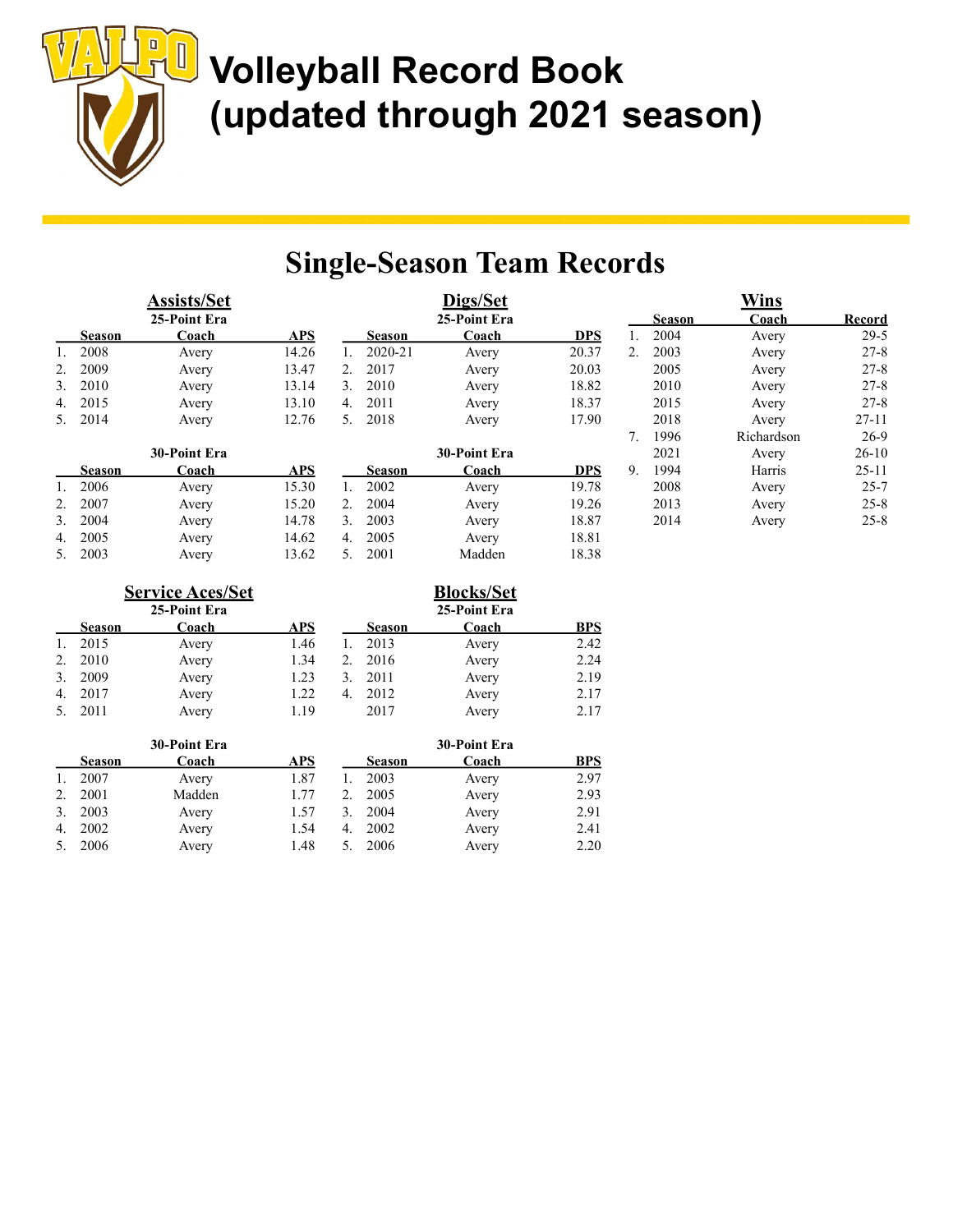

## Career Records

|    | <b>Kills</b>        |         |              |    | Assists                     |           | <b>Digs</b>    |    |                                   |           |             |
|----|---------------------|---------|--------------|----|-----------------------------|-----------|----------------|----|-----------------------------------|-----------|-------------|
|    | <b>Plaver</b>       | Years   | <b>Kills</b> |    | <b>Player</b>               | Years     | <b>Assists</b> |    | <b>Plaver</b>                     | Years     | <b>Digs</b> |
|    | Angie Porché        | 2006-09 | 2.046        |    | Stephanie Schuricht 1992-95 |           | 4,993          |    | Rylee Cookerly                    | 2017-21   | 3.175       |
|    | Lori Barton         | 1988-91 | 1,505        | 2. | Cyndi Norman                | 2000-03   | 4,886          | 2. | <b>Taylor Root</b>                | 2009-12   | 2,752       |
| 3. | Kathy Harrison      | 1989-92 | 1,421        | 3. | Brittany Anderson           | 2017-21   | 4.615          | 3. | Brittany (Marks) Malicoat 2005-08 |           | 2,309       |
| 4. | Emily Campbell      | 2013-16 | 1,418        | 4. | Kelsey Berrington           | 2012-15   | 3,956          | 4. | Morganne Longoria 2013-16         |           | 2,249       |
| 5. | Cheri Hughes        | 1994-96 | 1.404        | 5. | Kim Bukowski                | 2006-09   | 3,543          | 5. | Allison Ketcham                   | 2014-18   | 1,958       |
| 6. | Katherine Carlson   | 2015-18 | 1.273        | 6. | Katie Bova                  | 2002-05   | 3.061          | 6. | Sara Silcox                       | 2001-04   | 1,887       |
|    | Allison Ketcham     | 2014-18 | 1,232        | 7. | Jenny Pokorny               | 2008-11   | 2.934          |    | Sarah Dooms                       | 2010-13   | 1,653       |
| 8. | Peyton McCarthy     | 2017-21 | 1,215        | 8. | Kelly Olson                 | 1996-97   | 2.781          | 8. | Lori Barton                       | 1988-91   | 1,537       |
| 9. | Lauren Moulton      | 2002-05 | 1,195        | 9. | Jenny Rohren                | 1998-2000 | 2.587          | 9. | Karen Kulick                      | 1988-91   | 1.527       |
|    | 10. Taylor Graboski | 2014-17 | 1.192        |    | 10. Sara Hughes             | 2004-08   | 2.582          |    | 10. Angie Nordquist               | 1998-2001 | 1.476       |

|     | Attacks               |              |                |  |  |  |  |  |  |  |  |
|-----|-----------------------|--------------|----------------|--|--|--|--|--|--|--|--|
|     | <b>Player</b>         | <b>Years</b> | <b>Attacks</b> |  |  |  |  |  |  |  |  |
| 1.  | Angie Porché          | 2006-09      | 5,171          |  |  |  |  |  |  |  |  |
| 2.  | Allison Ketcham       | 2014-18      | 4,371          |  |  |  |  |  |  |  |  |
| 3.  | <b>Emily Campbell</b> | 2013-16      | 4,282          |  |  |  |  |  |  |  |  |
| 4.  | Katherine Carlson     | 2015-18      | 4,061          |  |  |  |  |  |  |  |  |
| 5.  | Sarah Dooms           | 2010-13      | 3,857          |  |  |  |  |  |  |  |  |
| 6.  | Lori Barton           | 1988-91      | 3,802          |  |  |  |  |  |  |  |  |
| 7.  | Kathy Harrison        | 1989-92      | 3,408          |  |  |  |  |  |  |  |  |
| 8.  | Marion Hansen         | 2000-03      | 3,375          |  |  |  |  |  |  |  |  |
| 9.  | Cheri Hughes          | 1994-96      | 3,369          |  |  |  |  |  |  |  |  |
| 10. | Taylor Graboski       | 2014-17      | 3,211          |  |  |  |  |  |  |  |  |

### **Hitting Percentage**

|    | Plaver               | <b>Years</b> | Pct. |
|----|----------------------|--------------|------|
| 1. | Lauren Moulton       | 2002-05      | .280 |
| 2. | Morgan Beil          | 2011-14      | .277 |
| 3. | Cheri Hughes         | 1994-96      | .270 |
| 4. | <b>Lauren Struss</b> | 1992-93      | .263 |
| 5. | Ellen Vanden Berg    | 2010-13      | .257 |
| 6. | Heather Hynds        | 2000-03      | .256 |
|    | Haley Hart           | 2018-21      | .256 |
| 8. | Jessie Fox           | 2003-06      | .255 |
| 9. | Kelly Schoenhoft     | 1995-98      | .252 |
|    | Liz Mikos            | 2002-05      | .252 |

Qualifying players only - minimum 3 attempts per team set & 2 seasons played

### Service Aces

|    | Plaver              | Years   | Aces |
|----|---------------------|---------|------|
| 1. | Kathy Harrison      | 1989-92 | 181  |
| 2. | Karen Kulick        | 1988-91 | 157  |
| 3. | Lori Barton         | 1988-91 | 140  |
|    | Ariel Cudney        | 2010-13 | 140  |
| 5. | Katherine Carlson   | 2015-18 | 137  |
| 6. | Jill Rychecky       | 1994-97 | 131  |
| 7. | Marion Hansen       | 2000-03 | 128  |
| 8. | Stephanie Schuricht | 1992-95 | 127  |
| 9. | Laura Kulans        | 1993-96 | 126  |
|    | Angie Porché        | 2006-09 | 126  |

| 4. | Morganne Longoria   | 2013-16   | 2,249         |
|----|---------------------|-----------|---------------|
| 5. | Allison Ketcham     | 2014-18   | 1,958         |
| 6. | Sara Silcox         | 2001-04   | 1,887         |
| 7. | Sarah Dooms         | 2010-13   | 1,653         |
| 8. | Lori Barton         | 1988-91   | 1,537         |
| 9. | Karen Kulick        | 1988-91   | 1,527         |
|    | 10. Angie Nordquist | 1998-2001 | 1,476         |
|    | <b>Blocks</b>       |           |               |
|    | <b>Player</b>       | Years     | <b>Blocks</b> |
|    | Liz Mikos           | 2002-05   | 585           |
| ⌒  | ו הזו ח             | 2017.21   | 100           |

|    | .  . <b></b>        | .       | ------ |
|----|---------------------|---------|--------|
|    | Liz Mikos           | 2002-05 | 585    |
| 2. | Peyton McCarthy     | 2017-21 | 458    |
| 3. | Heather Hynds       | 2000-03 | 443    |
| 4. | Ellen Vanden Berg   | 2010-13 | 421    |
| 5. | Jessie Fox          | 2003-06 | 417    |
| 6. | Lauren Moulton      | 2002-05 | 404    |
|    | 7. Jennifer Walton  | 1991-94 | 388    |
| 8. | Kelly Schoenhoft    | 1995-98 | 368    |
| 9. | Kelsey Victor       | 2010-14 | 363    |
|    | 10. Taylor Graboski | 2014-17 | 358    |

Blocks records since 1991